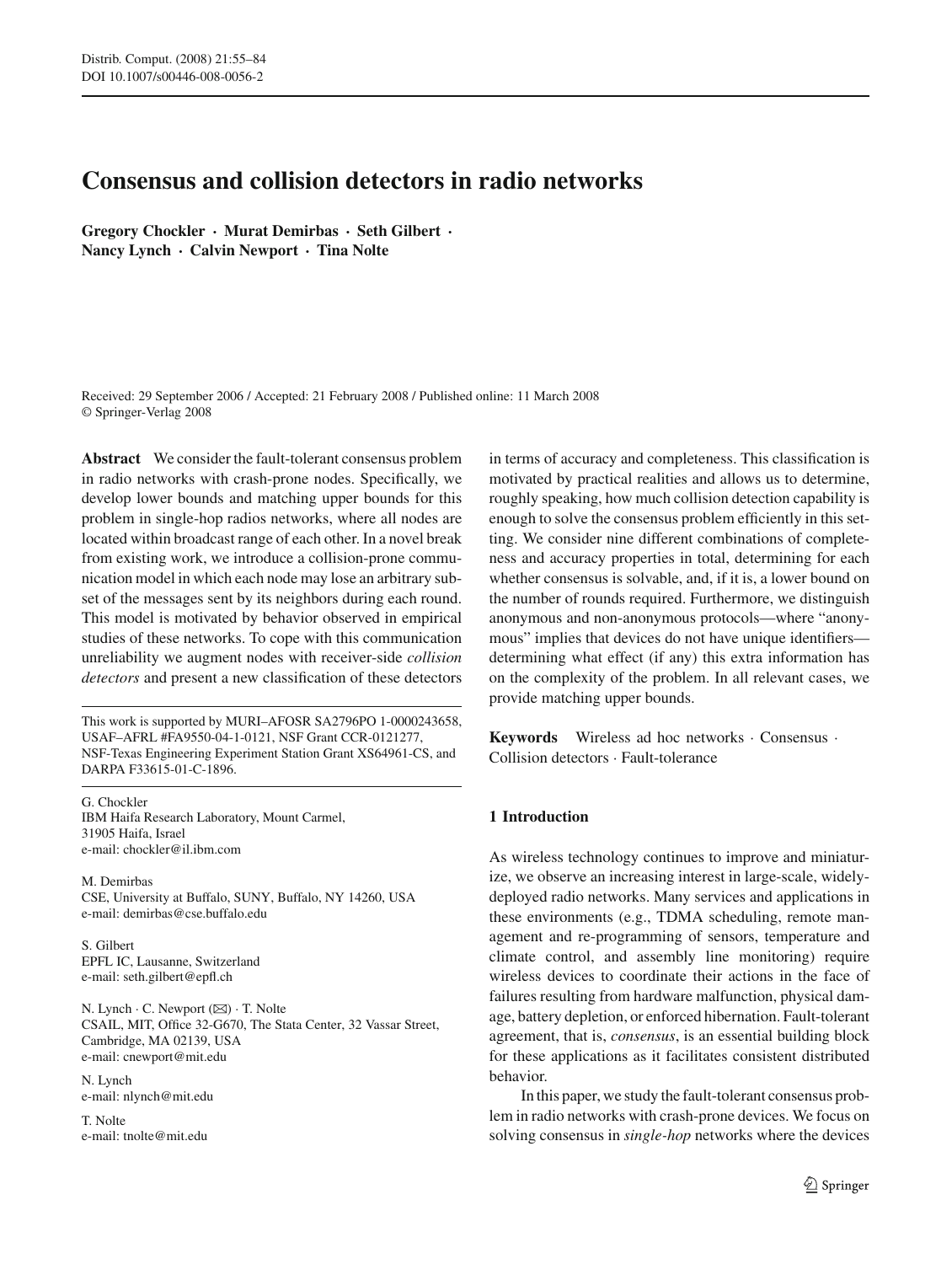are located within communication range of each other and are sufficiently synchronized to operate in a synchronous (i.e., round by round) manner. Radio networks introduce several challenges not found in typical distributed systems.

First, communication in wireless networks is unreliable: collisions, wireless interference, and other electromagnetic anomalies may cause significant message disruption. Second, the deployment of devices cannot be carefully controlled, so the number of deployed devices (and, perhaps, the density of the deployment) is a priori unknown. Moreover, the devices may be "anonymous," meaning that they have no unique identifiers.

To cope with undetectable message loss, we augment the devices with *collision detectors*. Collision detectors monitor the broadcast medium and attempt to deliver notifications when message loss is detected. They do not provide any information with respect to the number of lost messages or the identities of their senders. Moreover, there is no guarantee that a device performing a transmission can detect collisions (unlike, for example, Ethernet networks [\[29](#page-28-0)]).

In a novel break from prior work, we consider collision detectors that may be *unreliable*. Inspired by [\[6](#page-28-1)], we classify collision detectors according to their *completeness*, the ability to detect collisions, and *accuracy*, the ability to report only real collisions (no false positives). For each collision-detector class that we introduce, we show how to solve consensus and provide matching lower bounds.

We consider two accuracy properties: permanent accuracy and eventual accuracy. While permanently accurate collision detectors are more powerful, eventually accurate collision detectors are more realistic, as they result in algorithms that are robust in the face of false positives (caused, perhaps, by electromagnetic noise and broadcasts by nearby devices). The latter is particularly important for multi-hop algorithms in which neighboring regions might interfere with local collision detection.

Since most current collision detector implementations can occasionally miss a collision, we also consider several ways of weakening the assumption of completeness. In particular, we consider: (1) a *majority complete* collision detector that guarantees to detect a collision only if half or more of the messages sent in a round are not received, (2) a *half complete* collision detector that guarantees to detect a collision only if more than half of the messages sent in a round are not received, and (3) a *0-complete* collision detector that guarantees to detect a collision only if all the messages sent in a round are lost. Not all of these classes are meant to correspond to specific hardware devices. They are used, instead, to probe the exact completeness threshold at which the complexity of agreement changes. For example, the difference between the *majority* and *half* complete properties is small. We show, however, that moving from one to the other introduces a significant increase in complexity.

We consider the eight collision detector classes obtained by combining these completeness and accuracy properties. We also consider the possibility of no collision detector. We analyze the computational power of each of these classes in the context of two other relevant network parameters: eventual stabilization of message loss behavior, and the presence/absence of unique identifiers. We consider (1) the ability to solve consensus, (2) the solution complexity, and (3) the robustness to message loss. Our results provide separation among many of these classes in terms of the parameters above (Fig. [1\)](#page-5-0).

An important contribution of our analysis is in providing feedback to hardware/firmware designers with respect to the requirements for collision detectors. In fact, one of the main questions motivating this research is the question of how reliable a collision detector is really needed in a radio network. While there recently has been significant progress in implementing collision detection [\[13](#page-28-2)[,32](#page-28-3)[,38](#page-29-0)], there has been little formal analysis of the minimal requirements. We show that reasonable and readily implementable collision detectors are sufficient.

## 1.1 Network model overview

In Sects. [4,](#page-6-0) [5,](#page-8-0) and [6](#page-9-0) we formally define our model. This model captures a single-hop radio network in which all nodes are within broadcast range of each other. (Note, the focus on a single hop is common practice when studying coordination problems in a wireless setting; cf., [\[12](#page-28-4),[25\]](#page-28-5)).

Because we are interested in ad hoc deployments, we assume that the number of devices participating in the network is a priori unknown. We consider both devices with and without unique identifiers. We call the former "nonanonymous" and the latter "anonymous." Indeed, one of the questions we address in this study is the power gained by having reliable identification.

Algorithms proceed in synchronized rounds. We note that in real radio systems, the length of a communication round might be long relative to the time required to transmit a single packet. (Tuning a round to the exact time required to transmit, though often assumed in theory, is impractical in real world deployments. Clock drift and dynamic link layers make such precision difficult to achieve.) This allows for the possibility of *multiple messages* being received in a single round. Our model is the first, that we know of, to capture this empirically-inspired potential complexity.

Any subset of the messages sent during a given round can be lost at any receiver (with the trivial exception that senders always receive their own messages). To mitigate this loss we introduce (potentially unreliable) collision detectors. As mentioned, we describe these detectors in terms of *completeness* and *accuracy*. A goal of this study is to determine, roughly speaking, how much collision information is enough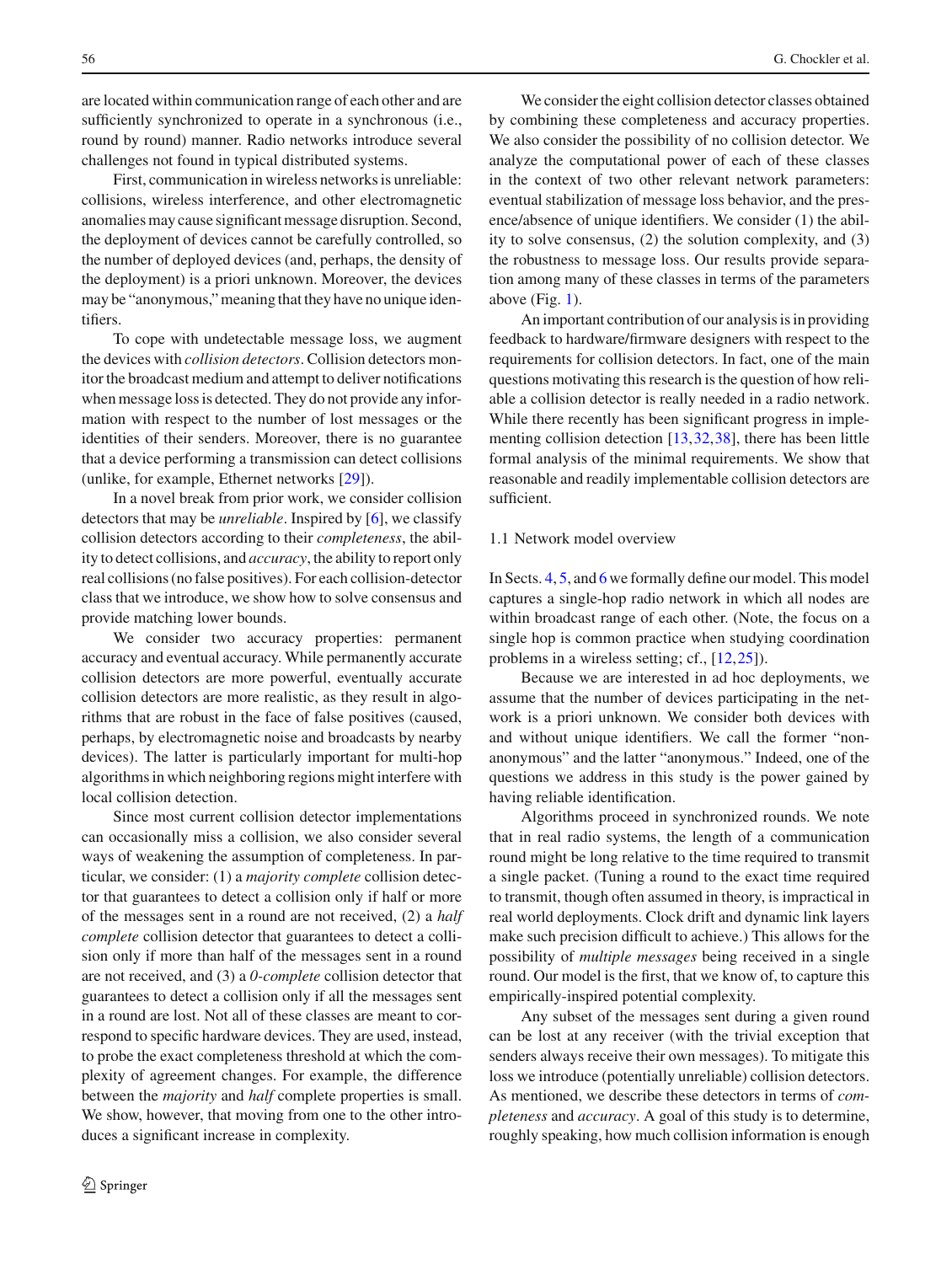to solve consensus. To allow progress, we consider networks that satisfy an *eventual collision freedom* property that states that, eventually, if only a single device transmits, all devices receive the message. This is a strict generalization of the broadcast behavior assumed in most studies of this setting. (These prior studies maintain that if a single device transmits its message is *always*received. We note that unexpected interference might make this property hard to maintain in every round.)

Finally, we also introduce a service which we call a contention manager. This service encapsulates the task of reducing contention on the broadcast channel. In each round, the manager suggests that each device either be *active* or *passive*. Informally, the former is meant to indicate that a device can try to broadcast in the upcoming round, and the latter indicates that a device should be silent. Most reasonable contention managers should eventually stabilize on only a small number of devices (e.g., 1) being labeled as *active*, thus allowing, in executions satisfying eventual collision freedom, for messages to be delivered without collision.

The contention manager captures the challenge of distributed medium access control. This problem is well-studied in practice  $[4,7,18,19,21,29,33]$  $[4,7,18,19,21,29,33]$  $[4,7,18,19,21,29,33]$  $[4,7,18,19,21,29,33]$  $[4,7,18,19,21,29,33]$  $[4,7,18,19,21,29,33]$  $[4,7,18,19,21,29,33]$  $[4,7,18,19,21,29,33]$  $[4,7,18,19,21,29,33]$  $[4,7,18,19,21,29,33]$ . Our goal is to separate the complexity of reducing contention from the complexity of solving specific coordination problems such as consensus. Accordingly, our termination bounds are given relative to the stabilization point of the contention manager.

#### 1.2 Upper bounds overview

In Sects. [7](#page-11-0) and [8,](#page-12-0) we describe our consensus algorithms.

Algorithm [1](#page-3-0) assumes a majority complete collision detector (which reports a collision if the process did not receive at least a majority of the messages transmitted). It solves consensus in a constant number of rounds after the eventual collision freedom property holds and the contention manager has stabilized. The algorithm proceeds in round pairs. In the first round of the pair, active processes propose a decision value. In the second round, processes that failed to receive a proposal transmit a veto. The collision detector ensures that if a veto is sent, then all processes will either receive this veto or a collision notification and, therefore, know not to decide. The detector also prevents partitions in the proposal phase. If two processes receive two different proposals, the detector notifies them of their loss.

Algorithm [2](#page-3-1) weakens the collision detector to satisfy only 0-completeness (which guarantees to report a collision only if *all* messages are lost). It terminates in  $O(|g|V|)$ rounds, where *V* is the set of potential decision values. This algorithm also uses a propose/veto structure. The difference, however, is that the propose phase has expanded to include one round for each bit in the proposal. The single-round proposal of Algorithm [1](#page-3-0) cannot work in this setting, as the weak guarantees of a 0-complete detector might allow processes to partition without knowing it.

Algorithm [3](#page-4-0) weakens the network model so that it no longer guarantees any message delivery, even if only a single process is transmitting. Processes are left to communicate, in the worst case, through collision notifications. Using these binary semaphores, processes walk through a search tree of decision values trying to identify a valid initial value to decide. The algorithm terminates in  $O(f \lg |V|)$  rounds, where *f* is the total number of failures. (A failed process can cause the processes to start over at the top of the tree.)

The first two algorithms assume only eventual accuracy. That is, eventually the collision detectors stop reporting false positives. The third algorithm requires permanent accuracy. All three algorithms are anonymous. For the sake of completeness, we address, in Sect. [8.3,](#page-14-0) the non-anonymous setting in which the space of possible IDs is smaller than the space of decision values (a rare case). We sketch an algorithm that runs leader election on the IDs, and terminates in  $O(\lg |I|)$  rounds, where *I* is the ID space.

## 1.3 Lower bounds overview

In Sect. [9](#page-16-0) we prove lower bounds.

We start with Theorem [4](#page-17-0) which shows consensus to be impossible without collision detection. The proof employs a partitioning argument. It follows directly, in Theorem [5,](#page-18-0) that consensus is also impossible with a detector that never guarantees accuracy. (Permanent false positives render the detector useless.)

In Theorem [6,](#page-21-0) we show that an anonymous consensus solution using a detector that is no better than half-complete requires  $\Omega$ (lg |*V*|) rounds. This proves Algorithm [2](#page-3-1) tight. The proof uses a counting argument to show that there exist two initial values that generate the same sequence of transmissions for the first  $\lg |V|$  rounds. During these rounds, the simultaneous communication can prevent two partitions, each starting with one of these two initial values, from learning about the other—delaying decision. In Theorem [7,](#page-22-0) we extend the argument to non-anonymous algorithms and refine the bound to  $\Omega$   $\left(\min\left\{\lg |V|, \lg \frac{|I|}{n}\right\}\right)$ , showing the algorithm described in Sect.  $8.3$  to be (close to) tight.  $<sup>1</sup>$  $<sup>1</sup>$  $<sup>1</sup>$ </sup>

In Theorem [8,](#page-23-0) we show consensus to be impossible in an environment with eventual accuracy and no eventual collision freedom guarantee. This result proves Algorithm [3'](#page-4-0)s requirement of an accurate detector to be optimal. The proof argues that in a setting where no messages are delivered, false collision notifications can be arranged to communicate any arbitrary value (violating validity).

<span id="page-2-0"></span><sup>&</sup>lt;sup>1</sup> The described algorithm runs in lg |*I*| not lg  $\frac{|I|}{n}$  rounds.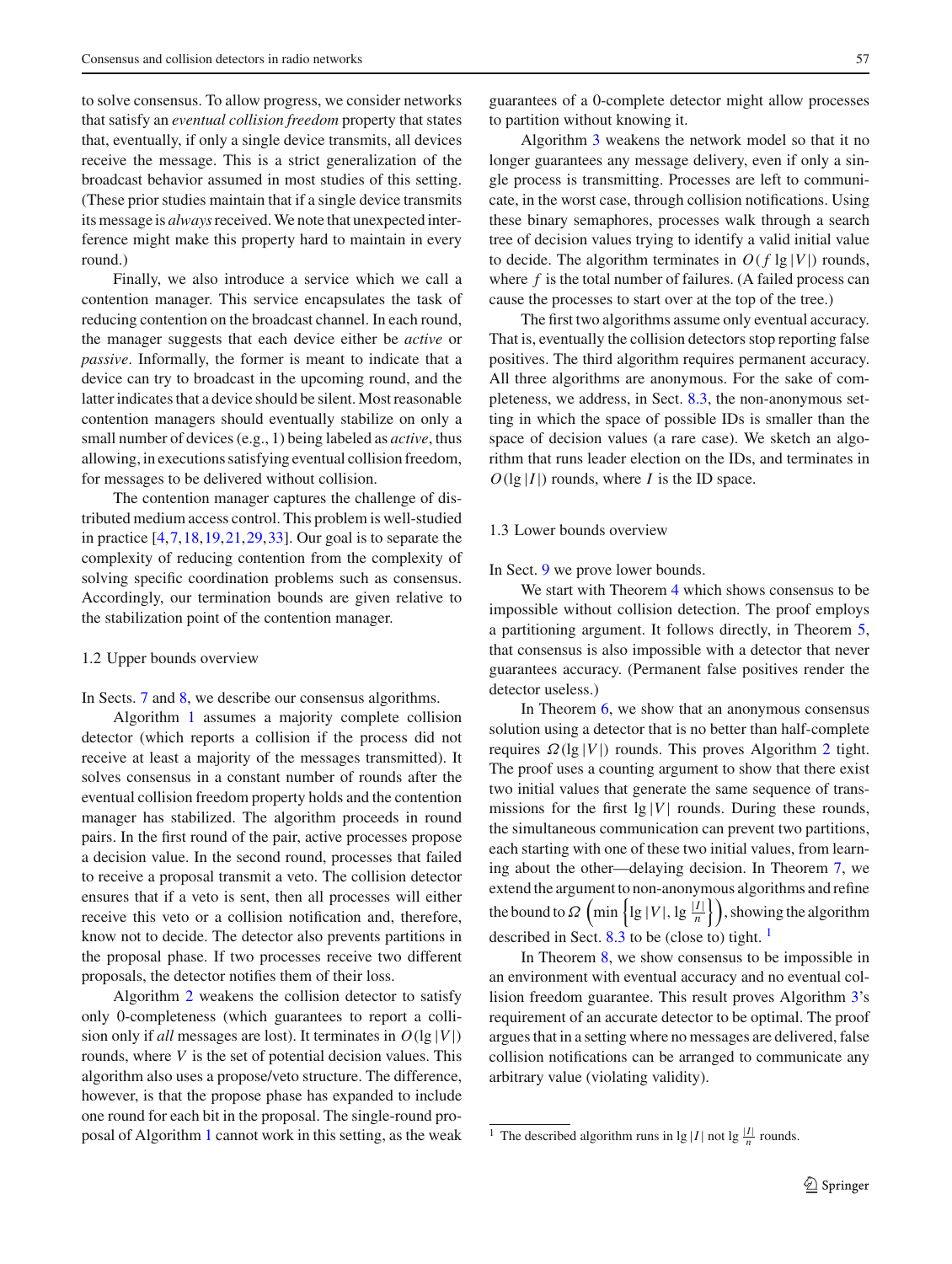#### <span id="page-3-0"></span>**Algorithm 1: Solving consensus with ECF and a collision detector from maj-**♦*AC***.**

| $\mathbf{1}$   | Process $P_i$ :                                                                                                                   |
|----------------|-----------------------------------------------------------------------------------------------------------------------------------|
| $\mathfrak{D}$ | <i>estimate<sub>i</sub></i> $\in$ <i>V</i> , initially set to the initial value of process $P_i$                                  |
| 3              | $phase_i \in \{$ proposal, veto}, initially proposal                                                                              |
| 4              | For each round r, $r > 1$ do:                                                                                                     |
| 5              | if $(phase_i =$ proposal) then                                                                                                    |
| 6              | <b>if</b> $CM()_i = active$ then                                                                                                  |
| 7              | because(i)                                                                                                                        |
| 8              | $messages_i \leftarrow SET(recv(i_i))$                                                                                            |
| 9              | $CD$ -advice <sub>i</sub> $\leftarrow$ CD() <sub>i</sub>                                                                          |
| 10             | <b>if</b> ( <i>CD-advice<sub>i</sub></i> $\neq \pm$ ) <b>and</b> (  <i>messages<sub>i</sub></i>   > 0) <b>then</b>                |
| 11             | $estimate_i \leftarrow min{messages_i}$                                                                                           |
| 12             | $phase_i \leftarrow \text{veto}$                                                                                                  |
| 13             | else if $(phasei = veto)$ then                                                                                                    |
| 14             | <b>if</b> ( <i>CD-advice<sub>i</sub></i> = $\pm$ ) or (  <i>messages<sub>i</sub></i>   > 1) then                                  |
| 15             | $bcast(veto)_i$                                                                                                                   |
| 16             | $veto-messages_i \leftarrow \text{recv}()_i$                                                                                      |
| 17             | $CD$ -advice <sub>i</sub> $\leftarrow$ CD() <sub>i</sub>                                                                          |
| 18             | <b>if</b> (veto-messages <sub>i</sub> = $\emptyset$ ) and (CD-advice <sub>i</sub> = null) and ( messages <sub>i</sub>   = 1) then |
| 19             | $decide(estimate_i)_i$                                                                                                            |
| 20             | $phase_i \leftarrow$ proposal                                                                                                     |
| 21             |                                                                                                                                   |

#### **Algorithm 2: Solving consensus with ECF and a 0-**♦*AC* **collision detector.**

```
1 Process Pi :
 estimate<sub>i</sub> \in V^{0,1}, initially set to a binary rep. of P_i's initial value
 3 phasei ∈ {prepare, propose, accept}, initially prepare
 4 size \leftarrow \lceil \lg |V| \rceil5 For each round r, r > 1 do:
           \mathbf{if} (phase<sub>i</sub> = prepare) then
              if CM()i = active then
                8 bcast(estimatei)i
              \textit{messages}_i \leftarrow \textit{SET}(\textit{recv}()_i)10 CD\text{-}advice_i \leftarrow CD()_i11 if (CD\text{-}advice_i \neq \pm) and (|message_i| > 0) then
12 estimatei ← min{messagesi }
13 \qquad \qquad \text{decide}_i \leftarrow \text{true}14 bit_i \leftarrow 1<br>15 phase_i \leftarrow 1phase_i \leftarrow propose
_{16} else if (phase<sub>i</sub> = propose) then
17 if (estimate<sub>i</sub>[bit<sub>i</sub>] = 1) then
18 bcast(veto)i
19 votes_i \leftarrow \text{recv}()_i20 CD-advice<sub>i</sub> ← CD()<sub>i</sub>
21 if ((|votes_i| > 0) or (CD-advice_i = \pm)) and (estimate_i[bit_i] = 0) then
22 \qquad \qquad decide_i \leftarrow false23 bit<sub>i</sub> \leftarrow bit<sub>i</sub> + 1
24 if (bit_i > size) then
25 phase<sub>i</sub> \leftarrow accept
26 else if (phase<sub>i</sub> = accept) then
27 if (not decidei) then
28 bcast(veto)i
29 veto-messages_i \leftarrow \text{recv}()_i30 CD\text{-}advice_i \leftarrow CD()_i31 if (|veto-messages<sub>i</sub>| = 0) and (CD-advice<sub>i</sub> \neq \pm) then
32 decide(estimate<sub>i</sub>)<sub>i</sub> phase<sub>i</sub> \leftarrow prepare
              phase_i \leftarrow prepare
```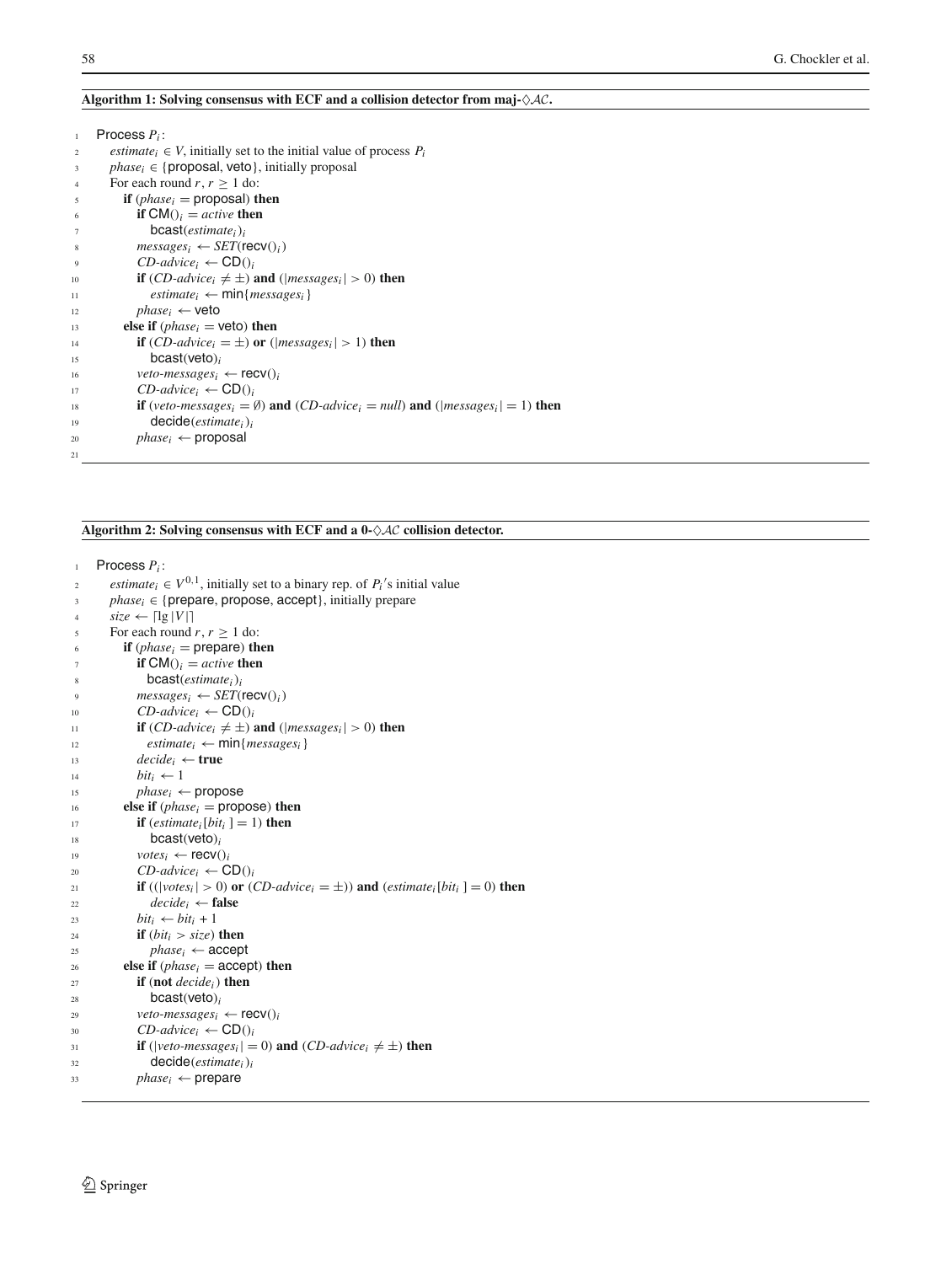#### **Algorithm 3: Solving consensus with a 0-***AC* **collision detector but without ECF.**

<span id="page-4-0"></span>

| $\mathbf{1}$             | Process $P_i$ :                                                                                                       |
|--------------------------|-----------------------------------------------------------------------------------------------------------------------|
| 2                        | <i>estimate<sub>i</sub></i> $\in$ <i>V</i> , initially set to the initial value of process $P_i$                      |
| 3                        | $phase_i \in \{ \text{vote-val}, \text{vote-left}, \text{vote-right}, \text{recursive} \}, \text{initially vote-val}$ |
| 4                        | $curr_i$ , A node pointer, initially set to the root of a balanced binary search tree representation of V             |
| $\overline{\phantom{1}}$ | For each round r, $r \ge 1$ do:                                                                                       |
| 6                        | if $(phase_i = vote$ -val) then                                                                                       |
| 7                        | <b>if</b> (estimate <sub>i</sub> = val[curr <sub>i</sub> ]) <b>then</b>                                               |
| 8                        | $\text{bcast}("vote')$                                                                                                |
| 9                        | $msgs(1)_i \leftarrow \text{recv}()_i$                                                                                |
| 10                       | $CD(1)_i \leftarrow CD()_i$                                                                                           |
| 11                       | $phase_i \leftarrow \text{vote-left}$                                                                                 |
| 12                       | else if $(phase_i = vote-left)$ then                                                                                  |
| 13                       | <b>if</b> (estimate <sub>i</sub> $\in$ left[curr <sub>i</sub> ]) <b>then</b>                                          |
| 14                       | $\text{bcast}('vote')$                                                                                                |
| 15                       | $msgs(2)_i \leftarrow \text{recv}()_i$                                                                                |
| 16                       | $CD(2)_i \leftarrow CD()_i$                                                                                           |
| 17                       | $phase_i \leftarrow \text{vote-right}$                                                                                |
| 18                       | else if $(phase_i = vote-right)$ then                                                                                 |
| 19                       | <b>if</b> (estimate <sub>i</sub> $\in$ right[curr <sub>i</sub> ]) <b>then</b>                                         |
| 20                       | $\text{bcast}('vote')$                                                                                                |
| 21                       | $msgs(3)_i \leftarrow \text{recv}()_i$                                                                                |
| 22                       | $CD(3)_i \leftarrow CD()_i$                                                                                           |
| 23                       | $phase_i \leftarrow$ recurse                                                                                          |
| 24                       | else if $(phasei = \text{recursive})$ then                                                                            |
| 25                       | <b>if</b> $( msgs(1)_i  > 0)$ or $(CD(1)_i = \pm)$ then                                                               |
| 26                       | $decide(vallcurr_i)$ ) <sub>i</sub>                                                                                   |
| 27                       | else if $( msgs(2)_i  > 0)$ or $(CD(2)_i = \pm)$ then                                                                 |
| 28                       | $curr_i \leftarrow left[curr_i]$                                                                                      |
| 29                       | else if $(( msgs(3)  > 0)$ or $(CD(3)i = \pm))$ then                                                                  |
| 30                       | $curr_i \leftarrow right[curr_i]$                                                                                     |
| 31                       | else                                                                                                                  |
| 32                       | $curr_i \leftarrow parent[curr_i]$                                                                                    |
| 33                       | $phase_i \leftarrow \text{vote-val}$                                                                                  |
| 34                       |                                                                                                                       |

Finally, in Theorem [9,](#page-24-0) we show that consensus with an accurate detector and no eventual collision freedom requires  $\Omega$ (lg |*V*|) rounds. This proves Algorithm [3](#page-4-0) tight. The proof (sketch) notes that collision notifications are the only means of communication if messages are never guaranteed to be delivered. A notification leaks only one bit of information. To spell out a decision value, therefore, requires one round for each bit (Fig. [1\)](#page-5-0).

## **2 Related work**

Local radio broadcast is inherently unreliable due to the possibility of message collisions. Many solutions have been proposed to mitigate some of this uncertainty. For example, the most widely-used MAC layers in wireless ad hoc networks make use of physical carrier sensing and exponential backoff to help reduce contention on the channel; cf. [\[1,](#page-28-11)[32](#page-28-3)[,36](#page-29-2)[,39](#page-29-3)]. For *unicast* communication with a known recipient virtual carrier sensing (the use of *clear to send* and *ready to send* control messages) can be used to help eliminate the wellknown *hidden terminal problem* and *exposed terminal problem* (see [\[5](#page-28-12)] for a more extensive discussion of these common problems and how virtual carrier sensing attempts to solve them). Similarly, in these situations where the recipients are known, link-layer acknowledgments can be used to help the sender verify the success or failure of its transmission and potentially trigger re-transmissions as needed.

In many cases, however, the recipients are unknown, rendering virtual carrier sensing and link-layer acknowledgments unusable. In practical multicast communication, though physical carrier sensing goes a long way toward reducing message loss on the wireless medium, it does not eliminate it. To verify this reality, consider empirical studies of ad hoc networks, such as  $[17, 24, 37, 40]$  $[17, 24, 37, 40]$  $[17, 24, 37, 40]$  $[17, 24, 37, 40]$  $[17, 24, 37, 40]$  $[17, 24, 37, 40]$ , which show that even with sophisticated collision avoidance mechanisms (e.g., 802.11 [\[1](#page-28-11)], B-MAC [\[32](#page-28-3)], S-MAC [\[39\]](#page-29-3), and T-MAC [\[36](#page-29-2)]), and even assuming low traffic loads, the fraction of messages being lost can be as high as 20–50%. Accordingly, algorithm design for these networks *must* take into account the expectation of lost messages.

## 2.1 Practical implementations of collision detectors and contention managers

*Collision detectors* Initial experiments with collision detector implementations have shown that simple detection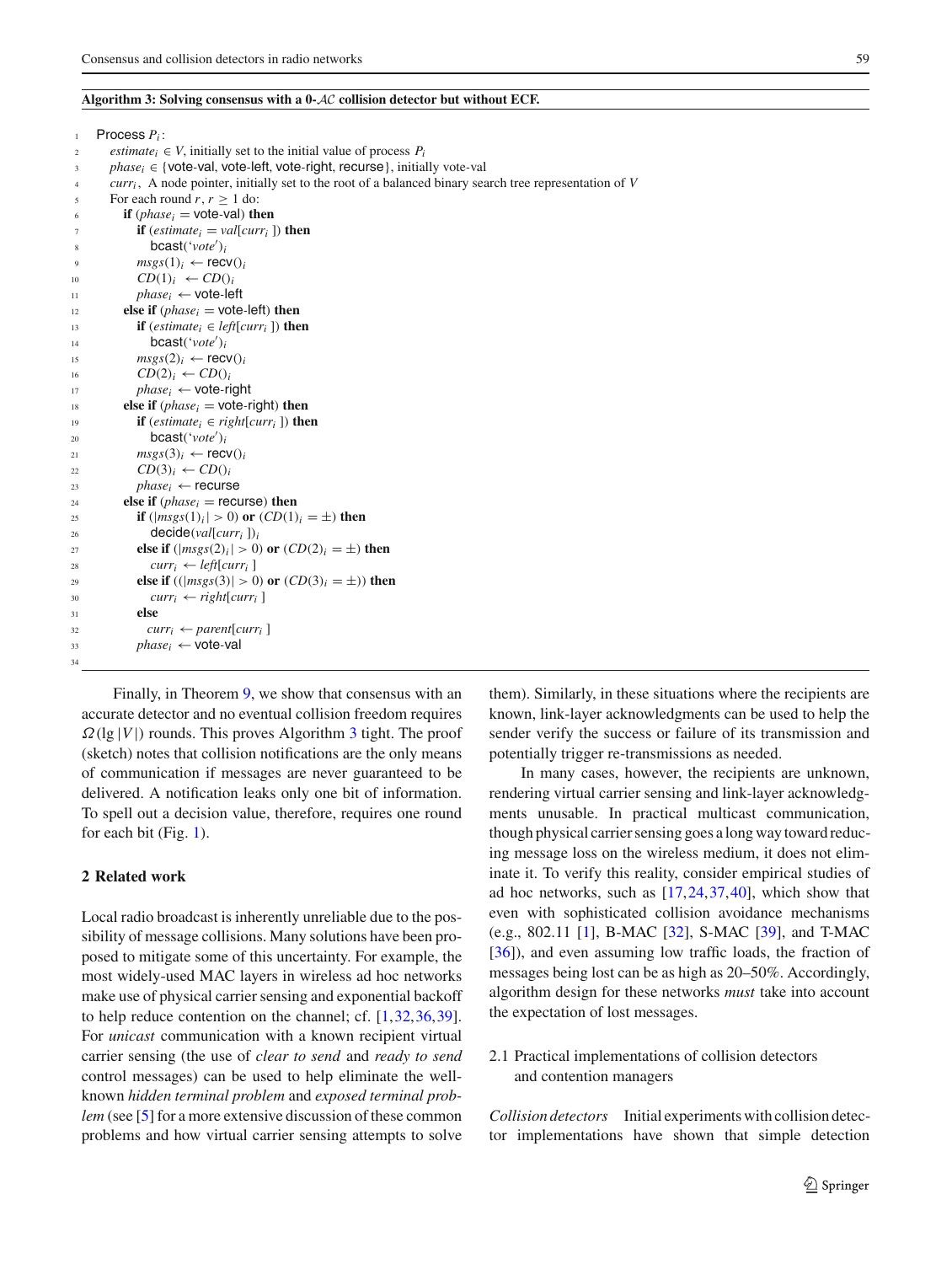<span id="page-5-0"></span>**Fig. 1** Summary of results for each combination of collision detector property and collision freedom assumption. Each cell includes a tight running time and pointers to the sections containing the corresponding upper and lower bounds. When not otherwise specified, a bound is assumed to hold for both the anonymous and non-anonymous case. The value *V* represents the size of the consensus value space, *I* the size of the ID space, and *f* the bound on the number of failures

| <b>Collision Detector Properties</b>         | <b>Collision Freedom Assumption</b>                                     |                                                                                  |  |  |
|----------------------------------------------|-------------------------------------------------------------------------|----------------------------------------------------------------------------------|--|--|
|                                              | <b>Eventual Collision Freedom</b>                                       | <b>No Eventual Collision Freedom</b>                                             |  |  |
| <b>Accuracy &amp; Completeness</b>           | Time: $\Theta(1)$                                                       | <b>Time:</b> $O(f \lg  V )$                                                      |  |  |
|                                              | Upper: Alg. 1 in Sec. 8.1                                               | Upper: $\overline{Alg}$ $\overline{3}$ in Sec. $\overline{8}$ $\overline{4}$     |  |  |
|                                              | Lower: Immediate                                                        | Anon. Lower: Thm. 9 in Sec. 9.5                                                  |  |  |
|                                              |                                                                         | Non-Anon. Lower: Open                                                            |  |  |
| <b>Accuracy &amp; Maj. Completeness</b>      | <b>Time:</b> $\Theta(1)$                                                | <b>Time:</b> $O(f \lg  V )$                                                      |  |  |
|                                              | Upper: Alg. 1 in Sec. 8.1                                               | Upper: $\overline{Alg}$ . $\overline{3}$ in Sec. $\overline{8}$ . $\overline{4}$ |  |  |
|                                              | Lower: Immediate                                                        | Anon. Lower: Thm. 9 in Sec. 9.5                                                  |  |  |
|                                              |                                                                         | Non-Anon. Lower: Open                                                            |  |  |
| <b>Accuracy &amp; Half Completeness</b>      | Anon. Time: $\Theta(\lg V )$                                            | <b>Time:</b> $O(f \lg  V )$                                                      |  |  |
|                                              | Non-Anon. Time: $\Theta(\min \lg  V , \lg  I )$                         |                                                                                  |  |  |
|                                              | Anon. Upper: $\overline{Alg}$ . $\overline{2}$ in Sec. $\overline{8.2}$ | Upper: $\overline{Alg}$ . $\overline{3}$ in Sec. $\overline{8}$ . $\overline{4}$ |  |  |
|                                              | Non-Anon. Upper: Sec. 8.3                                               | Anon. Lower: Thm. 9 in Sec. 9.5                                                  |  |  |
|                                              | Anon. Lower: Thm. 6 in Sec. 9.3.3                                       | Non-Anon. Lower: Open                                                            |  |  |
|                                              | Non-Anon. Lower: Thm. 7 & Cor. 3 in Sec. 9.3.4                          |                                                                                  |  |  |
| <b>Accuracy &amp; Zero Completeness</b>      | <b>Anon. Time:</b> $\Theta(\lg V )$                                     | <b>Time:</b> $O(f \lg  V )$                                                      |  |  |
|                                              | <b>Non-Anon. Time:</b> $\Theta(\min \lg  V , \lg  I )$                  |                                                                                  |  |  |
|                                              | Anon. Upper: Alg. 2 in Sec. 8.2                                         | Upper: $\overline{Alg}$ . $\overline{3}$ in Sec. $\overline{8}$ . $\overline{4}$ |  |  |
|                                              | Non-Anon. Upper: Sec. 8.3                                               | Anon. Lower: Thm. 9 in Sec. 9.5                                                  |  |  |
|                                              | Anon. Lower: Thm. 6 in Sec. 9.3.3                                       | Non-Anon. Lower: Open                                                            |  |  |
|                                              | Non-Anon. Lower: Thm. 7 & Cor. 3 in Sec. 9.3.4                          |                                                                                  |  |  |
| <b>Eventual Acc. &amp; Completeness</b>      | Same as Acc. and Compl.                                                 | Impossible                                                                       |  |  |
|                                              |                                                                         | Thm. 8 in Sec. 9.4                                                               |  |  |
| Eventual Acc. & Maj. Completeness            | Same as Acc. and Maj. Compl.                                            | Impossible                                                                       |  |  |
|                                              |                                                                         | Thm. 8 in Sec. 9.4                                                               |  |  |
| <b>Eventual Acc. &amp; Half Completeness</b> | Same as Acc. and Half Compl.                                            | Impossible                                                                       |  |  |
|                                              |                                                                         | Thm. 8 in Sec. 9.4                                                               |  |  |
|                                              |                                                                         |                                                                                  |  |  |
| <b>Eventual Acc. &amp; Zero Completeness</b> | Same as Acc. and Zero Compl.                                            | Impossible<br>Thm. 8 in Sec. 9.4                                                 |  |  |
|                                              |                                                                         |                                                                                  |  |  |
| No CD                                        | Impossible                                                              | Impossible                                                                       |  |  |
|                                              | Thm. 4 in Sec. 9.1                                                      | Thm. 4 in Sec. 9.1                                                               |  |  |
| <b>No Accuracy</b>                           | Impossible                                                              | Impossible                                                                       |  |  |
|                                              | Thm. 5 in Sec. 9.2                                                      | Thm. 5 in Sec. 9.2                                                               |  |  |

schemes can achieve zero completeness in 100% of rounds, and majority completeness in over 90% of rounds. We are confident that with further refinement the majority completeness property can be satisfied in much closer to 100% of rounds. Our approach, which is admittedly rudimentary, relies on a combination of carrier sensing and failed CRC checks to indicate interference. (See [\[9\]](#page-28-15) for a more detailed discussion) More experienced electrical engineers could, undoubtedly, produce significantly better heuristics for detecting this behavior. Indeed, in a study by Deng et al. [\[13](#page-28-2)], it is suggested that there currently exists no technical obstacle to adding carrier-sensing based collision detection support to the current 802.11 protocol. Even better results can be obtained if we consider hardware modifications. The use of a separate busy-tone channel [\[20](#page-28-16)], for example, would make zero complete detection trivial.

*Contention managers* In our simulation and testbed imple-mentations of the consensus algorithms that follow (Sect. [8\)](#page-12-0), we relied on a simple contention manager driven by random coin-flips. Specifically, all contention managers initially return *acti*v*e*. If contention is detected on the channel, the contention manager switches to *passi*v*e* with probability 0.5. If silence is detected on the channel, a manager switches from *passi*v*e* to *acti*v*e* with the same probability. In our experiments, this simple approach consistently yielded stabilization (collision free broadcast) in approximately lg *n* rounds [\[10](#page-28-17)].

Beyond our simple implementation, the general problem of contention on a multiple access channel has been well-studied. Starting with early work on protocols such as Aloha [\[2\]](#page-28-18) and the binary exponential backoff used in Ethernet [\[29\]](#page-28-0), the development and analysis of contention management on a shared channel has enjoyed considerable attention; cf., [\[4,](#page-28-6)[7](#page-28-7)[,15](#page-28-19)[,18](#page-28-8),[19,](#page-28-9)[21](#page-28-10)[,22](#page-28-20)[,29](#page-28-0)[,30](#page-28-21),[33\]](#page-29-1). More recently, for example, Jurdzinski and Stachowiak [\[22\]](#page-28-20) prove a Ω((log *n*  $\log(1/\epsilon)$ /( $\log \log n + \log \log(1/\epsilon)$ ) round lower bound on isolating a single process in a single-hop radio network with uniform algorithms, known *n*, and a global round counter. (A bound of Ω(*n* log *n*) exists for unknown *n* and local round counters.) Farach-Colton et al. [\[15\]](#page-28-19) tighten the lower bound to  $\Omega(\log n \log(1/\epsilon))$  rounds, which matches an upper bound provided in [\[22\]](#page-28-20). It remains open how these bounds would change in our model of variable-strength receiver collision detection.

## 2.2 Consensus in wireless networks

There has been extensive prior work focused on fault-tolerant consensus in synchronous [\[28\]](#page-28-22), partially synchronous [\[14](#page-28-23)], asynchronous with failure detectors  $[27,6]$  $[27,6]$  $[27,6]$  and fully asynchronous [\[16](#page-28-25)] message passing systems with reliable or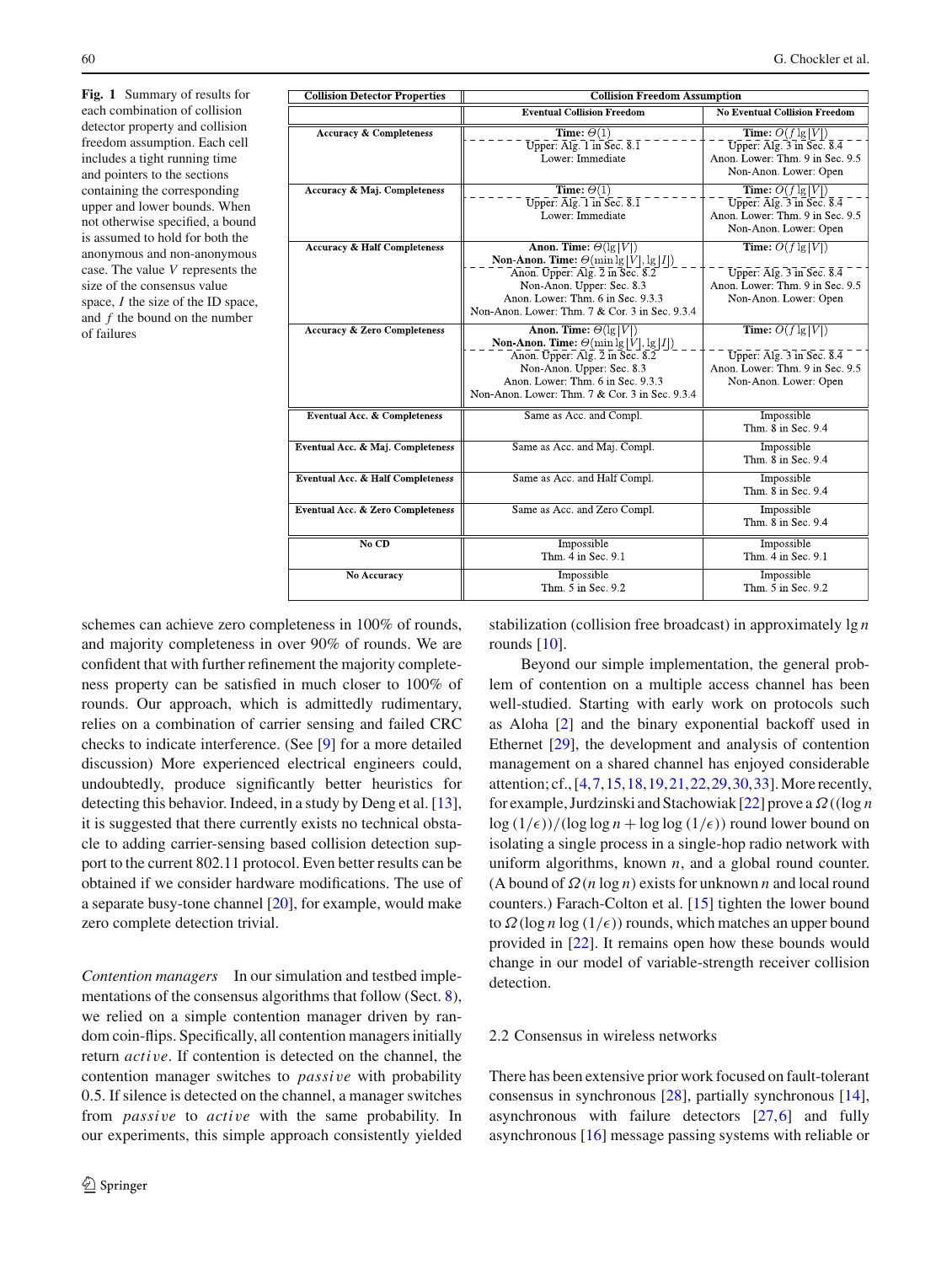eventually reliable point-to-point channels. In particular, to tolerate message loss the work of [\[14](#page-28-23),[27](#page-28-24)] assumes an eventually connected majority component and an a priori known number of participants. Both of these assumptions are unavailable in the wireless ad hoc environments we consider.

Santoro and Widmayer [\[34,](#page-29-6)[35\]](#page-29-7) study consensus in the presence of unreliable communication, and show that consensus is impossible if as few as  $(n-1)$  of the *n*<sup>2</sup> possible messages sent in a round can be lost. In this study, we circumvent this impossibility result with both our collision detectors and contention managers; which can be used in executions that satisfy eventual collision freedom to provide eventual message reliability. Also, algorithms in [\[35\]](#page-29-7) are not applicable in our setting because they rely on a priori knowledge of the number of participants, and they do not tolerate node failures.

In [\[26\]](#page-28-26), Kumar presents a quorum-based solution that solves fault-tolerant consensus among subsets of nodes in a multi-hop wireless sensor network. The model, however, differs from ours in that it requires nodes to have significant advance knowledge of the network topology, and failure behavior is constrained to maintain specific redundancy guarantees.

Aspnes et al. [\[3\]](#page-28-27) present a solution for consensus in wireless networks with anonymous but reliable nodes, and reliable communication. Although anonymity is not a primary focus of our paper, most of our algorithms are, in fact, anonymous as they do not use node identifiers. In addition, our algorithms work under more realistic environment assumptions as they tolerate unreliable communication and node crashes.

Koo [\[23](#page-28-28)] presents an (almost) tight lower bound for the maximum fraction of Byzantine neighbors that still allows atomic broadcast to be solved in radio networks where each node adheres to a pre-defined transmission schedule. We do not consider Byzantine failures and, unlike Koo, we do assume unreliable broadcast.

We presented the justification and main properties of our model in [\[8](#page-28-29)]. Many of the algorithms and lower bounds examined in this study were first described in [\[11\]](#page-28-30). And, in [\[9](#page-28-15)], we discussed how to implement the elements of our model in practice.

### <span id="page-6-1"></span>**3 Preliminaries**

The following supplementary definitions aid the description of our model, upper bounds, and lower bounds.

• Given two multisets  $M_1$  and  $M_2$ ,  $M_1 \subseteq M_2$  indicates that for all  $m \in M_1$ :  $m \in M_2$  and  $m$  does not appear in  $M_1$ more times than it appears in *M*2.

- Given two multisets  $M_1$  and  $M_2$ ,  $M_1 \bigcup M_2$  indicates the multiset union of  $M_1$  and  $M_2$  in which any element  $m \in$  $M_1$  (resp.  $m \in M_2$ ) appears the total number of times that *m* appears in  $M_1$  and  $M_2$ .
- We say a multiset *M* is *finite* if it is described by only a finite number of (value, number) pairs.
- For a finite multiset *M*, described by a sequence of (value, number) pairs, we use  $|M|$  to indicate the sum of the number components of these pairs, that is, the total number of instances of all values in *M*.
- For a finite set of values *V*, we use  $Multi(V)$  to indicate the set of all possible finite multisets defined over *V*.
- For a finite set *S*, we use  $MS(S)$  to indicate the multiset containing one of each element in *S*.
- For a finite multiset  $M$ , we use the notation  $SET(M)$  to indicate the set containing every value that appears in *M*.

#### <span id="page-6-0"></span>**4 The system model**

We model a synchronous single-hop broadcast network with non-uniform message loss, contention management, and collision detection. Formally, we define *I* to be the finite set of all possible process indices, and *M* to be a fixed message alphabet. We then provide the following definitions:

**Definition 1 (Process)** A *process* is some automaton *A* consisting of the following five components:

- 1. *states<sub>A</sub>*, a potentially infinite set of *states*.
- 2. *start<sub>A</sub>*, a non-empty subset of *states<sub>A</sub>* known as the *start states*.
- 3.  $fail_A$ , a single state from  $states_A$  known as the *fail state*.
- 4. *msgA*, a message generation function that maps

 $states_A \times \{active, passive\} \rightarrow M \mid \{[null]\}$ 

where *M* is our fixed message alphabet and *null* is a placeholder indicating no message. We assume:

 $msg_A(fail_A, *) = null$ 

5. *trans<sub>A</sub>*, a state transition function mapping

*states<sub>A</sub>*  $\times$  *Multi*(*M*)  $\times$  { $\pm$ *, null*}  $\times$ *{active, passive}*  $\rightarrow$  *states<sub>A</sub>* 

where  $Multi(M)$  is the set of all possible finite multisets defined over *M*. We assume:

$$
trans_A(fail_A, *, *, *) = fail_A
$$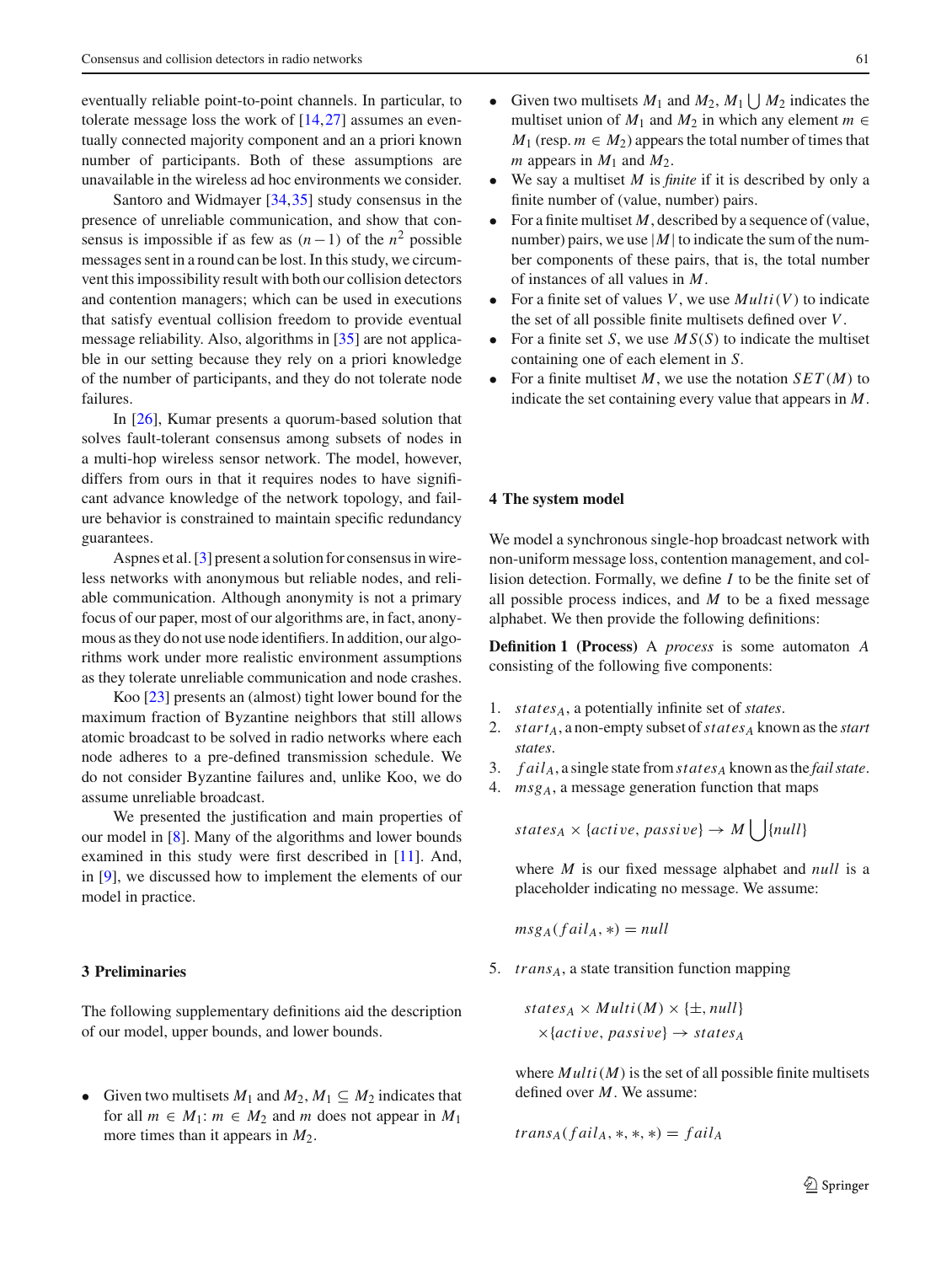In this definition,  $\{\pm, null\}$  represent the possible inputs from the collision detector, and {*acti*v*e*, *passi*v*e*} the possible advice from the contention manager. The  $fail_A$  state models crash failures.

**Definition 2 (Algorithm)** An algorithm is a mapping from *I* to processes.

An algorithm specifies which process runs on each node. Notice, an algorithm *A* can encode *i* in the state of each automaton  $A(i)$ . This models unique IDs. For settings in which we desire no unique IDs, we use the following definition:

**Definition 3 (Anonymous)** An algorithm *A* is *anonymous* if and only if:  $\forall i, j \in I$ ,  $\mathcal{A}(i) = \mathcal{A}(j)$ .

Next, we define a *P-transmission trace*, defined over a nonempty subset *P* of *I*. It describes, at each round of an execution involving processes in *P*, how many processes broadcast a message (notated *ci*) and the number of messages received at each process (notated *Ti*).

**Definition 4 (***P***-transmission trace)** A *P*-transmission trace, where  $P$  is a non-empty subset of  $I$ , is an infinite sequence of ordered pairs  $(c_1, T_1)$ ,  $(c_2, T_2)$ , ... where each  $c_i$  is a natural number less than or equal to  $|P|$ , and each  $T_i$ is a mapping from  $P$  to  $\{0, ..., c_i\}$ .

*P-CD trace* describes what collision detector advice each process receives in each round.

**Definition 5 (***P***-CD trace)** A *P*-CD trace, where *P* is a nonempty subset of *I*, is an infinite sequence of mappings, *C D*1,  $CD_2$ , ... where each  $CD_i$  maps from *P* to  $\{\pm, null\}$ .

We can now formally define a collision detector, for a given set *P* of indices, as a function from *P*-transmission traces to a set of *P*-CD traces. That is, given a description of how many messages are sent in each round, and how many messages each process receives in each round, the collision detector describes which sequences of collision detector advice are valid. Notice, this definition prevents the collision detector from making use of the identity of the senders or the contents of the messages.

**Definition 6 (***P***-Collision detector)** A *P*-collision detector, where *P* is a non-empty subset of *I*, is a function from *P*transmission traces to non-empty sets of *P*-CD traces.

To define a contention manager, we first define, as we did for the collision detector, the relevant type of trace. Here, this is a *P*-CM trace which simply describes which contention manager advice (either *acti*v*e* or *passi*v*e*) is returned to each process during each round.

**Definition 7 (***P***-CM trace)** A *P*-CM trace, where *P* is a non-empty subset of *I*, is an infinite sequence of mappings,  $CM_1$ ,  $CM_2$ , ... where each  $CM_i$  maps from *P* to {*active*, *passi*v*e*}.

We can now formally define a contention manager, for a set *P* ⊆ *I*, as a function from some set  $A ⊆ P$  to a set of *P*-CM traces. *A* can be, for example, the correct processes in the system (those which never enter the *f ail* state), allowing for manager definitions that stabilize to only correct process(es) being active.

**Definition 8 (***P***-Contention manager)** A *P*-contention manager, where *P* is a non-empty subset of *I*, is a function from each subset of *P* to a non-empty set of *P*-CM traces.

Next we define an environment, which describes a group of process indices, a collision detector, and a contention manager. Roughly speaking, an environment describes the platform on which we can run an algorithm.

**Definition 9 (Environment)** An environment in our model consists of:

- *P*, a non-empty subset of *I*,
- a *P*-collision detector, and
- a *P*-contention manager.

For a given environment *E*, we use the notation *E*.*P* to indicate the set of process indices described by *E*, *E*.*C D* to indicate the collision detector described by *E*, and *E*.*C M* to indicate the contention manager described by *E*.

Finally, we define a system, which is the combination of an environment with a specific algorithm. Because an environment describes a set of process indices, and an algorithm is a mapping from process indices to processes, a system describes a set of specific processes and the collision detector and contention manager that they have access to. Notice, because we can combine any algorithm with any environment, the processes described by a system will have no *a priori* knowledge of the number of other processes also in the system (beyond, of course, the loose upper bound  $|I|$  on the ID space).

**Definition 10 (System)** A system in our model is a pair  $(E, \mathcal{A})$ , consisting of an environment *E*, and an algorithm  $\mathcal{A}$ .

4.1 Executions and indistinguishability

An **execution**  $\alpha$  of a system  $(E, \mathcal{A})$ , is an infinite sequence *C*0, *M*1, *N*1, *D*1, *W*1,*C*1, *M*2, *N*2, *D*2, *W*2,*C*2, ...

where  $C_r$  describes the process states in round  $r$ ,  $M_r$  the sent messages in  $r$ ,  $N_r$  the received messages in  $r$ , and  $D_r$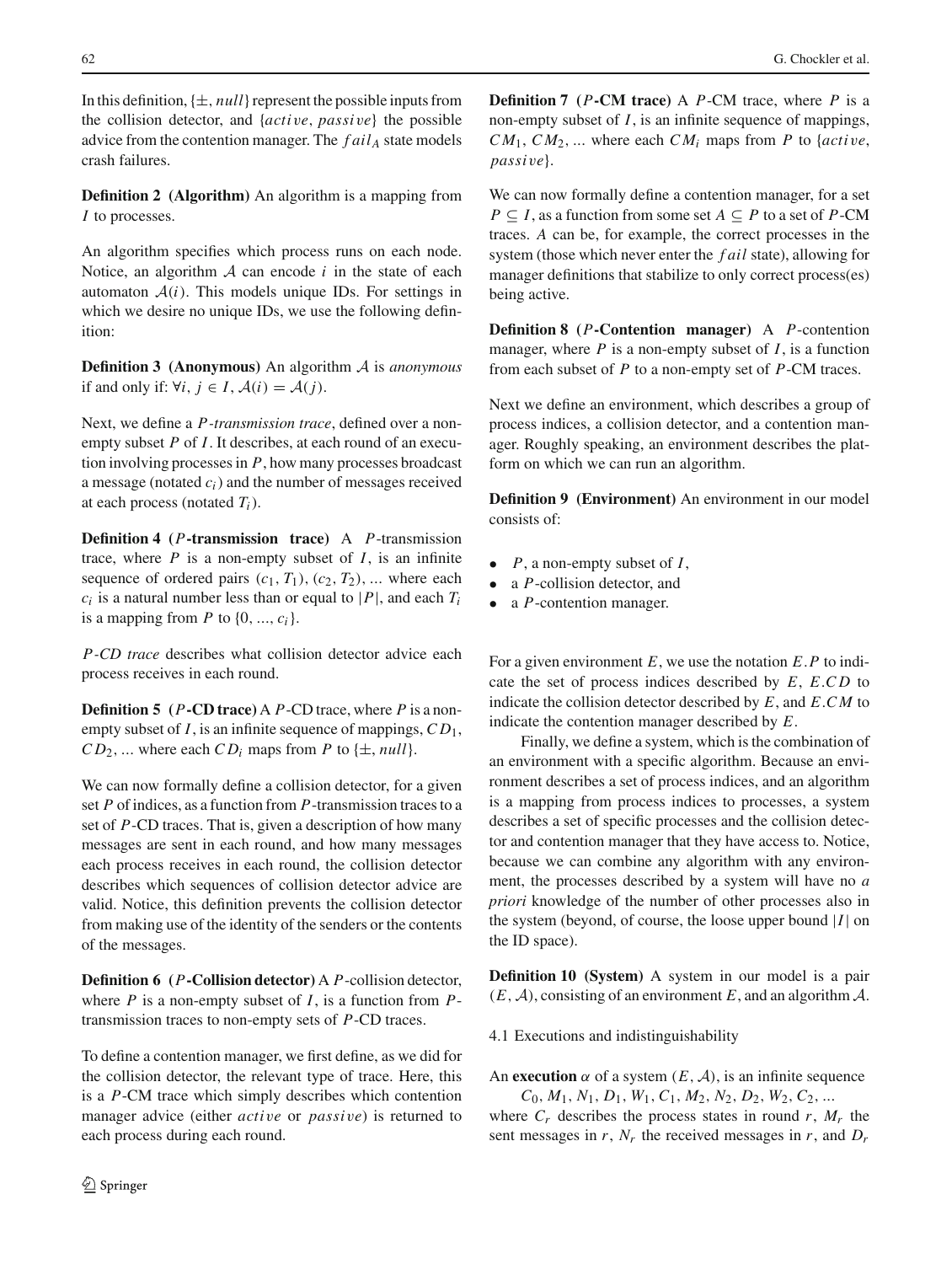and *Wr* the collision detector and contention manager advice, respectively, in*r*, along with the appropriate well-formedness criteria. (See Definition [19](#page-26-0) in Appendix A for the formal definition.)

That is, we assume the states evolve according to the transition function for *A* and the message receive behavior upholds integrity and no-duplication. A process that transmits in*r* receives its own message in*r*. Loss at other processes is unconstrained (i.e., in a given round, any process can fail to receive any arbitrary subset of messages transmitted by other processes). We assume that the collision detector and contention manager advice is consistent with the definitions of the detector and manager described by *E*. That is, the collision advice is consistent with one of the *E*.*P*-CD traces returned by passing *E*.*C D* the *E*.*P*-transmission trace described by  $\alpha$ , and the contention advice is consistent with one the *E*.*P*-CM traces, returned by passing *E*.*C M* the set of processes that never enter their *f ail* state in α.

Following the normal convention, we say two executions defined over systems  $(E, \mathcal{A})$  and  $(E', \mathcal{A})$ , are **indistinguishable** with respect to a process  $A(i)$ ,  $i \in E.P \cap E'.P$ , through round  $k$ , if the process has the same states, received messages, collision detector and contention manager advice through the first *k* rounds. (See Definition [20](#page-27-0) in Appendix A for the formal definition).

The following helper functions will also prove useful in our discussion. For a given execution  $\alpha$  defined over system  $(E, \mathcal{A})$ , we define:

- *t<sub>T</sub>*( $\alpha$ ) to be the *E*. *P*-transmission trace ( $c_1$ ,  $T_1$ ), ( $c_2$ ,  $T_2$ ), ... where for all  $i > 0$ :  $c_i$  describes the number of messages transmitted in round *i*, and  $T_i[j]$ , for all  $j \in E.P$ , describes the number of messages received by  $A(j)$  in *i*.
- $t_{CD}(\alpha)$  to be the *E*. *P*-CD trace  $CD_1$ ,  $CD_2$ , ... where for all  $i > 0$  and  $j \in E.P$ ,  $CD<sub>i</sub>[j]$  describes the collision advice given to  $A(j)$  in *i*.
- $t_{CM}(\alpha)$  to be the *E*. *P*-CD trace  $CM_1$ ,  $CM_2$ , ... where for all  $i > 0$  and  $j \in E.P$ ,  $CM_i[j]$  describes the contention manager advice given to  $A(j)$  in *i*.
- $t_{C}(\alpha)$  to be the largest possible subset *A* of *P* where for all  $j \in A$ , process *j* never enters its *f ail* state in  $\alpha$ .

(See Appendix A for more formal definitions).

#### 4.2 Process failures and message loss

*Process failures* Any number of processes can fail by crashing (that is, permanently stop executing). This is captured in our model by the *f ail* state of each process. As described in our execution definition, any process, during any round, can be non-deterministically transitioned into its fail state. Once there, by the definition of a process, it can never leave the fail state and never broadcast any message. We say a process is **correct** in a given execution, if and only if it never enters its fail state. Notice,  $t_C(\alpha)$  describes the complete set of correct processes in execution  $\alpha$ . (See Definition [21](#page-27-1) in Appendix A for the formal definition).

*Message loss* As described above, any process in any round can fail to receive any subset of messages sent by other processes. Recall, however, that in real systems, if only a single process broadcasts during a given round, we might reasonably expect that message to be successfully received. This might not *always* be true, as, for example, interference from outside of our single-hop area could occasionally cause non-uniform message disruption, but we could expect this property to hold *eventually*. [2](#page-8-1) Accordingly, we define a communication property, which we refer to as the **eventual collision freedom (ECF)** property, that captures this behavior. If an execution satisfies ECF, then there exists a round  $r_{cf}$ , such that in all rounds  $r \ge r_{\rm cf}$ , if only one process transmits, all processes receive this single message. (See Definition [1](#page-27-2) in Appendix A for the formal definition).

## <span id="page-8-0"></span>**5 Contention managers**

In our model, the contention manager encapsulates the task of reducing contention on the broadcast channel. In each round, the manager suggests that each process either be *active* or *passive*. Informally, the former is meant to indicate that a process can try to broadcast in the upcoming round, and the latter indicates that a process should be silent. Most reasonable contention managers should eventually stabilize on a single process being labeled as *active* in each round, thus allowing, in executions satisfying eventual collision freedom, for messages to be delivered without collisions.

Notice there are some similarities between contention managers and failure detectors. A contention manager that stabilizes to a single *active* process, for example, resembles Ω. Failure detectors, however, provide information on failures and help processes cope with asynchrony. Contention managers, on the other hand, provide contention resolution. Failure detectors encapsulate partial synchrony. Contention managers encapsulate randomized back-off strategies.

#### 5.1 The wake-up and leader election services

A natural contention manager property can be defined as follows: a given *P*-contention manager,  $S_{CM}$  is a **wake-up** 

<span id="page-8-1"></span> $\overline{2}$  As is often the case in distributed system definitions, the notion that a property holds for the rest of an execution starting at a certain, unknown point, is a generalization of the more realistic assumption that the property holds for a sufficiently long duration.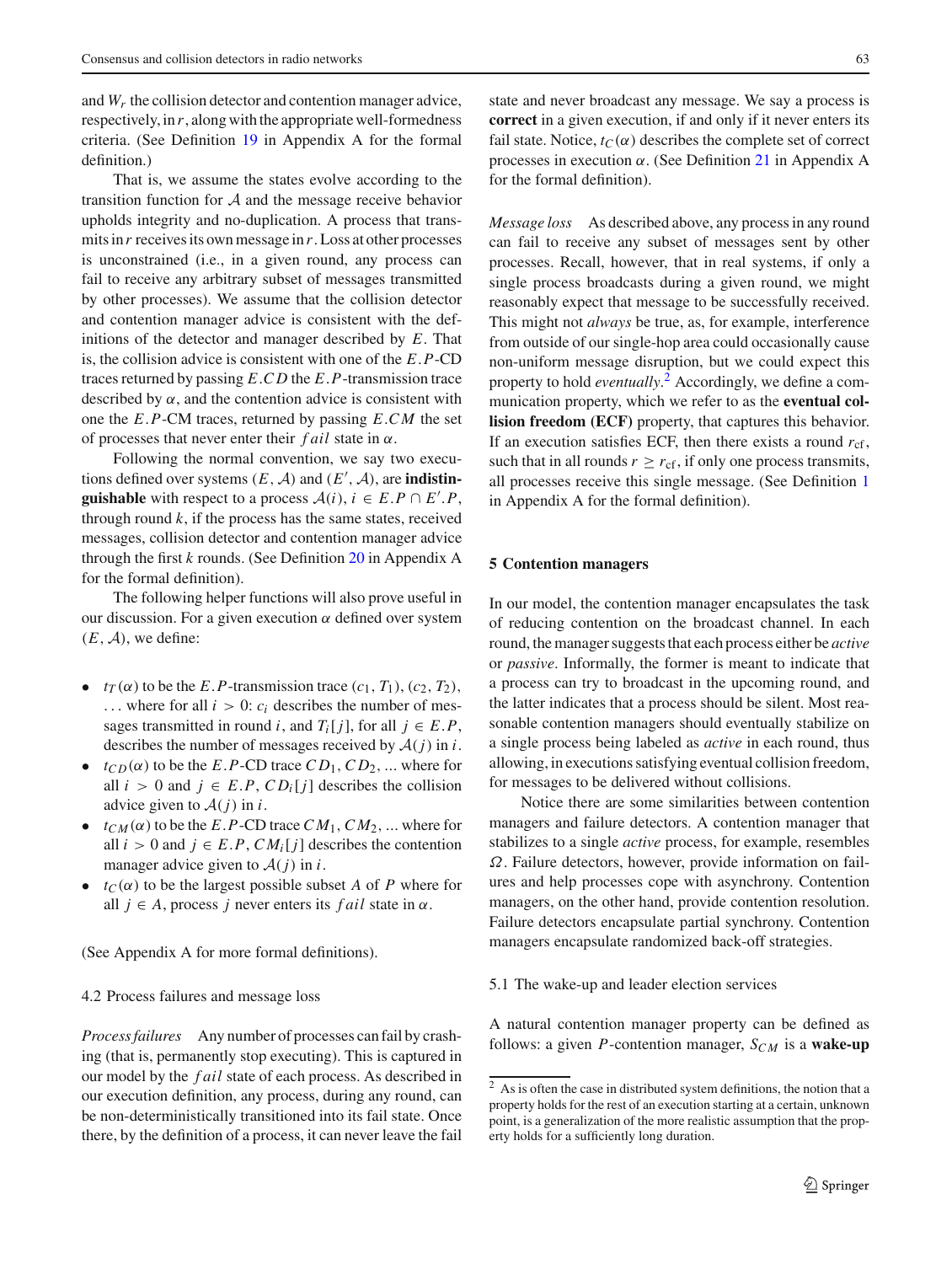**service**, if there exists a round *r*wake such that for all rounds  $r \geq r_{\text{wake}}$ , only a single correct process is advised to be *acti*v*e*.

A reasonable extension of this property might guarantee stabilization to a *single* leader. We provide the following definition: a *P*-contention manager  $S_{CM}$  is a **leader election service**, if there exists a round  $r_{\text{lead}}$  such that for all rounds  $r \ge r_{\text{lead}}$ , the same single correct process is the only process advised to be *acti*v*e*. (See Properties [2](#page-27-3) and [3](#page-27-4) in Appendix A for the formal definitions).

Notice, by definition, a leader election service is also a wake-up service. To obtain the strongest possible results, we will use the stronger leader election service when constructing lower bounds and the weaker wake-up service when constructing the matching upper bounds.

## 5.2 Contention manager classes

A contention manager class is simply the set of *all* contention managers that satisfy a specific property. In this paper, we consider three such classes:

- 1. The **WS** class includes all wake-up services.
- 2. The **LS** class includes all leader-election services.
- 3. To aid the definition of our third class, we first define the *P*-contention manager  $NOCM<sub>P</sub>$ , where *P* is a nonempty subset of *I*, to be the trivial contention manager that assigns *acti*v*e* to all process indices in all rounds. Using this definition, we define the **NoCM** class to be the set consisting of  $NOCM<sub>P</sub>$  for all non-empty subsets  $P \subseteq I$ .

#### 5.3 The maximal leader election service

To aid the construction of lower bounds, it will prove useful to define a contention manager that captures, for a given set *P* of process indices, all possible contention manager behaviors that satisfy the leader election service property for this set. We call this the *maximal leader election service for P* as it represents the maximal element in the set of all *P*-contention managers that satisfy the leader election service property. Formally, we use the notation  $MAXLSp$  to refer to this contention manager for a given *P*. The formal definition is given in Definition [22](#page-27-5) in Appendix A.

### <span id="page-9-0"></span>**6 Collision detectors**

We classify collision detectors in terms of their *completeness* and *accuracy* properties. The former describes the conditions under which a detector guarantees to report a collision. The

latter describes the conditions under which a detector guarantees *not* to report a collision when none actually occurred.

#### 6.1 Completeness properties

Here we provide informal definitions for the completeness properties considered in this study. See Properties [4,](#page-27-6) [5,](#page-27-7) [6,](#page-27-8) and [7](#page-27-9) in Appendix A for the formal definitions.

We say that a collision detector satisfies **completeness** if it guarantees to report a collision at any process that lost even one message. (Property [4](#page-27-6) in Appendix A).

As we discuss in the introduction, in many practical scenarios, the MAC layer can reliably detect collisions only if a certain fraction of the messages being broadcast in a round is lost. It is reasonable, therefore, to consider weaker completeness properties, such as the following:

A collision detector satisfies **majority completeness** if it guarantees to report a collision at any process that loses half or more of the messages sent during the round. Equivalently: it returns a notification if the process did not receive a majority of the messages sent. (Property [5](#page-27-7) in Appendix A).

A closely related property: a collision detector satisfies **half completeness** if it guarantees to report a collision at any process loses more than half of the messages sent during the round. Equivalently: it returns a notification if the process did not receive at least half of the messages sent. (Property [6](#page-27-8) in Appendix A).

Notice the close similarity between half and majority completeness. The two properties differ only by, at most, a single message. That is, the half completeness property allows a process to lose at most one more message than the majority completeness property before guaranteeing to report a collision. As we show in Sect. [9,](#page-16-0) this small difference generates a significant complexity gap in the rounds required to solve consensus.

Finally, a collision detector satisfies **zero completeness** if it guarantees to report a collision at any process that loses *all* of the messages broadcast during that round. (Property [7](#page-27-9) in Appendix A). This final definition is appealing because of its practicality. It requires only the ability to distinguish silence from noise (a problem solved by the carrier sensing capabilities integrated into many existing wireless MAC layers).

#### 6.2 Accuracy properties

Here we provide informal definitions for the accuracy properties considered in this study. See Properties [8](#page-27-10) and [9](#page-27-11) in Appendix A for the formal definitions.

A collision detector satisfies **accuracy** if it guarantees to report a collision to a process *only* if that process failed to receive a message. (Property [8](#page-27-10) in Appendix A). In order to account for the situation in which arbitrary noise can be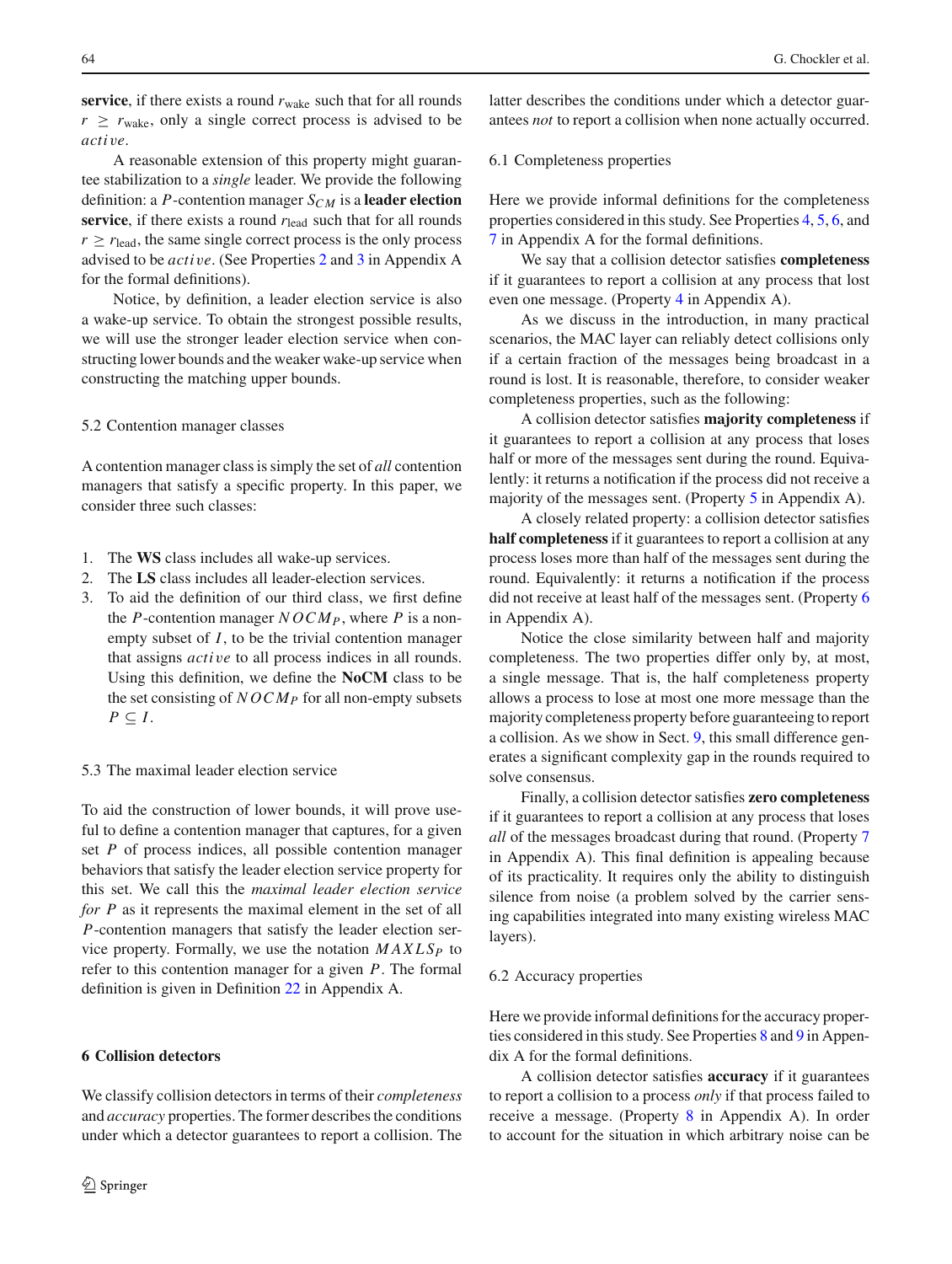|                            | Complete | mai Complete       | half Complete      | 0-Complete       |
|----------------------------|----------|--------------------|--------------------|------------------|
| Accurate                   | AC.      | mai $AC$           | half $AC$          | $0-A\mathcal{C}$ |
| <b>Eventually Accurate</b> | ♦AC      | maj- $\Diamond AC$ | half $\Diamond AC$ | $0 \Diamond AC$  |

<span id="page-10-0"></span>Fig. 2 A summary of collision detector classes

mistaken for collisions (for example, colliding packets from a neighboring region of a multi-hop network) we will also consider collision detectors satisfying a weaker accuracy property. Specifically, we say that a collision detector satisfies **eventual accuracy** if in every execution there exists a round  $r_{\text{acc}}$  such that for all  $r \ge r_{\text{acc}}$  the detector becomes accurate. (Property [9](#page-27-11) in Appendix A). This might capture, for example, the time after which higher-level coordination protocols ensure that neighboring regions of the network become silent. Because this round differs in different executions, algorithms cannot be sure of when this period of accuracy begins, so they must be resilient to false detections.

Notice that we do not consider eventual completeness properties. It is easy to show that consensus is impossible if a collision detector might satisfy no completeness properties for an *a priori* unknown number of rounds. In this setting, the processes can be split into two partitions. In one partition all processes start with initial value 0. In the other partition, processes start with initial value 1. If all the messages are prevented from travelling between the partitions, and the completeness properties of the detectors are suspended long enough for the processes to decide, these decisions occur without the partitions having learned of each other—violating agreement.

It remains an interesting open question, however, to consider what might be possible with detectors that guarantee a weak completeness property at all times and satisfy a stronger completeness property eventually. For example, using such a detector, can one design an algorithm that terminates quickly in the case where the strong property holds from the first round?

## 6.3 Collision detector classes

In this paper, we focus, for the most part, on collision detectors that satisfy various combinations of the completeness and accuracy guarantees described above. To aid this discussion we define several *collision detector classes*, where a collision detector class is simply the set of *all* collision detectors that satisfy a specific collection of properties. The main classes we consider are described in Fig. [2.](#page-10-0) You will notice that we provide notation for eight different classes, each representing a different combination of the two accuracy and four completeness properties presented in this section. For example, the half- $\Diamond$ *AC* class is the set of all collision detectors, defined over all index sets *P*, that satisfy both half completeness and eventual accuracy.

When we construct upper bounds, we assume they will work with any detector from a given class. When we derive lower bounds for a given class, we, as the lower bound designer, are free to choose which detector from the class to consider.

Before continuing, we introduce two special collision detection classes for which notation is not included in Fig. [2.](#page-10-0) The first is the **NoACC** class, which we define to include all collision detectors that satisfy completeness, but not necessarily accuracy.

To aid the definition of our second special class, we first define the *P*-collision detector *NOCDP*, where *P* is a nonempty subset of *I*, to be the trivial detector that assigns  $\pm$  to all process indices in all rounds for all *P*-transmission traces. Using this definition, we define the **NoCD** class to be the set consisting of *NOCD<sub>P</sub>* for all non-empty subsets  $P \subseteq I$ . We establish the following straight-forward relation which will aid our lower bound construction:

<span id="page-10-2"></span>**Lemma 1** *The collision detector class NoCD is a subset of the class NoACC* (*NoCD*  $\subseteq$  *NoACC*).

*Proof* Follows directly from the definitions. 
$$
\Box
$$

## 6.4 Maximal collision detectors

It will prove useful, in the construction of lower bounds, to define collision detectors that capture all possible behaviors for a given class. Specifically, we use the notation  $MAXCD<sub>P</sub>(C)$  to describe the *P*-collision detector that returns, for a given *P*-transmission trace, every *P*-CD trace that results from a *P*-collision detector in *C*. See Definition [23](#page-28-31) in Appendix A for the formal definition.

## 6.5 The noise lemma

Before continuing, we note the following lemma (and associated corollary), that captures an important guarantee about the behavior shared by all collision detector classes considered in this study:

<span id="page-10-1"></span>**Lemma 2** *For any execution*  $\alpha$  *of system*  $(E, \mathcal{A})$ *, where E*.*C D satisfies zero completeness, the following guarantee is satisfied: For all r* > 0 *and i*  $\in$  *E.P, if t<sub>T</sub>*( $\alpha$ )( $r$ ) = ( $c$ , *T*) *and c* > 0*, then either*  $T(i)$  > 0 *or*  $t_{CD}(\alpha)(r)(i) = \pm$ *. That is, if one or more processes broadcast in round r, then all processes either receive something or detect a collision.*

*Proof* The zero completeness properties guarantees a collision notification in the case where one or messages are broadcast but none are received.

Notice that, by definition, completeness, majority completeness, and half completeness all imply zero completeness.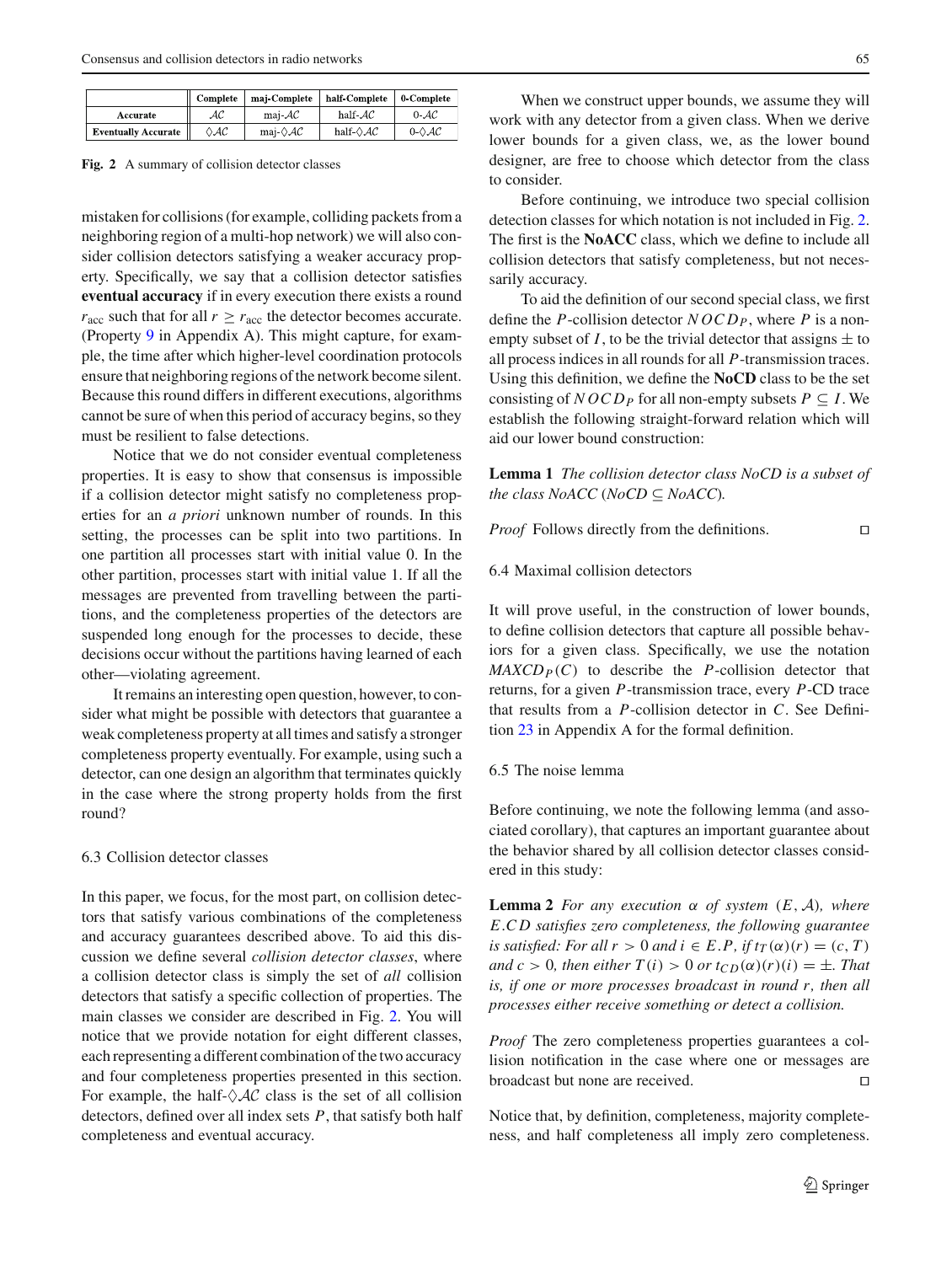<span id="page-11-2"></span>Accordingly, Lemma [2](#page-10-1) holds for systems containing a collision detector that satisfies *any* of our completeness properties.

**Corollary 1** *For any execution*  $\alpha$  *of system*  $(E, \mathcal{A})$ *, where E*.*C D satisfies zero completeness, the following guarantee is satisfied:* For all  $r > 0$  and  $i \in E.P$ , if  $t_T(\alpha)(r) = (c, T)$ *and*  $T(i) = 0$  *and*  $t_{CD}(\alpha)(r)(i) = null$ *, then*  $c = 0$ *. That is, if any process receives nothing and detects no collision, then no message is broadcast.*

*Proof* Follows directly from Lemma [2.](#page-10-1) □

#### <span id="page-11-0"></span>**7 The consensus problem and related definitions**

In the consensus problem, each process receives as input, at the beginning of the execution, a value from a fixed set *V*, and eventually decides a value from  $V$  or fails.<sup>[3](#page-11-1)</sup> We say the consensus problem is *solved* in this execution if and only if the following three properties are satisfied:

- 1. **Agreement:** no two processes decide different values.
- 2. **Strong validity:** if a process decides value  $v$ , then  $v$ is the initial value of some process. A variant to this property is **Uniform validity**, which requires that if all processes share the same initial value  $v$ , then  $v$  is the only possible decision value. To obtain the strongest possible results, we consider uniform validity (the weaker of the two) when proving our lower bounds, and strong validity when proving our matching upper bounds.
- 3. **Termination:** all correct processes eventually decide.

These properties should hold regardless of the number of process failures. To reason about the guarantees of a given consensus algorithm we need a notation for describing exactly the conditions under which the algorithm solves consensus. To accomplish this, we first offer the following two definitions that describe large classes of environments that share similar properties:

**Definition 11** ( $\mathcal{E}(D, M)$ ) For any set of collision detectors *D*, and set of contention managers  $M$ ,  $\mathcal{E}(D, M) = \{E | E$  is an environment such that  $E.C.D \in D$  and  $E.C.M \in M$ .

**Definition 12** ( $\mathcal{E}^n(D, M)$ ) For any set of collision detectors *D*, set of contention managers, *M*, and positive integer *n*,  $\mathcal{E}^n(D, M) = \{E | E \in \mathcal{E}(D, M) \text{ and } |E.P| = n\}.$ 

To obtain the strongest possible results, we use the first definition when proving upper bounds and the second (chosen for any arbitrary  $n > 1$ ), when proving lower bounds.

We now offer two different notations that capture useful classes of algorithms. The first class describes algorithms that solve consensus in executions that satisfy eventual collision freedom, while the second, more general class, describes algorithms that solve consensus regardless of the collision behavior.

**Definition 13** ( $(\mathcal{E}, V, \text{ECF})$ **-consensus algorithm**) For any set of environments  $\mathcal{E}$ , and value set *V*, we say algorithm *A* is an  $(\mathcal{E}, V, ECF)$ -consensus algorithm if and only if for all executions  $\alpha$  of system  $(E, \mathcal{A})$ , where  $E \in \mathcal{E}$ , initial values are assigned from *V*, and  $\alpha$  satisfies eventual collision freedom, consensus is solved in  $\alpha$ .

**Definition 14 (**(*E***,***V***,NOCF**)**-consensus algorithm)** For any set of environments  $\mathcal{E}$ , and value set *V*, we say algorithm  $A$  is an  $(\mathcal{E}, V, \text{NOCF})$ -consensus algorithm if and only if for all executions  $\alpha$  of system  $(E, \mathcal{A})$ , where  $E \in \mathcal{E}$ , and initial values are assigned from *V*, consensus is solved in  $\alpha$ .

Finally, before addressing specific algorithms, we present the following general definition, and associated lemma, which will facilitate the discussion to follow:

**Definition 15 (Communication stabilization time (CST))** Let  $\alpha$  be an execution of system  $(E, \mathcal{A})$ , where  $\alpha$  satisfies eventual collision freedom, *E*.*C M* is a wake-up service, and *E*.*C D* satisfies eventual accuracy. The *Communication stabilization time* of  $\alpha$  (also denoted  $CST(\alpha)$ ) is equal to:

 $max\{r_{cf}, r_{acc}, r_{wake}\}$ 

where  $r_{\rm cf}$ ,  $r_{\rm acc}$ , and  $r_{\rm wake}$  are the rounds posited by the eventual collision freedom, eventual accuracy, and wake-up service properties, respectively.

**Lemma 3** *Let*  $\alpha$  *be an execution of system*  $(E, \mathcal{A})$ *, where* α *satisfies eventual collision freedom, E*.*C M is a wake-up service, and E*.*C D satisfies eventual accuracy. For any round*  $r \geq CST(\alpha)$  *where no process is advised to be passive by the contention manager broadcasts, the following conditions are true*:

- *1. Each process receives every message broadcast in round r.*
- <span id="page-11-3"></span>*2. No process detects a collision in round r.*

*Proof* Because the  $CST(\alpha)$  occurs at or after  $r_{\text{wake}}$ , only a single process will be advised to be *acti*v*e* by the contention manager in round *r*. By assumption, therefore, if any process broadcasts during *r*, it will be this single process. Because the

<span id="page-11-1"></span> $\overline{3}$  To capture the notion of an "input value" in our model, assume a process has one initial state for each possible initial value. Therefore, the collection of initial states at the beginning of an execution (that is, the vector  $C_0$ ) describes the initial value assignments for that execution. To capture the notion of "deciding" in our model, assume each process has one (or potentially many) special decide states for each initial value. By entering a decide state for  $v$ , the process decides  $v$ .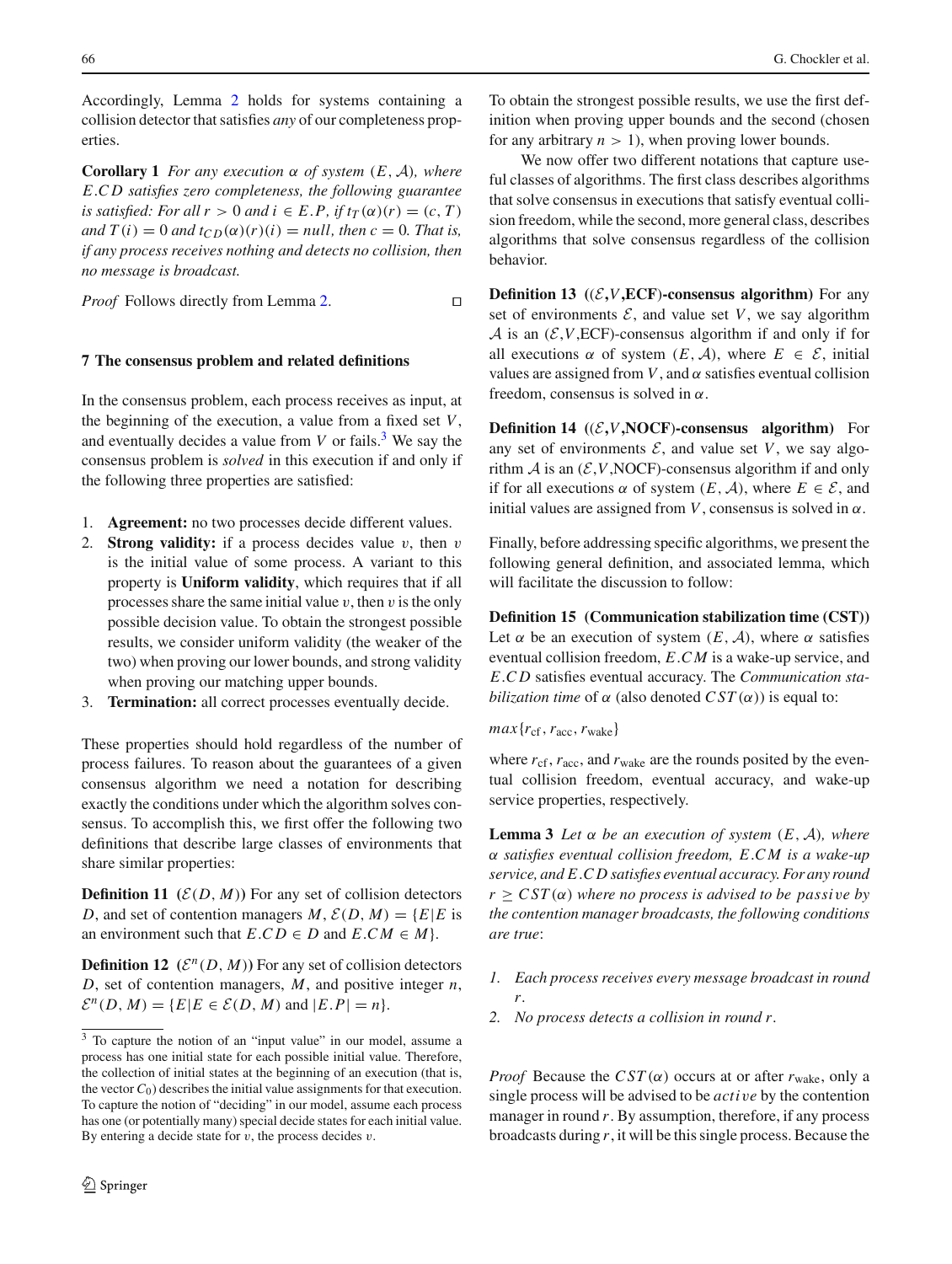execution satisfies eventual collision freedom and  $CST(\alpha)$  >  $r_{\rm cf}$ , if this process broadcasts, then every process receives its message. And, finally, because  $CST(\alpha) > r_{\text{acc}}$ , we are guaranteed no spurious collision notifications in round *r*. The two conclusions follow directly.

## <span id="page-12-0"></span>**8 Consensus algorithms**

In this section, we describe the algorithms that will match the bounds established in Sect. [9.](#page-16-0) We sketch the main ideas of the correctness proofs—providing the necessary information to understand the key intuition behind the algorithms. A more rigorous treatment of these arguments can be found in [\[31\]](#page-28-32).

*Pseudocode conventions* To simplify the presentation of the algorithms we introduce the following pseudocode conventions: for a given round and process  $p_i$ , bcast $(m)_i$  specifies the message  $m$ , broadcast by  $p_i$  during the current round and  $recv()$  describes the multiset of messages (potentially empty) that  $p_i$  receives during the current round. As defined in [3,](#page-6-1) we use the notation  $SET$  (recv()<sub>*i*</sub>) to indicate the set containing every unique value in the multiset  $recv()_i$ . We use  $CD()$ *i* and  $CM()$ *i* to refer to the advice returned to  $p_i$ , during the current round, by its collision detector and contention manager, respectively. In Algorithm [2,](#page-3-1) we use the convention  $V^{0,1}$  to indicate a binary representation of value set *V*. That is,  $V^{0,1}$  replaces each value in *V* with a unique binary string. We assume that these sequences are each of length  $\lceil \lg |V| \rceil$ (which is, of course, enough to encode |*V*| unique values). Similarly, we use bracket-notation to access a specific bit in one of these strings. For example, if *estimate<sub>i</sub>* ∈  $V^{0,1}$ , then *estimate<sub>i</sub>*[*b*], for  $1 \leq b \leq \lfloor \lg |V| \rfloor$ , indicates the *bth* bit in the binary sequence *estimatei* . And, finally, we use  $decide(v)_i$  to indicate that process  $p_i$  decides value v.

*Halting* Notice, our model does not offer an explicit treatment of *halting*, which is relevant in certain practical applications. One could imagine, for example, in such settings, the use of an extra round in which processes broadcast to indicate they have not yet decided. A decided process could then safely halt after hearing this round to be silent. As it turns out, for all but the first algorithm in this section, it is safe to simply halt immediately upon deciding. (That is, there is never a need for a decided process to aid undecided processes).

*Roadmap* We start in Sect. [8.1](#page-12-1) by describing an anonymous algorithm that solves consensus in executions satisfying eventual collision freedom using a wake-up service and any collision detector from maj- $\Diamond$ *AC*. As, by definition, *AC*,  $\Diamond$ *AC*, and maj-*AC* are all subsets of the class maj- $\Diamond$ *AC*, this algorithm solves consensus for these detectors as well. The algorithm guarantees termination in a constant number of rounds after the communication stabilization time.

We then proceed in Sect. [8.2](#page-13-0) to describe an anonymous algorithm that solves consensus in executions satisfying eventual collision freedom using a wake-up service and any collision detector from  $0-\sqrt{AC}$ . All other collision detector classes we consider (with the exception of NoCD and NoACC) are subsets of  $0-\sqrt{AC}$ , making this a general solution to the problem in all practical contexts. The algorithm guarantees termination in  $\Theta(\lg(|V|))$  rounds after the communication stabilization time. In Sect. [8.3,](#page-14-0) we describe a non-anonymous variant of this algorithm that guarantees termination in min $\{ |g| |V|, |g| |I| \}$  rounds after the communication stabilization time.

Finally, in Sect. [8.4](#page-15-0) we describe an anonymous algorithm that solves consensus, even in executions that do not satisfy eventual collision freedom, using any collision detector from 0- $AC$ . The algorithm terminates in  $O(\lg(|V|))$  rounds after failures cease.

## <span id="page-12-1"></span>8.1 Anonymous consensus with ECF and collision detectors in maj-♦*AC*

The pseudo-code in Algorithm [1](#page-3-0) describes an anonymous  $(\mathcal{E}(\text{maj-}\Diamond \mathcal{AC}, \text{WS}), V, \text{ECF})$ -consensus algorithm. That is, it is guaranteed to solve consensus in any execution satisfying eventual collision freedom in an environment with a wake-up service and collision detector from maj- $\Diamond$ *AC*. This implementation tolerates any number of process failures and terminates by round  $CST + 2$ .

The algorithm consists of two alternating phases: a *proposal* phase and a *veto* phase. In the proposal phase, every process that is advised to be *acti*v*e* by its contention manager broadcasts its current estimate. If a process hears no collisions and receives at least one value, then it updates its estimate to the minimum value received. If a process detects a collision, or receives no messages, then it does not update its estimate.

During the next round, which is a *veto*-phase round, a process broadcasts a "veto" message if it heard a collision notification in the *proposal* phase or received two or more different values in the *proposal* phase. We are, therefore, using a negative acknowledgment scheme in which processes use the veto phase to notify other processes about bad behavior observed in the preceding phase. A process can decide its estimate if it makes it through a veto-phase round without receiving a veto message<sup>[4](#page-12-2)</sup> or detecting a collision.

The basic idea is that a "silent" veto round indicates that no process has any reason to complain about the

<span id="page-12-2"></span><sup>4</sup> Remember, by the definition of our model, processes always receive their own broadcasts, so if a process broadcasts a veto it will definitely not decide this round.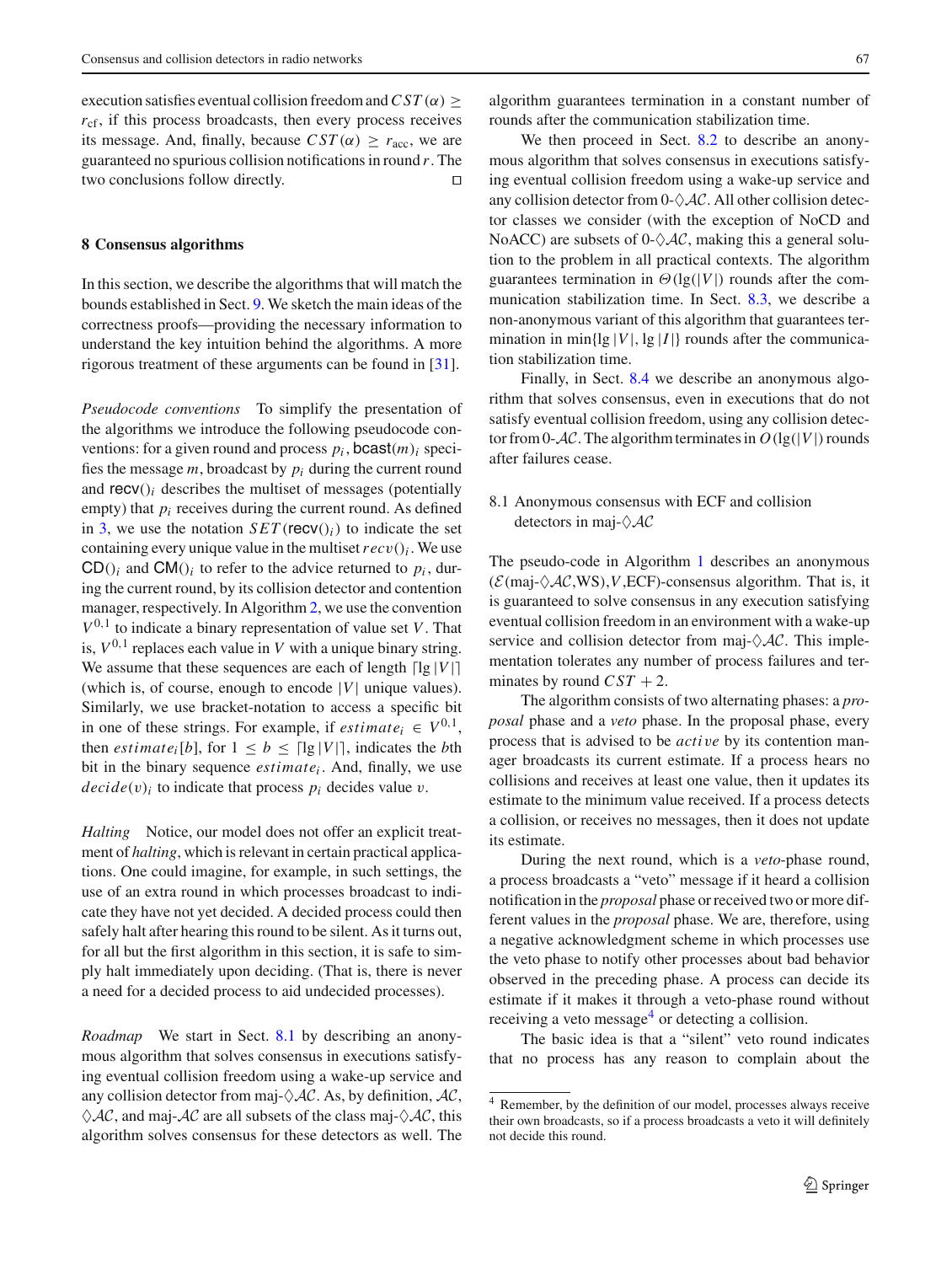preceding proposal round. If no process has any reason to complain about a proposal round, this means that each process received a single value and no collision notifications. If a process received no collision notification, then it received a majority of the messages (by the definition of majority completeness). Therefore, because majority sets intersect, we conclude that all processes must have received the *same* value. Therefore, any process making it through a "silent" veto round can safely decide—even if false collision notifications delay other processes from deciding that round because it can be assured that no value, other than its decision value, is currently alive in the network. We formalize this argument as follows.

<span id="page-13-1"></span>The proofs of validity, agreement, and termination rely on the following two lemmas:

**Lemma 4** *For*  $r \geq 0$ *, let*  $E_r = \{v \mid v \text{ equals the estimate}\}\$ *value of some non-crashed process after r rounds.*}*. For any s* and *r*, where  $0 \le r \le s$ ,  $E_s \subseteq E_r$ .

*Proof* (*Sketch*) Let *r* + 1 be a *proposal* round (*estimate* values cannot be modified in a v*eto* round). Processes that transmit in *r*+1 will transmit their *estimate* value. Processes that receive messages will only update their *estimate* to the smallest received value. Therefore, each process in  $r + 1$ either keeps its *estimate* or updates its *estimate* to that of another process. In both cases:  $E_{r+1} \subseteq E_r$ 

<span id="page-13-2"></span>**Lemma 5** *If, for every process pi that is not crashed after*  $\text{proposal-round } r, \text{ } | \text{message } s_i | = 1 \text{ and } CD \text{-} \text{advice}_i = 1$ *null, then*  $|E_r| = 1$ .

*Proof* (*Sketch*) By the lemma assumptions, each process receives exactly one value and no collision notification during round *r*. Assume two processes *i* and *j*, each received a different value:  $i$  received  $v$  and  $j$  received  $v'$ . By majority completeness, we know *i* and *j* each received a majority of the messages sent in *r*. But majority sets intersect, making it impossible for *i* to receive only v and *j* to receive only  $v'$ . This implies that every process updates its estimate to the same value. A contradiction.

<span id="page-13-3"></span>**Lemma 6 (Validity)** *If some process decides value* v*, then* v *is the initial value of some process.*

*Proof* (*Sketch*) From Lemma [4,](#page-13-1) we know  $E_{r-1} \subseteq E_0$ , where *E*<sup>0</sup> is the set of initial values. Processes decide their *estimate* value.

<span id="page-13-4"></span>**Lemma 7 (Agreement)** *No two processes decide different values.*

*Proof* (*Sketch*) Let *r* be the first round in which a process decides. Let  $p_i$  be a process that decides  $v$  in round  $r$ . By the definition of the algorithm (line 18) we know  $p_i$  received (only) one value in round  $r - 1$ , so, by the noise lemma (Lemma [2\)](#page-10-1), all processes received either a value or collision notification in round*r*−1. In round*r*, however, *pi* received no messages or collision notification. By Corollary [1,](#page-11-2) it follows that no process broadcast a veto in round *r*. This implies that all processes received no collision notification and only one value in round  $r - 1$ .

We apply Lemma [5](#page-13-2) which provides that  $|E_{r-1}| = 1$ , and Lemma [4,](#page-13-1) which provides that for  $r' \ge r$ ,  $E_{r'} \subseteq E_{r-1} = \{v\}$ . This makes  $v$  the only possible decision value in any future round.

<span id="page-13-5"></span>**Lemma 8 (Termination)** *All correct processes decide by round*  $CST + 2$ *.* 

*Proof* Let *r* equal the first *proposal*-phase round such that  $r \geq CST$ . Because Algorithm [1](#page-3-0) has only *active* processes (that is, processes that were returned *acti*v*e* from the contention manager) broadcast during the *proposal* phase we can apply Lemma  $3$  to  $r$ , which provides that: (1) every process receives every message broadcast in *r*; (2) no process receives a collision notification in *r*. Because  $r \ge r_{\text{wake}}$  a single correct process broadcasts. Every process receives this value (call it  $v_r$ ) and no collision notification. Therefore, every process adopts  $v_r$  as its estimate. No process will subsequently veto in round  $r + 1$ . And because  $r + 1 > r_{\text{acc}}$  there will be no false positive collision notifications. This allows all processes to decide  $v_r$  in  $r + 1$ .

**Theorem 1** *For any non-empty value set V , Algorithm [1](#page-3-0) is an anonymous* ( $\mathcal{E}(maj\text{-}\lozenge\mathcal{AC},WS)$ ) *that terminates by round*  $CST + 2.$ 

*Proof* Correctness follows from Lemmas [6,](#page-13-3) [7](#page-13-4) and [8.](#page-13-5) □

<span id="page-13-0"></span>8.2 Anonymous consensus with ECF and collision detectors in  $0-\Diamond AC$ 

The pseudo-code in Algorithm [2](#page-3-1) describes an anonymous  $(\mathcal{E}(0-\lozenge\mathcal{AC},WS), V, ECF)$ -consensus algorithm. That is, it is guaranteed to solve consensus in any execution satisfying eventual collision freedom in an environment with a wake-up service and collision detector from  $0-\sqrt{AC}$ . This implementation tolerates any number of process failures and terminates by round  $CST + 2($ [lg |*V*|] + 1).

Algorithm [2](#page-3-1) consists of three alternating phases. In the first phase, called *prepare*, every process advised to be *acti*v*e* by its contention manager broadcasts its current estimate. Every process that receives at least one estimate and no collision notifications will adopt the minimum estimate it receives. In the second phase, called *propose*, the processes attempt to check that they all have the same estimate. There is one round dedicated to each bit in the estimate. If a process has an estimate with a one in the bit associated with that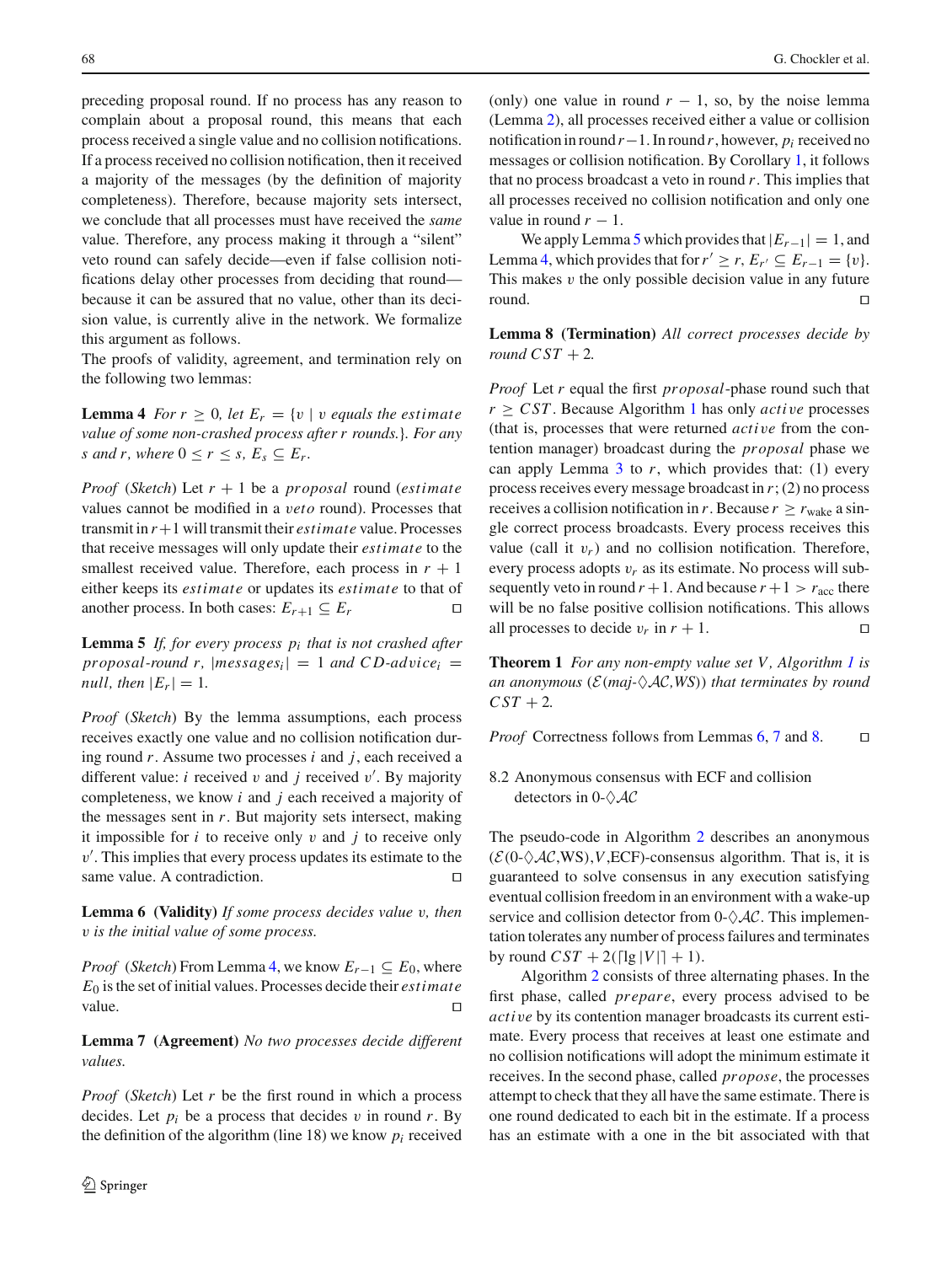round, then it broadcasts a message. If a process has an estimate with a zero in the bit associated with that round, it listens for broadcasts, and decides to reject (by setting  $decide \leftarrow false$  if it hears any broadcasts or collisions. In the third phase, called *accept*, any processes that decided to reject in the previous phase will broadcast a veto. Any process that receives a veto message or collision notification realizes that there is a lack of consistency, and will cycle back to the first phase.

The basic idea is that if two processes have different estimates, there will be at least one round during the *propose* phase where one process is broadcasting and one is listening. The listening process will receive either a message or a collision notification, so it will successfully discover the lack of agreement so far. It can now veto in the *accept* phase to prevent any process from deciding a value.

<span id="page-14-1"></span>The proofs of validity, agreement, and termination rely on the following two lemmas:

**Lemma 9** *For*  $r > 0$ *, let*  $E_r = \{v \mid v \text{ equals the estimate}\}$ *value of some non-crashed process after r rounds.* } *For any s* and *r*, where  $0 \le r \le s$ ,  $E_s \subseteq E_r$ .

*Proof* (*Sketch*) During *prepare* phases, processes only broadcast their *estimate* values. Processes only modify their *estimate* to equal a *prepare* message.

<span id="page-14-2"></span>**Lemma 10** *If all non-crashed processes begin accept-phase round r with decide* = *true, then all non-crashed processes begin r with the same estimate value.*

*Proof* (*Sketch*) Preceding round *r*, each process executed one *propose*-phase round for each bit of their *estimate* value. Each process broadcasts only during rounds corresponding to bits that equaled 1. If a process receives a message or collision notification during a round where it does not broadcast, then that process sets  $decide \leftarrow false$ .

Because all processes begin  $r$  with  $decide = true$ , we know that no process receives a message or collision notification during a *propose*-phase round in which it did not transmit. It follows from Corollary [1](#page-11-2) that all non-crashed processes transmitted on the same schedule. Therefore, all non-crashed processes must have begun *r* with the same *estimate*.

<span id="page-14-3"></span>**Lemma 11 (Validity)** *If some process decides value* v*, then* v *is the initial value of some process.*

*Proof* (*Sketch*) From Lemma [9,](#page-14-1) we know  $E_{r-1} \subseteq E_0$ , where *E*<sup>0</sup> is the set of initial values. Processes decide their *estimate* value.

<span id="page-14-4"></span>**Lemma 12 (Agreement)** *No two processes decide different values.*

*Proof (Sketch)* Let *r* be the first round in which a process decides. Let  $p_i$  be a process that decides in  $r$ . Assume it decides v*r*. This process heard no vetos in round *accept*phase round *r*. By Corollary [1,](#page-11-2) we conclude that no process broadcasts a veto during *r* It follows that all non-crashed started *r* with  $decide = true$ . By Lemma [10](#page-14-2) these processes share the same *estimate* of  $v_r$ . Finally, Lemma [9](#page-14-1) provides that  $v_r$  is the only possible decision value.  $\Box$ 

<span id="page-14-5"></span>**Lemma 13 (Termination)** *All correct processes decide by round*  $CST + 2( \lceil \log |V| \rceil + 1)$ *.* 

*Proof (Sketch)* Let *r* be the first *prepare*-phase round such that  $r \geq CST$ . Because Algorithm [2](#page-3-1) has only *active* processes broadcast during the *prepare* phase (line 7), we can apply Lemma [3](#page-11-3) to round *r*, which provides that for this round: (1) every process receives every message broadcast; (2) no process receives a collision notification. Because  $CST \ge r_{\text{wake}}$ , we know that a single correct process will broadcast in *r*. All non-crashed processes receive this value and no collision notification. During the *propose* phase, therefore, all non-crashed processes will transmit on the same schedule. because  $CST \ge r_{\text{acc}}$  there will be no false collision notifications during the silent rounds, and all noncrashed processes will therefore begin the *accept* phase with *decide* = *true*. Accordingly, no process vetoes. Again, because  $CST \ge r_{\text{acc}}$ , no collision notification is received, and all non-crashed processes decide.

**Theorem 2** *For any non-empty value set V , Algorithm [2](#page-3-1) is an anonymous*  $(\mathcal{E}(0-\lozenge\mathcal{AC},WS), V, ECF)$ -consensus algo*rithm that terminates by round*  $CST + 2(\lceil \lg |V| \rceil + 1)$ *.* 

*Proof* Correctness follows from Lemmas [11,](#page-14-3) [12](#page-14-4) and [13.](#page-14-5)

<span id="page-14-0"></span>8.3 Non-anonymous consensus with ECF and collision detectors in  $0-\Diamond AC$ 

In this section, we briefly describe a non-anonymous  $(\mathcal{E}(0-\lozenge\mathcal{AC},\mathbf{WS}),V,\mathbf{ECF})$ -consensus algorithm, based on Algorithm[2,](#page-3-1) that can solve consensus faster than Algorithm[2](#page-3-1) in the special case where the space of possible IDs (*I*) is small relative to the space of decision values (*V*). This algorithm (almost) matches $\overline{s}$  our non-anonymous lower bound for this setting (Corollary [3](#page-22-1) in [9\)](#page-16-0).

We do not provide formal pseudo-code or a rigorous correctness proof as we maintain that Algorithm [2](#page-3-1) is the best

<span id="page-14-6"></span><sup>5</sup> The lower bound presented in Corollary [3](#page-22-1) requires Ω(min{lg |*V*|,  $\lg \frac{|I|}{n}$  }) rounds, whereas our upper bound presented here works in  $\Theta$ (min{lg |*V*|, lg |*I*|}) rounds. Therefore, in one case, there is a gap of 1/*n*, within the lg term, between the two. The *n* factor appears to be an artifact of some looseness in the counting argument used in the lower bound calculation. Indeed, in Conjecture [1,](#page-23-1) we claim that  $\Omega$ (min{lg |*V*|, lg |*I*|}) is, in fact, the real lower bound.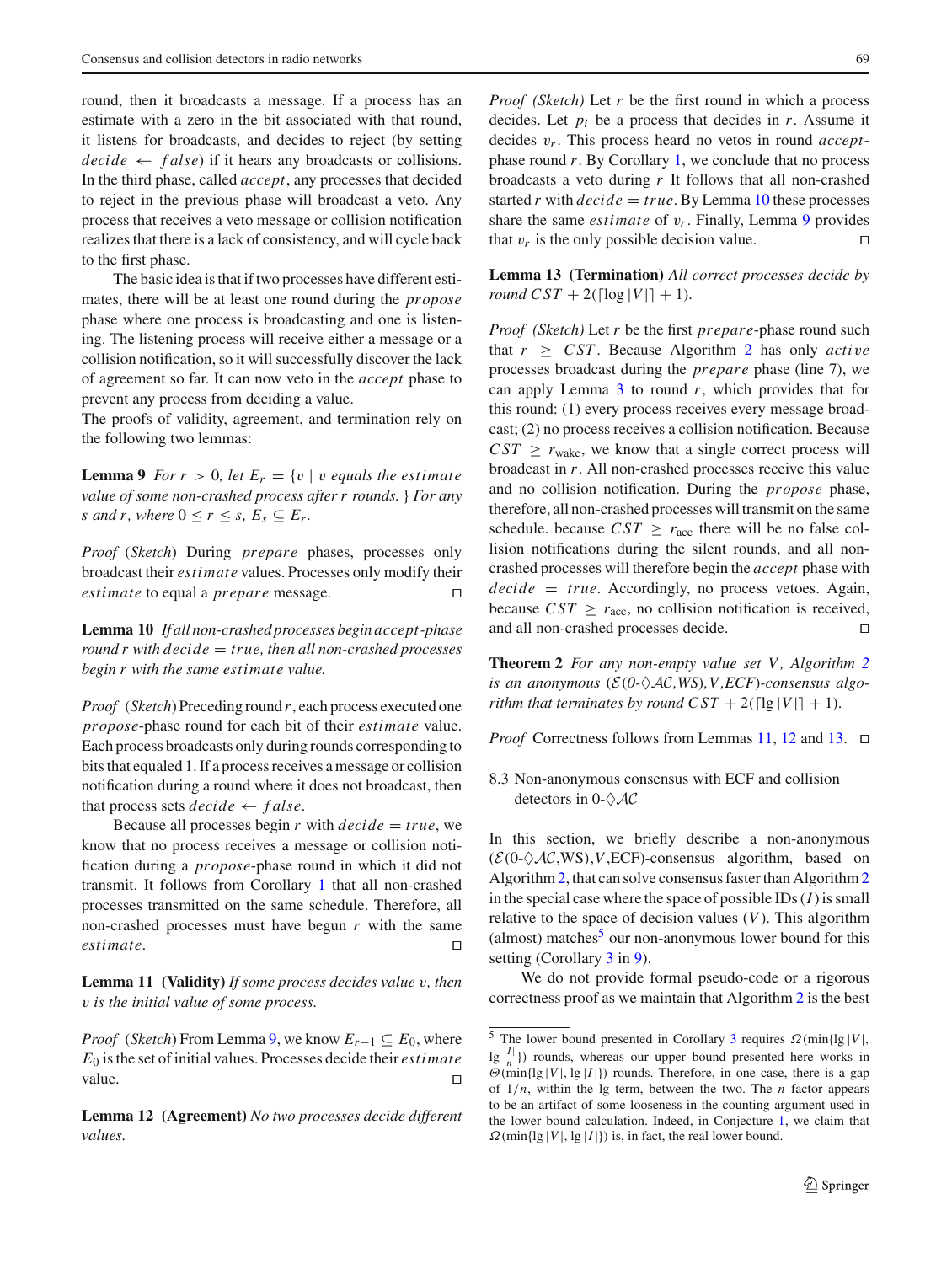option for an  $(\mathcal{E}(0-\lozenge\mathcal{AC},WS),V,ECF)$ -consensus algorithm. The version described here outperforms Algorithm [2](#page-3-1) only in the unlikely case of an ID space being smaller then the consensus value space, and we present it only for completeness. It works as follows:

- If  $|V| \leq |I|$ , then every process runs Algorithm [2](#page-3-1) without modification.
- If  $|V| > |I|$ , then every process divides up the rounds into repeated groups of three consecutive phases, which we will call phase 1, phase 2, and phase 3. During the phase 1 rounds, each process runs an instance of Algorithm [2](#page-3-1) on the set of possible IDs, using its own ID as its initial value. The decision value of this instance of Algorithm [2](#page-3-1) describes a leader. Once a process has been identified as a leader, it begins to broadcast its real initial value (from *V*) during phase 2 rounds. Every process that has not yet heard the leader's value by phase 2 round *r*, will broadcast "veto" in phase 3 round  $r + 1$ . The leader keeps broadcasting its value in phase 2 until it hears a silent phase 3 round. Non-leaders decide the value in the first phase 2 message that they receive. They then halt. The leader decides its own value and halts after it hears a silent phase 3 round following a phase 2 broadcast.

In the first case ( $|V| \leq |I|$ ), this algorithm finishes by  $CST$  +  $\Theta$ (lg |*V*|). In the second case (|*V*| > |*I*|), the leader election finishes by  $CST + \Theta(\log |I|)$ . The first successful broadcast and subsequent silent veto round will happen within two rounds after whichever comes later: leader election or *CST* . This provides a worst case termination of *CST* +  $\Theta(\log |I|)$ . Combined, we get a termination guarantee of  $CST + \Theta(\min\{ \lg |V|, \lg |I| \})$  rounds.

This algorithm, as described so far, is not fault-tolerant. Specifically, a leader can fail after being elected but before it broadcasts its value. Fortunately, there is an easy criterion for detecting the failure of a leader: a silent phase 2 round after a phase 1 decision has been reached. Any process that notices these conditions knows definitively that the leader has failed. This can trigger a new leader election among the remaining processes.

There are, however, difficulties in coordinating the start of this new leader election, as false collision notifications can prevent all processes from learning of the leader's death during the same round. To circumvent this problem, processes could run consecutive instances of consensus. During the first instance they try to elect a leader as specified. They then move directly into the second instance, setting their *estimate* value back to their unique ID. The trick is that during this new instance, processes do not broadcast in the *prepare* phase unless they detect the current leader to be failed. By receiving a *prepare* message in this phase, therefore, a process learns of the leader's failure in the previous phase. This ensures that the second run of consensus cannot terminate until all non-crashed processes have detected the current leader's failure. (For any process to terminate in the second phase, all processes would have had to have received a *prepare*-phase message).

If the second leader crashes, the same rules will ensure all processes participate in the third instance of consensus, etc. After each leader failure, all non-crashed processes will eventually learn of the failure and participate fully in the current instance of consensus, electing a new leader. Eventually, a correct process will be elected and successfully broadcast its value. Notice, that the time required for the processes to converge on a correct leader is captured in *CST* , so the running time in unaffected.

## <span id="page-15-0"></span>8.4 Anonymous consensus with NOCF and collision detectors in 0-*AC*

It is a natural question to ask whether some collision detector classes can be powerful enough to solve consensus even if message loss is unrestricted. Surprisingly, the answer to this question is yes. Algorithm [3](#page-4-0) can be used to solve the problem in  $O(\log |V|)$  rounds with a collision detector in 0-*AC*. This algorithm circumvents the problem of never-ending collisions by performing a search through a balanced binary search tree representation of the possible initial value space. Specifically, each iteration of the search is represented by four consecutive phases. In the first phase, called v*ote*-v*al*, processes can vote for the value represented by the current node in the tree by broadcasting a message. A process will vote in this phase if and only if this value is its initial value. In the second phase, called v*ote*-*lef t*, processes can vote to descend to the left child of the current node by broadcasting. A process will vote in this phase if and only if its initial value is in the sub-tree rooted at this child. In the third phase, called v*ote*-*right*, processes behave symmetrically to v*otelef t*. In the fourth phase, called *recurse*, processes decide what action to take depending on the results of the voting from the previous three phases. If they registered a vote in the v*ote*-v*al* phase, they will decide the current value. If, instead, they registered a vote in only one of the *left* and *right* phases, they will descend to the appropriate child. If they register a vote for both, they will, by default, descend to the left child. And, finally, if no votes are registered (due to a process failure), they ascend to the parent of the current node.

The alert reader will notice that the *recurse* phase does not need its own round, as no message is broadcast and the receive set is ignored. For the sake of efficiency, this final phase could be appended to the end of the v*ote*-*right* phase as an additional local computation. We leave it as its own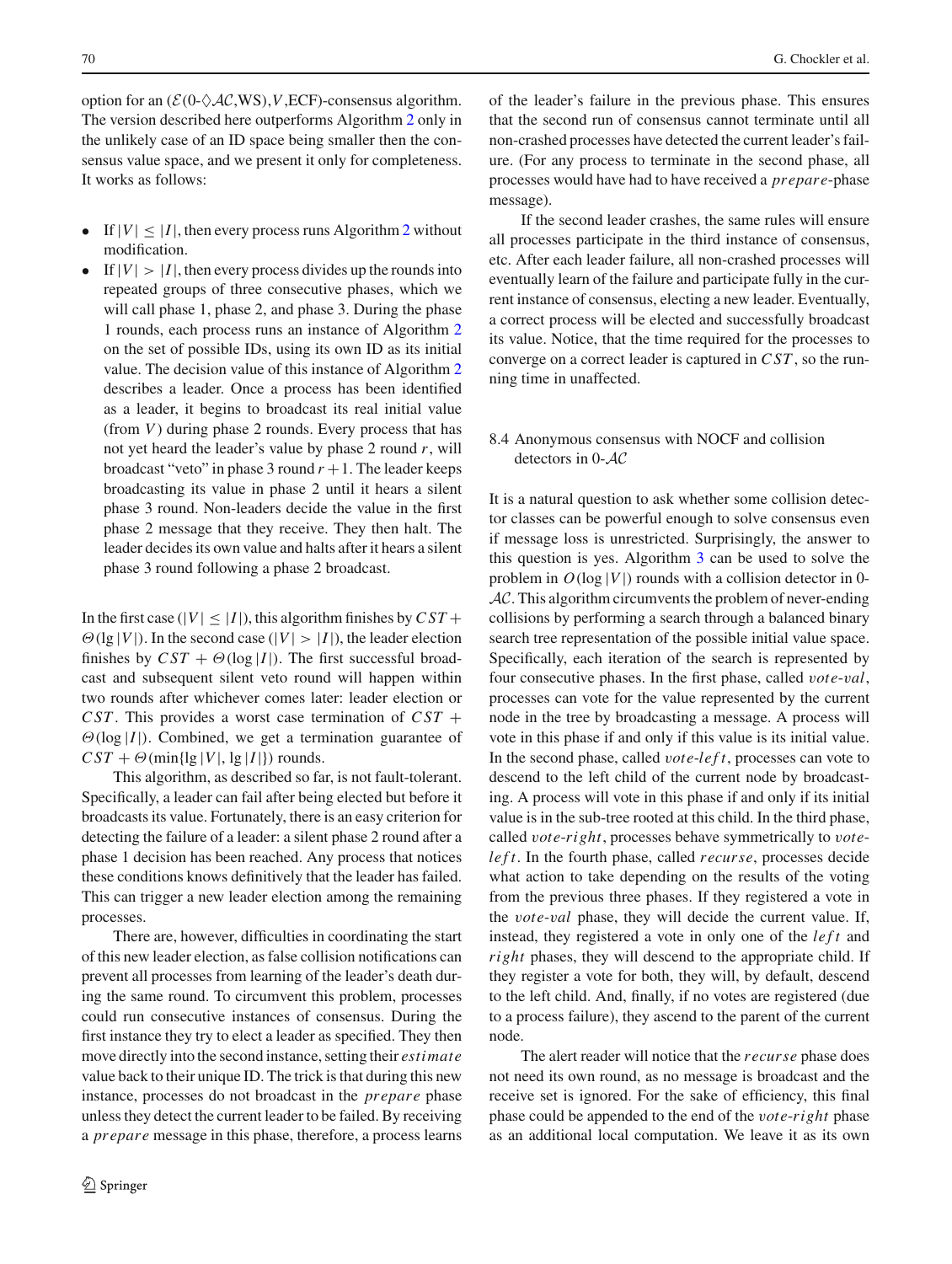round only to simplify the presentation and description of the algorithm. By eliminating this round we could, however, reduce the factor of 8 to a factor of 6 in the termination bound.

Notice, also, that this algorithm does not use a contention manager. This is because it is designed for executions that do not necessarily satisfy eventual collision freedom. Without this property, identifying a single broadcaster is no longer important, as its messages are not guaranteed to ever be delivered (as they would be in an ECF execution).

Finally, note that the termination of Algorithm [3](#page-4-0) is affected by failures. Imagine, for example, that a certain process, with a small initial value, leads all other processes deep into the left side of the search tree. Assume this process then crashes before it can vote for its value. Under certain initializations, all other processes might have initial values that are found in the right subtree of the root. This would then require all processes to traverse all the way back up the root, and then descend again into the right sub-tree before they can decide. In other words, this one failure added a  $O(\log |V|)$ cost to our time complexity. To capture this reality, we introduce the term *f* , which, following convention, represents the number of failures in a given execution. Clearly, our termination bound will be, among other things, a function of *f* . Because the 0-*AC* collision detector class maintains accuracy at every round, we can extend Lemma [2](#page-10-1) and Corollary [1](#page-11-2) to the following, more powerful claim:

**Lemma 14** *For any round r of an execution of Algorithm [3,](#page-4-0) one of the following two behaviors occurs*:

- 1. *Every process receives at least one message or a collision notification in r.*
- <span id="page-16-1"></span>2. *Every process receives no messages and no collision notification in r.*

*Proof* Lemma [2](#page-10-1) provides that if any process broadcasts in *r*, then every process receives at least one message or a collision notification. By the definition of accuracy, if no process broadcasts in *r*, then no process will receive a collision notification (and, by the definition of an execution, no process will receive a message either).

<span id="page-16-2"></span>This allows us to make the following strong claim:

**Lemma 15** *For any round r, all non-crashed processes start r with curr pointing to the same node in the binary search tree.*

<span id="page-16-3"></span>*Proof* (*Sketch*) Processes navigate the search tree based upon the sequence of noise and silence received in the preceding rounds. By Lemma [14,](#page-16-1) this pattern is the same for all processes.

**Lemma 16 (Validity)** *If some process decides value* v*, then* v *is the initial value of some process.*

*Proof* (*Sketch*) A process decides if and only if it hears noise during the v*ote* phase. Because we assume accurate collision detectors, noise indicates that a process transmitted during this phase. It follows that the decided value is the voter's initial value.

<span id="page-16-4"></span>**Lemma 17 (Agreement)** *No two processes decide different values.*

*Proof* (*Sketch*) A process decides if it hears noise during a v*ote* phase. By Lemma [14,](#page-16-1) if one process hears noise, then all processes hear noise. Therefore all non-crashed processes decide the value corresponding their current location in the search tree. Finally, by Lemma [15,](#page-16-2) we know all non-crashed processes are located at the same node in the tree.

<span id="page-16-5"></span>**Lemma 18 (Termination)** *All correct processes decide within*  $(8 f + 4)$ lg |*V*| *rounds.* 

*Proof* A failure, in the worst case, can require the processes to traverse lg |*V*| nodes down toward a leaf then another lg |*V*| back nodes up to the root: adding no more than  $8 \lg |V|$  rounds. Therefore,  $f$  failures add no more than  $8 f \lg |V|$  extra rounds. It may then take, in the worst case,  $4\lg|V|$  more rounds to descend to be lead to the decision value by a correct process. The total running time is therefore bounded by  $(8f + 4)$  lg |*V*|

**Theorem [3](#page-4-0)** *For any non-empty value set V, Algorithm* 3 *is an anonymous* (*E*(*0-AC,NoCM*)*,V ,ECF*)*-consensus algorithm that terminates in at most*  $(8f + 4)$  lg |*V*| *rounds.* 

*Proof* Correctness follows from Lemmas [16,](#page-16-3) [17](#page-16-4) and [18.](#page-16-5)

## <span id="page-16-0"></span>**9 Lower bounds**

In this section, we show lower bounds that match (or, in the case of Theorem[7,](#page-22-0) come close to matching) the upper bounds of the previous section. We start, in Sect. [9.1,](#page-17-1) by examining systems with collision detectors from the NoCD class. That is, a system with effectively no collision detection. We show with Theorem [4](#page-17-0) that consensus is impossible in this context; even if the system includes a leader election service and we consider only executions that satisfy eventual collision freedom. This highlights the necessity of collision detection, and underscores the following observation: *Eventual reliable communication* (*i.e., as provided by eventual collision freedom and a leader election service*) *is not useful without a means to determine when this period of reliability has begun*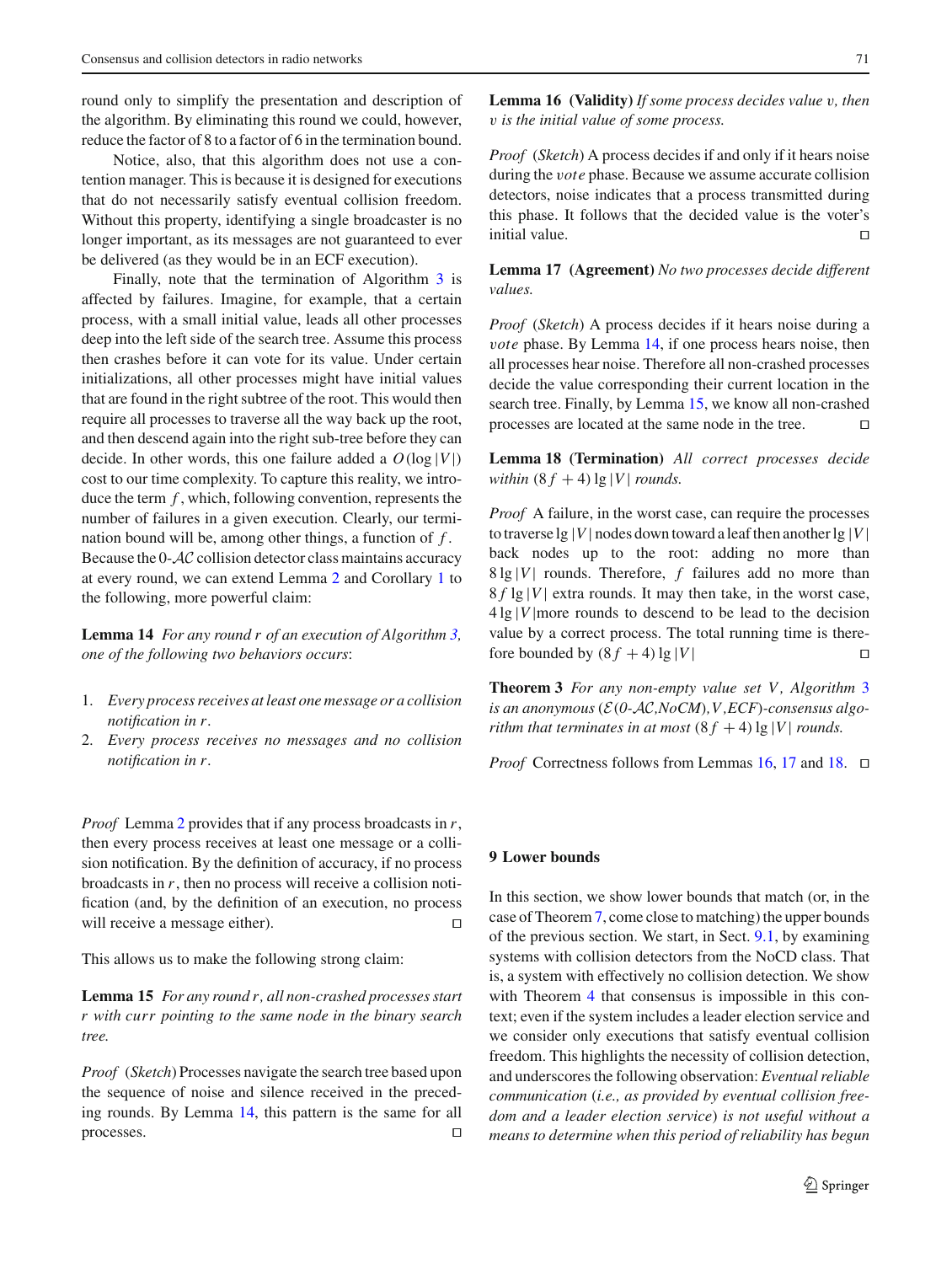(*i.e., a non-trivial collision detector*)*.* It then follows directly from Lemma [1](#page-10-2) (in Sect. [6\)](#page-9-0)—which states that the collision detector class NoCD is a subset of the class NoACC—that consensus is also impossible in systems with collision detectors from the NoACC class. That is, in systems in which collision detector satisfies no accuracy properties. This is formalized with Theorem [5](#page-18-0) in Sect. [9.2.](#page-18-1)

Next, in Sects. [9.3.1,](#page-18-2) [9.3.2,](#page-19-0) and [9.3.3,](#page-21-1) we examine systems with anonymous algorithms and collision detectors from the half-*AC* class. We show with Theorem [6](#page-21-0) that, in this context, consensus cannot be solved in a constant number of rounds after the communication stabilization time; even if the system includes a leader election service and we consider only executions that satisfy eventual collision freedom. Specifically, we prove the existence of an execution that does not terminate before round  $CST + \Theta(\log |V|)$ .

We continue, in Sect. [9.3.4,](#page-22-2) to consider this same question in the context of non-anonymous algorithms. We prove with Theorem [7](#page-22-0) the existence of an execution that does not terminate before round  $CST + \lg \left( \frac{|V||I|}{n|V|+|I|} \right) \frac{1}{2}$ . With Corol-lary [3](#page-22-1) we simplify this expression to obtain the cleaner asymptotic result:  $CST + \Omega$   $\left(\min\left\{\log |V|, \log \frac{|I|}{n}\right\}\right)$ . We conclude this particular line of questioning by conjecturing, in Conjec-ture [1,](#page-23-1) that the real bound is  $CST + \Omega(\min{\log |V|}, \log |I|)$ .

The anonymous bound is matched by Algorithm [2](#page-3-1) from Sect. [8,](#page-12-0) and the non-anonymous bound is (almost) matched by the variant of Algorithm [2](#page-3-1) described in Sect. [8.3.](#page-14-0) Note: because we demonstrated in Sect. [8](#page-12-0) a constant-round solution that uses a detector from the maj- $\Diamond$ *AC* class, these results demonstrate a substantial complexity gap between the halfcomplete and majority-complete properties.

We next consider executions that do not necessarily satisfy eventual collision freedom. One might expect that under such conditions consensus cannot be solved. Indeed, with Theorem [8,](#page-23-0) in Sect. [9.4,](#page-23-2) we show that consensus cannot be solved with a collision detector that does not satisfy accuracy in all rounds. With an accurate detector, however, consensus *is* solvable. This was demonstrated by Algorithm [3](#page-4-0) which solves consensus in  $O(|g|V|)$  rounds using a detector from 0-*AC* and no contention manager. We show, with Theorem [9,](#page-24-0) in Sect. [9.5,](#page-24-1) that this algorithm is optimal by proving that its logarithmic complexity is necessary for any solution to consensus in this context.

To obtain the strongest possible results, all bounds that follow assume the weaker *uniform validity* property for consensus, as defined in Sect. [7.](#page-11-0) We also assume the stronger leader election service property for the contention managers used in this section, whereas the matching upper bounds use the weaker wake-up service property. Finally, we assume, for every execution considered in this section, that there are **no process failures**. This highlights the perhaps surprising reality that message loss, coupled with the lack of knowledge

of number of participants, not failures, are the source of time complexity in this setting.

<span id="page-17-1"></span>9.1 Impossibility of consensus with no collision detection

We show that no algorithm can solve consensus in a system with a collision detector from the NoCD class. This holds even if we only consider executions that satisfy eventual collision freedom, and we assume the system contains a leader election service.

<span id="page-17-0"></span>**Theorem 4** *For every value set V, where*  $|V| > 1$ *, there exists no* (*E*(*NoCD,LS*)*,V ,ECF*)*-consensus algorithm.*

*Proof* Assume by contradiction that an  $(\mathcal{E}(NoCD,$ LS),*V*,ECF)-consensus algorithm, *A*, exists. First, we fix two disjoint and non-empty subsets of  $I$ ,  $P_a$  and  $P_b$ . Next, we define three environments *A*, *B*, *C* as follows: Let  $A$ ,  $P = P_a$ ,  $B.P = P_b$ , and  $C.P = P_a \cup P_b$ . Let  $A.C.D = NOCD_{P_a}$ ,  $B.CD = NOCD<sub>P<sub>b</sub></sub>$ , and  $C.CD = NOCD<sub>P<sub>a</sub>∪P<sub>b</sub></sub>$ . And let  $A.C.M = MAXLS_{P_a}, B.C.M = MAXLS_{P_b}$ , and  $C.C.M =$  $MAXLSp_{a\cup P_b}$ . By definition, *A*, *B*, *C*  $\in \mathcal{E}(\text{NoCD,LS})$ .

Next, we construct an execution  $\alpha$ , of the system  $(A, \mathcal{A})$ , and an execution  $\beta$ , of the system  $(B, \mathcal{A})$ , as follows:

- 1. Fix the executions so there is no message loss in either α or β.
- 2. In  $\alpha$ , fix the contention manager, starting with round 1, to return *active* only to the process described by  $min(P_a)$ . In  $\beta$ , fix the contention manager to behave the same, with respect to min $(P_h)$ .
- 3. Fix the collision detector in both executions to return  $\pm$ to all processes in all rounds (the only allowable behavior for the NoCD class).
- 4. In  $\alpha$ , have all process start with initial value  $v$ , and in  $\beta$  have all processes start with initial value v', where  $v, v' \in V$  and  $v \neq v'$ .

It is clear that these executions satisfy the constraints of their environments, as, in both, the contention managers satisfy the leader election service property, and the collision detector returns  $\pm$  to all processes in all rounds (the only allowable behavior from a *NOCD* detector). Furthermore, we notice that both executions trivially satisfy eventual collision freedom (as there is no message loss). Therefore, by the definition of an  $(\mathcal{E}(\text{NoCD,LS}), V, \text{ECF})$ -consensus algorithm, consensus is solved in both. Let *k* be the smallest round after which all processes have decided in both  $\alpha$  and  $\beta$ .

We next construct an execution  $\gamma$ , of the system  $(C, \mathcal{A})$ , as follows:

1. Fix the execution such that for the first *k* rounds all processes described by indices in *Pa* lose all (and only)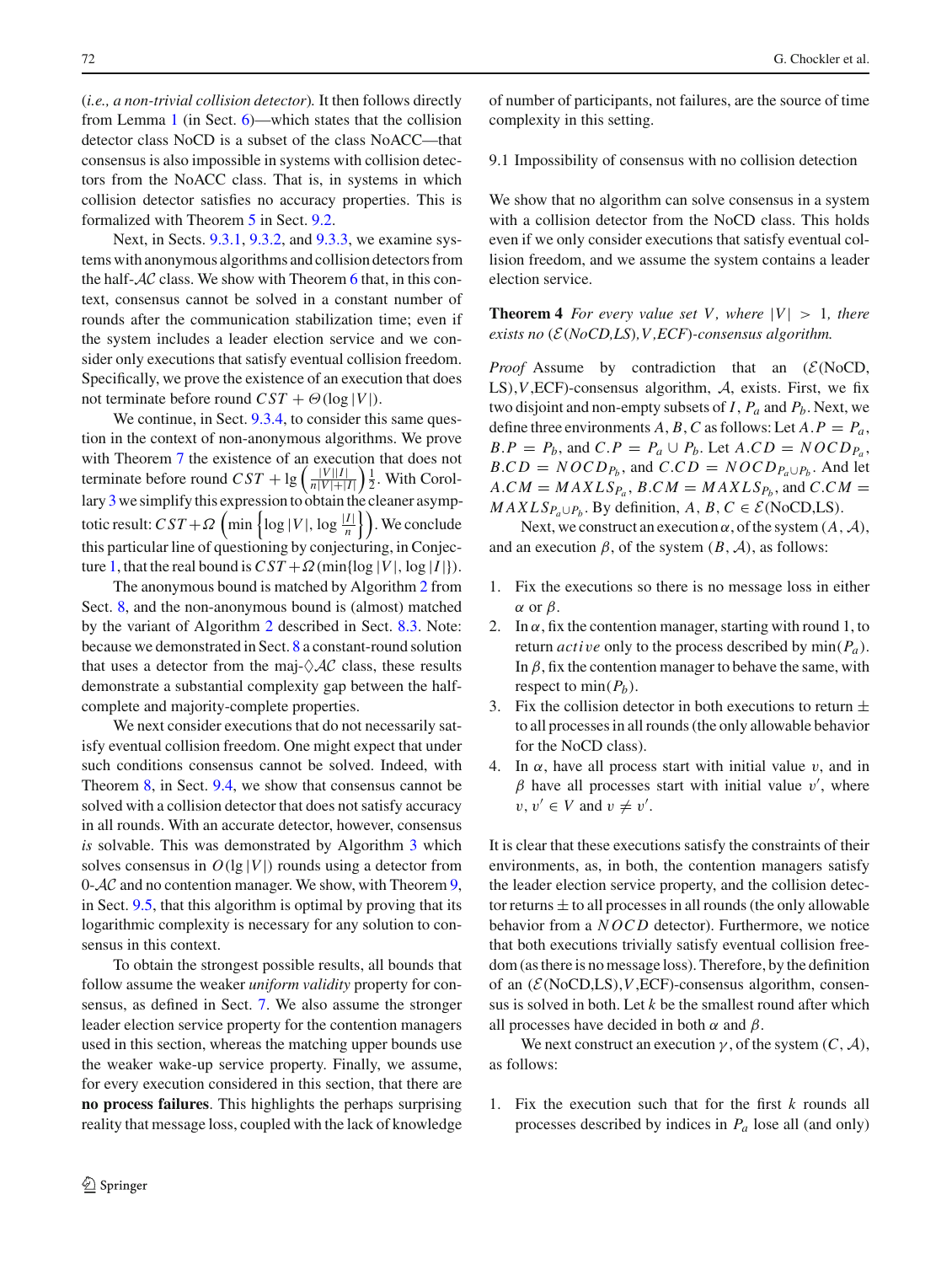messages from processes described by indices in  $P<sub>b</sub>$ , and vice versa. Starting with round  $k + 1$ , there is no further message loss.

- 2. Fix the collision detector to return  $\pm$  to all processes in all rounds, as it must.
- 3. Fix the contention manager, for the first *k* rounds, to return *acti*v*e* only to the processes described by min(*Pa*) and min( $P<sub>b</sub>$ ). Starting with round  $k + 1$ , the contention manager returns *acti*v*e* only to the process described by  $min(P_a)$ .
- 4. All process described by indices in *Pa* start with initial value  $v$ , and all processes described by indices in  $P_b$  start with initial value  $v'$ .

Again, it is clear that this execution satisfies the constraints of its environment. The contention manager satisfies the leader election service property by stabilizing to a single *acti*v*e* process (in round  $k + 1$ ) and the collision detector returns  $\pm$  to all processes in all rounds, as required by its definition. Furthermore, we note that this execution satisfies eventual collision freedom as message loss ceases at round  $k + 1$ . Once again, by the definition of an  $(\mathcal{E}(\text{NoCD,LS}), V, \text{ECF})$ consensus algorithm, consensus is solved in  $\gamma$ .

To reach a contradiction, we first note that, by construction, for all *i* in  $P_a$ , the execution  $\gamma$  is indistinguishable from  $\alpha$ , with respect to *i*, through round *k*. And for all *j* in  $P_b$ , the execution  $\gamma$  is indistinguishable from  $\beta$ , with respect to *j*, through round *k*. Therefore, by round *k*, all processes described by indices in *Pa* will decide the same value in both  $\alpha$  and  $\gamma$ , and all processes described by indices in  $P_b$  will decide the same value in both  $\beta$  and  $\gamma$ . By uniform validity, however, processes decide v in  $\alpha$  and v' in  $\beta$ ; thus both values will be decided in  $\gamma$ —violating agreement. A contradiction.  $\Box$ 

<span id="page-18-1"></span>9.2 Impossibility of consensus with no accuracy guarantees

<span id="page-18-0"></span>**Theorem 5** *For every value set V, where*  $|V| > 1$ *, there exists no* (*E*(*NoACC,LS*)*,V ,ECF*)*-consensus algorithm.*

*Proof* Lemma [1,](#page-10-2) from Sect. [6,](#page-9-0) establishes that NoCD  $\subseteq$ NoACC. Therefore, if an algorithm  $A$  is an ( $E(NoACC,$ LS),  $V$ , ECF)-consensus algorithm, then  $A$  is an ( $E$ (NoCD, LS) ,*V*,ECF)-consensus algorithm. By Theorem [4,](#page-17-0) there exists no  $(\mathcal{E}(\text{NoCD,LS}), V, \text{ECF})$ -consensus algorithm. Therefore, there exists no  $(\mathcal{E}(\text{NoACC},\text{LS}),V,\text{ECF})$ -consensus algorithm.  $\Box$ 

## 9.3 Impossibility of constant round consensus with ECF and half-*AC*

We next show that no algorithm can guarantee to always solve consensus in a constant number of rounds after the

communication stabilization time if half of the messages sent in a round can be lost without detection. Specifically, we provide two main results. In Theorem [6,](#page-21-0) presented in Sect. [9.3.3,](#page-21-1) we show that for any anonymous  $(\mathcal{E}(\text{half-}\mathcal{AC},LS),V,\text{ECF})$ consensus algorithm, there exists an execution that does not terminate before  $CST + \Theta(\log |V|)$ . In Corollary [3,](#page-22-1) presented in Sect. [9.3.4,](#page-22-2) we show that for any non-anonymous  $(E(half-AC, LS), V, ECF)$ -consensus algorithm, there exists an execution that does not terminate before  $CST + \Omega$ (min  $\{\log |V|, \log \frac{|I|}{n}\}.$ 

We start, however, with some general defintions and lemmas, presented in Sects. [9.3.1](#page-18-2) and [9.3.2,](#page-19-0) which aid the discussion to follow.

### <span id="page-18-2"></span>*9.3.1 Definitions*

**Definition 16 (Basic Broadcast Count Sequence)** The Basic Broadcast Count Sequence of an execution  $\alpha$  is the infinite sequence of values drawn from  $\{0, 1, 2+\}$  where, for all  $r > 0$ , the *r*th position in the sequence is:

- 0 if and only if no process broadcasts during round *r* of α,
- 1 if and only if exactly one process broadcasts during round  $r$  of  $\alpha$ ,
- 2+ if and only if two or more processes broadcast during round  $r$  of  $\alpha$ .

We say two executions  $\alpha$  and  $\beta$ , have the same broadcast count sequence through round  $k$ , for some  $k > 0$ , if and only if the basic broadcast count sequence of both executions are the same through the first *k* values.

Next, we introduce two definitions that will help us identify a specific type of "well-behaved" execution:

**Definition 17 (***V***-start algorithm)** Let *V* be a non-empty set of values. We say algorithm *A* is a *V -start algorithm* if and only if for all  $i \in I$ ,  $\mathcal{A}(i)$  has exactly |*V*| initial states described by the set  $\{\text{init}_i(v)|v \in V\}.$ 

Notice that any algorithm that solves consensus over a value set *V* is a *V*-start algorithm. This holds because a consensus algorithm must have a unique initial state for each possible initial value. Throughout this section, whenever we discuss a *V*-start algorithm, *A*, that solves consensus for value set *V*, we assume for all  $i \in I$  and  $v \in V$ , that initial state  $\text{init}_i(v)$ for  $A(i)$  is the initial state of this process that corresponds to initial value v.

We now define a specific execution type for *V* -start algorithms:

**Definition 18** ( $\alpha_P(v)$  (Alpha execution)) Let *A* be a *V*start algorithm, where *V* is some non-empty set of values,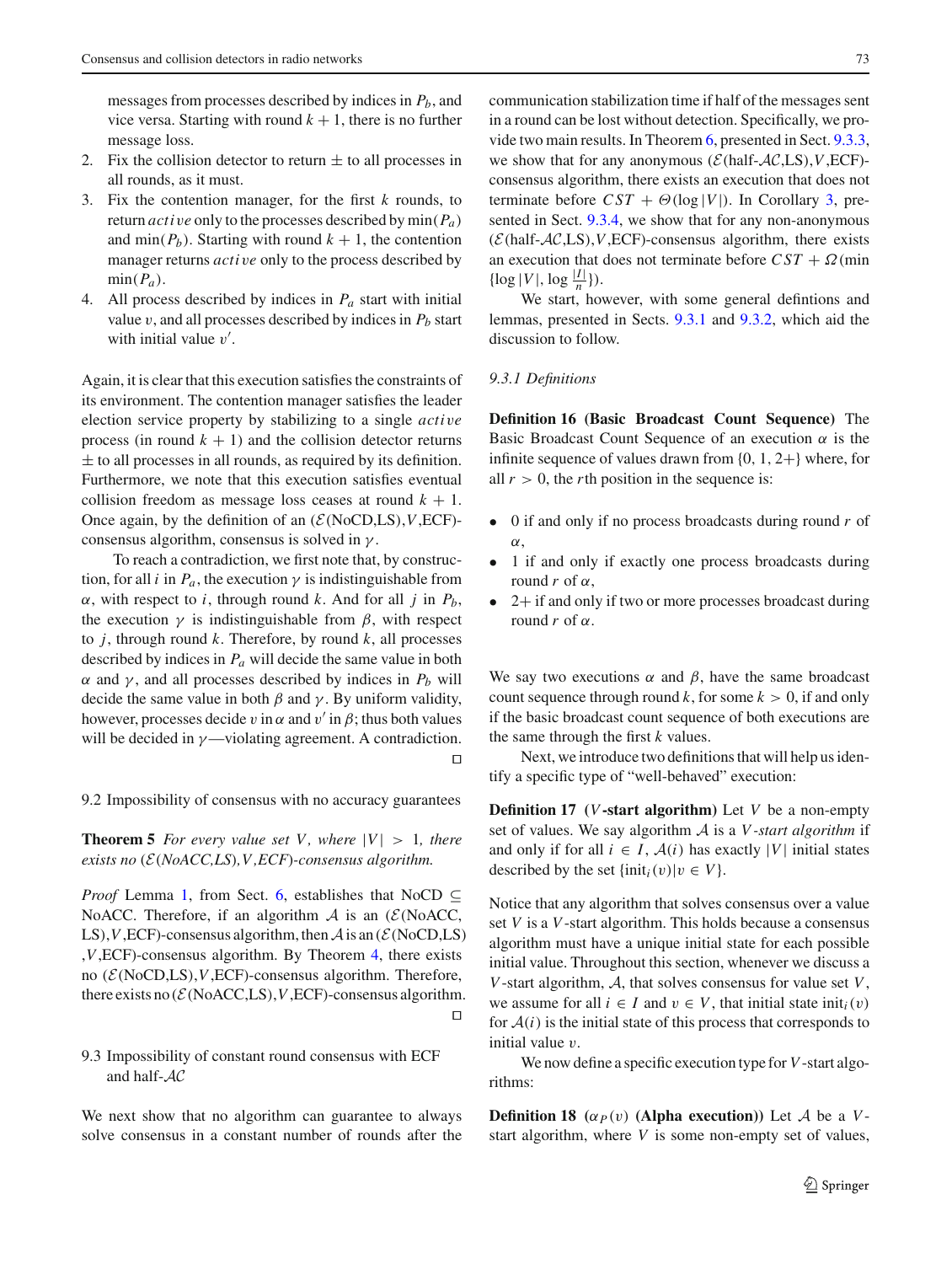$v \in V$ , and *P* is a non-empty subset of *I*. Let  $E_P$  be an environment with  $E_P.P = P$ ,  $E_P.CD = MAXCD_P(\mathcal{AC})$ , and  $E_P$ .  $CM = MAXLSp$ . Then  $\alpha_P(v)$  describes the unique execution of system  $(E_P, \mathcal{A})$  that results when we:

- 1. Fix  $A(i)$ , for all  $i \in P$ , to start with initial state init<sub>i</sub>(v),
- 2. Fix *EP*.*C M* to designate only the process corresponding to min(*P*) as *acti*v*e*,
- 3. Fix the execution such that in any given round, if a single process broadcasts, then all processes receive the message, if more than one process broadcasts, then (as required by the model) the receivers each receive their own message, but all other messages are lost,
- 4. Fix *EP*.*C D* to satisfy completeness and accuracy (as it must by the definition of  $E_P$ ), and
- 5. Fix the execution such that there are no failures.

This execution satisfies the constraints of  $E<sub>P</sub>$  as the collision detector, by definition, satisfies completeness and accuracy, and the contention manager satisfies the leader election service property by stabilizing to a single *acti*v*e* process starting in the first round.

A few points to notice: first, by definition,  $E_P \in E$ (half-*AC*,LS) (a complete detector is a half-complete detector). We also note that this execution satisfies eventual collision freedom (assumption 3 makes this explicit). Thus, if *A* happens to be an  $(\mathcal{E}(\text{half-}\mathcal{AC},\text{LS}),V,\text{ECF})$ -consensus algorithm (as it will be when we use this definition later in the section), then any alpha execution defined over *A*, solves consensus.

#### <span id="page-19-0"></span>*9.3.2 Key lemmas*

We first introduce a lemma, and an associated corollary, that prove some important properties regarding the behavior of anonymous algorithms:

<span id="page-19-1"></span>**Lemma 19** *Let A be an anonymous V -start algorithm, where V is a non-empty set of values, let P and P be two disjoint subsets of I such that*  $|P| = |P'| > 0$ *, let f be a bijection*  $f : P \to P'$  *such that*  $f(\min(P)) = \min(P')$ *, and let v be an element of V. For every*  $i \in P$ *, the sequence of states, message receive sets, contention manager advice, and collision detector advice, describing the execution of A*(*i*) *in*  $\alpha_P(v)$ , is the same as the sequence describing the execu*tion of*  $A(f(i))$  *in*  $\alpha_{P}(v)$ *, where both alpha executions are defined over A.*

<span id="page-19-4"></span>*Proof* (*Sketch*) The only difference between the two systems is the set of participating process indices. Because, however, we assume *A* is anonymous, this difference cannot affect the executions, leading to the same behavior in both  $\alpha_P(v)$  and  $\alpha_{P'}(v).$ 

**Corollary 2 (Lemma [19\)](#page-19-1)** *Let A be an anonymous V -start algorithm, where V is a non-empty set of values. Let P and P*<sup> $\prime$ </sup> *be two disjoint subsets of I such that*  $|P| = |P'| > 0$ *. For all*  $v \in V$ *, and integer*  $r > 0$ *,*  $\alpha_P(v)$  *and*  $\alpha_{P}(v)$  *have the same basic broadcast count sequence through the first r rounds, where both* α *executions are defined over A.*

*Proof* The decision to broadcast in a given round is a function of a process's state at the beginning of the round and the contention manager advice during the round. Let *f* be the bijection defined by Lemma [19.](#page-19-1) Therefore, by Lemma [19,](#page-19-1) we know that for every  $i \in P$ , process  $A(i)$  broadcasts in round *r* of  $\alpha_P(v)$  if and only if process  $A(f(i))$  broadcasts in round *r* of  $\alpha_{P}(v)$ . Because *f* is a bijection from *P* to *P'*, the corollary follows directly.

We next present two counting arguments that bound the number of basic broadcast sequences that can exist among pairs of executions over short execution prefixes. Lemma [20](#page-19-2) considers anonymous algorithms, and Lemma [21](#page-19-3) considers nonanonymous algorithms.

<span id="page-19-2"></span>**Lemma 20** *Let A be an anonymous V -start algorithm, where V is a set of values such that*  $|V| > 1$ *, and let P be a non-empty subset of I . There exist two alpha executions,*  $\alpha_P(v)$  *and*  $\alpha_P(v')$ *, defined over A, where*  $v, v' \in V$ *,*  $v \neq v'$ *, and* α*P*(v) *and* α*P*(v ) *have the same basic broadcast count sequence through the first*  $\frac{|g|V|}{2} - 1$  *rounds.* 

*Proof* We have |*V*| different alpha executions to consider; one for each value in *V*. For any sequence of *k* rounds, there are at most  $3<sup>k</sup>$  possible broadcast count sequences (in each round, three behaviors can occur that are relevant to the basic broadcast count: no process broadcasts; one process broadcasts; or more than one process broadcasts). We claim that for  $k = \frac{\lg |V|}{2} - 1$ , the total number of sequences of length *k* is less than  $|V|$ . Thus, by the pigeon-hole principle, at least two values in *V* must produce the same sequence. We verify this claim by plugging in for *k* and solving:

$$
3^{\left(\frac{\lg |V|}{2} - 1\right)} < 3^{\left(\frac{\lg |V|}{\lg 3} - \log_3 2\right)}
$$
  
= 
$$
3^{\left(\log_3 |V|\right)}3^{\left(-\log_3 2\right)}
$$
  
= 
$$
\frac{|V|}{2}
$$
  
< 
$$
|V|
$$

<span id="page-19-3"></span>**Lemma 21** *Let A be a V -start algorithm, where V is a set of values such that*  $|V| > 1$ *, and let n be an integer such that*  $1 < n \leq \lfloor \frac{|I|}{2} \rfloor$ . There exist two alpha executions,  $\alpha_P(v)$  and  $\alpha_{P}(v')$ , defined over *A*, where *P*,  $P' \subseteq I$ ,  $|P| = |P'| =$  $n, P \cap P' = \emptyset, v, v' \in V, v \neq v'$ , *and*  $\alpha_P(v)$  *and*  $\alpha_{P'}(v')$ *have the same basic broadcast count sequence through the first*  $\lg \left( \frac{|V||I|}{n|V|+|I|} \right) \frac{1}{2}$  *rounds.*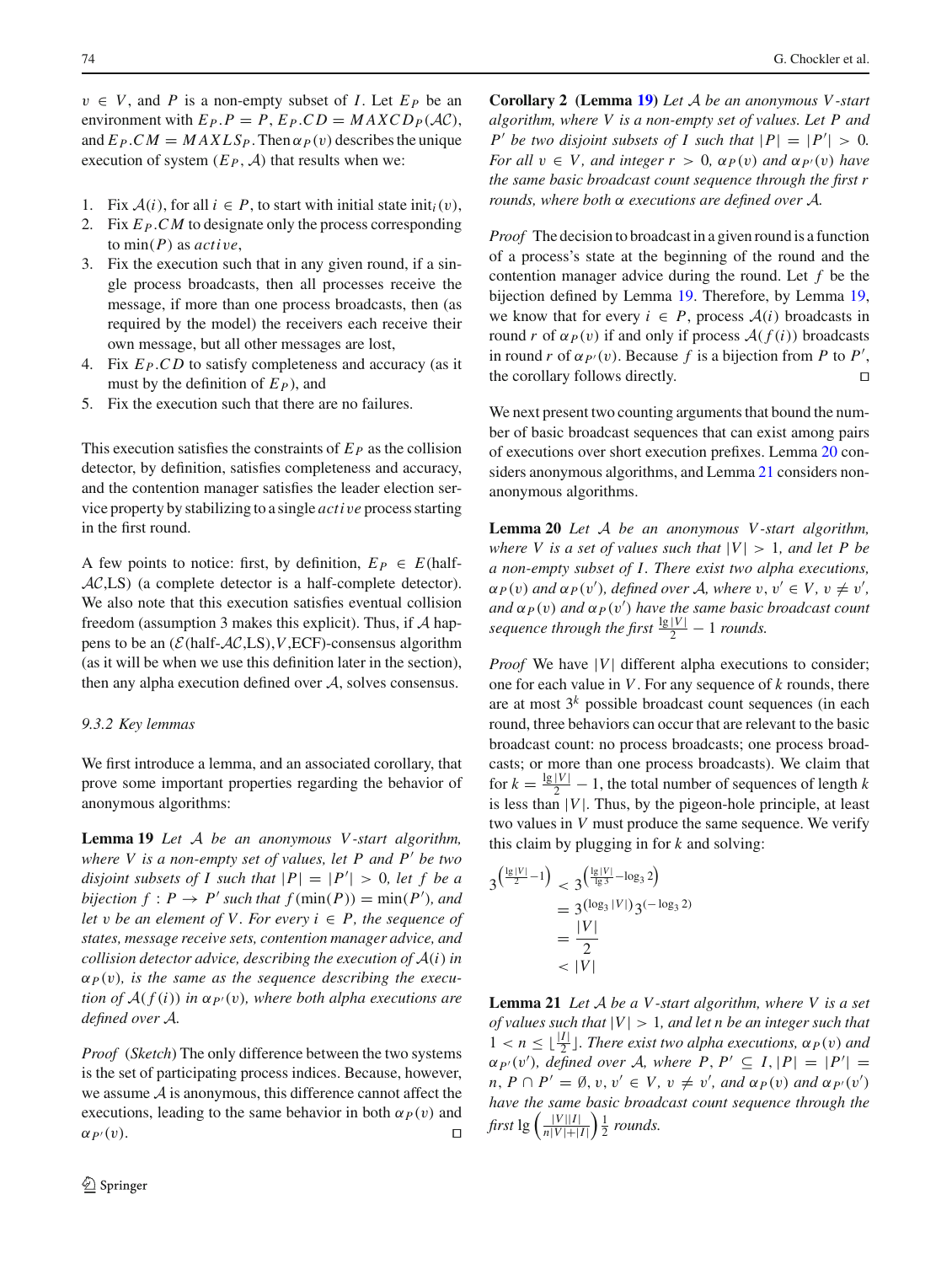*Proof* Let Π be a partition of *I* into disjoint sets of size *n*. Let *S* be the set of alpha executions defined over *A*, all index sets in  $\Pi$ , and all values in *V*. It follows that we have  $|V||\Pi|$ different alpha executions in *S* to consider. Note that for any  $P \in \Pi$  and  $v \in V$ , there are exactly  $|V| + |\Pi| - 1$  alpha executions in *S* of the form  $\alpha_P(*)$  or  $\alpha_*(v)$  (that is, defined over the same process index set  $P$  or value  $v$ ). Also note, as argued above, for any sequence of *k* rounds, there are at most  $3<sup>k</sup>$  basic broadcast count sequences. We claim that for  $k = \lg \left( \frac{|V||I|}{n|V|+|I|} \right) \frac{1}{2} : \frac{|V||H|}{3^k} \ge |V| + |H|$ . If true, this implies, by the pigeon-hole principle, that there exist at least  $|V|+|H|$ alpha executions in *S* that share the same basic broadcast count sequence. Because no more than  $|V| + |H| - 1$  executions can share the same process set or value, then at least two of these  $|V| + |H|$  sequence-sharing executions must be defined over different process index sets and values. These are the two executions posited by our Lemma statement.

We verify this claim by plugging in for *k* and showing that the following equation holds:

$$
\frac{|V||\Pi|}{3^k} \ge |V| + |\Pi|
$$

First, however, we note that  $|H| = \lfloor \frac{|I|}{n} \rfloor$ , (the floor captures the fact that *I* might not divide evenly by *n*), allowing us to state:

$$
\frac{|V||I|}{n3^k} \ge |V| + \lfloor \frac{|I|}{n} \rfloor
$$

Next, we replace *k* with the following larger expression:  $k' = \lg \left( \frac{|V||I|}{n|V|+|I|} \right) \lg^{-1} 3$ . This is valid because, clearly, if our above equation is true for  $k' > k$  then it is also true for *k*. We now subsitute for  $k'$  and simplify:

$$
\frac{|V||\Pi|}{n3^{k'}} = \frac{|V||\Pi|}{n3^{k}} = \frac{|V||\Pi|}{n3^{k}} = \frac{|V||\Pi|}{n3^{k}} = \frac{|V||\Pi|}{n3^{k}} = \frac{|V||\Pi|}{n3^{k}} = \frac{|V||\Pi|}{n\frac{|V||\Pi|}{n|V| + |\Pi|}} = \frac{|V||I||(n|V| + |I|)}{n|V||I|} = \frac{n|V| + |I|}{n} = |V| + \frac{|I|}{n} = |V| + \frac{|I|}{n} = |V| + \frac{|I|}{n}
$$

Thus, our claim is verified.

<span id="page-20-0"></span>We conclude this subsection with a general indistinguishability lemma, involving alpha executions with similar basic broadcast count sequences. We call this the Pasting Lemma, as it involves the "pasting together" of two executions.

**Lemma 22 (Pasting Lemma)** *LetAbe a V -start algorithm, where V* is a set of values such that  $|V| > 1$ . Suppose  $v, v' \in V$ ,  $k > 0$ , and  $R, R' \subseteq I$ , such that  $v \neq v'$ ,  $|R| = |R'| > 1$ , and  $R \cap R' = \emptyset$ . Suppose alpha execu $t$ *tions*  $\alpha_R(v)$  *and*  $\alpha_{R'}(v')$ *, defined over A, have the same basic broadcast count sequence for the first k rounds. Let*  $E_{R\cup R}$ *be an environment where*  $E_{R\cup R}$ .  $P = R \cup R'$ ,  $E_{R\cup R'}$ .  $CD =$  $MAXCD_{R\cup R'}$ (half- $AC$ )*, and*  $E_{R\cup R'}$ .  $CM = MAXLS_{R\cup R'}$ . *Then there exists an execution,*  $\gamma$  *of system* ( $E_{R\cup R}$ ,  $\mathcal{A}$ )*, that satisfies eventual collision freedom, such that* γ *is indistin* $g$ *uishable from*  $\alpha_R(v)$  (*resp.*  $\alpha_{R'}(v')$ *), through round k, with respect to all*  $i \in R$  *(resp.*  $j \in R'$ *).* 

*Proof* We start by constructing an execution  $\gamma$  that satisfies our desired indistinguishabilities and eventual collision freedom. We then show that this execution satisfies the constraints of its environment. Specifically, let  $\gamma$  be the unique execution of system  $(E_{R\cup R'}, A)$  where:

- 1. For every  $i \in R$ ,  $\mathcal{A}(i)$  starts with state *init<sub>i</sub>*(*v*), and for all  $j \in R'$ ,  $\mathcal{A}(j)$  starts with state *init*  $j(v')$ .
- 2. For the first *k* rounds, we fix the execution to generate the following receive behavior: if, among processes in *R*, a single process broadcasts, then all processes in *R* receive this message. Similarly, if, among processes in *R* , a single process broadcasts, then all processes in *R* receive this message. Broadcasters always receive their own message (as required by the model). All other messages are lost. Notice, therefore, that for these *k* rounds, a process in  $R$  (resp.  $R'$ ) never receives a message from a process in  $R'$  (resp.  $R$ ). For example, if two processes in *R* broadcast, the two broadcasters receive their own message, but no other process in *R* receives anything. On the other hand, if exactly one process in *R* and one process in *R* broadcast, all processes in *R* get the *R* message and all processes in  $R'$  get the  $R'$  message. Starting with round  $k + 1$ , there is no further message loss.
- 3. For the first *k* rounds,  $E_{R\cup R'}$ .*CD* returns  $\pm$  to  $A(i)$  for some *i* ∈ *R* (resp. *A*(*j*) for some *j* ∈ *R*<sup>*'*</sup>) if and only if it returned  $\pm$  to  $A(i)$  (resp.  $A(j)$ ) during this round of  $\alpha_R(v)$  (resp.  $\alpha_{R'}(v')$ ). Starting with round  $k + 1$ , the detector returns *null* to all processes.
- 4. For the first *k* rounds, *ER*<sup>∪</sup>*R*.*C M* returns *acti*v*e* to  $A(\min(R))$  and  $A(\min(R'))$ . Starting with round  $k + 1$ , it returns *active* only to  $\mathcal{A}(\min(R))$ .

We constructed  $\gamma$  such that for every  $i \in R$ ,  $\alpha_R(v)$  is indistinguishable from  $\gamma$ , with respect to *i*, through round *k*, and for every  $j \in R'$ ,  $\alpha_{R'}(v')$  is indistinguishable from  $\gamma$ , with respect to *j*, through round *k*. The collision detector and contention manager advice for these rounds, by definition, are the same with respect to the alpha executions. To see why the message receive behavior is the same, we turn to assumption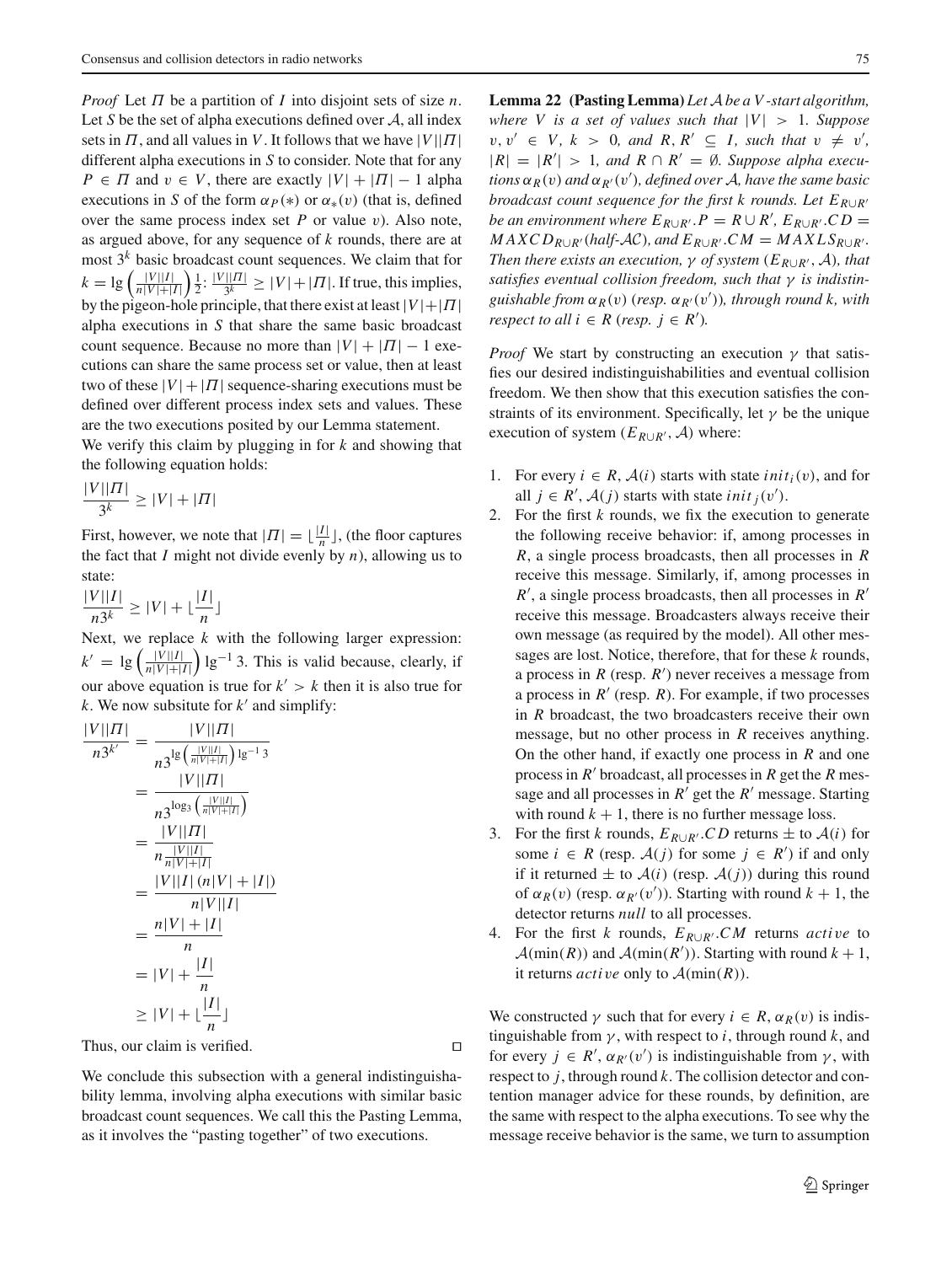2 of our  $\gamma$  definition. First, notice that no process  $A(i)$ , such that  $i \in R$ , ever receives a message from process  $A(j)$ , such that  $j \in R'$ , and vice versa. Second, process  $A(i)$ ,  $i \in R$ (resp.  $A(j)$ ,  $j \in R'$ ) only receives a message *m* if a single process  $A(i)$ ,  $i \in R$  (resp.  $A(j)$ ,  $j \in R'$ ) broadcasts (and it broadcast *m*), and/or the receiving process broadcast itself. This matches the definition of receive behavior in our alpha executions. Also notice that  $\gamma$  satisfies eventual collision freedom as message loss stops at round  $k + 1$ .

We must next show that  $\gamma$  is valid. In other words, we must show that the contention manager and collision detector behavior we describe satisifes the constraints of the environment. It is easy to see that this is the case for the contention manager, as, by construction, it stabilizes to a single *active* process in round  $k + 1$ , thus satisfying the leader election service property. The collision detector behavior is more complicated. Because we specified that  $E_{R\cup R}$ .  $CD =$  $MAXCD_{R\cup R'}$ (half-*AC*) we must ensure that neither halfcompleteness nor accuracy is ever violated in  $\gamma$ . This is obvious starting with round  $k + 1$ , so we focus only on the first  $k$ rounds.

Two factors are key in this argument: first, the indistinguishability between  $\gamma$  and the alpha executions for these first *k* rounds, and second, the fact that the basic broadcast count sequence is the same for both of these alpha executions for these first *k* rounds. Let us examine the possible cases from the point of view of an arbitrary process  $A(i)$ , for a single round  $r \leq k$ , where we assume, without loss of generality, that  $i \in R$ .

- *Case 1 A*(*i*) *receives null from the collision detector.* If  $A(i)$  receives *null* in this round of  $\gamma$ , then, by assumption 3 of our  $\gamma$  definition,  $A(i)$  receives *null* in this round of  $\alpha_R(v)$  as well. By the definition of an alpha execution, this means either a single process or no process broadcast during this round of  $\alpha_R(v)$ . By our indistinguishability and basic broadcast count equality, this implies that either: (a) no process broadcast in this round of  $\gamma$ ; or (b) exactly one process described by an index in *R* and one process described by an index in  $R'$  broadcast in this round of  $\gamma$ . Accuracy is trivially satisfied in both (a) and (b) (as the detector returned *null* in both). And half-completeness is satisfied in both, as in (a) no messages are lost, and in (b)  $A(i)$  lost exactly half of the messages—making it acceptable for it to return *null* by the definition of half-completeness. (This is where we first notice the separation between half-completeness and its close neighbor majority completeness. If we were dealing with a majority complete collision detector, returning *null* in case b would be unacceptable.)
- *Case 2*  $A(i)$  *receives*  $\pm$  *from the collision detector.* If  $A(i)$  receives  $\pm$  in this round of  $\gamma$ , then, by assumption 3 of our  $\gamma$  definition,  $A(i)$  receives  $\pm$  in this round

of  $\alpha_R(v)$  as well. By the definition of an alpha execution this means two or more processes broadcast during this round of  $\alpha_R(v)$ . By our indistinguishability and basic broadcast count equality, two or more processes described by indices in *R* and two or more processes described by indices in *R'* broadcast during this round of  $\gamma$ . Therefore, by assumption 2 of our  $\gamma$  definition, all processes lose at least one message in this round (as the only messages received in this case are broadcasters receiving their own message). Because there was message loss, and the detector returned  $\pm$ , half-completeness and accuracy are clearly satsified.

Thus, our claim is verified.

# <span id="page-21-1"></span>*9.3.3 Impossibility of constant round consensus with an anonymous* (*E*(*half-AC,LS*)*,V ,ECF*)*-consensus algorithm*

<span id="page-21-0"></span>**Theorem 6** *Let V be a value set such that*  $|V| > 1$ *, and let n be an integer such that*  $1 < n \leq \lfloor \frac{|I|}{2} \rfloor$ *. For any anonymous* (*E*(*half-AC,LS*)*,V ,ECF*)*-consensus algorithm, A, there exists an environment*  $E \in \mathcal{E}^n$  (*half-AC,LS*)*, and an execution* α *of the system* (*E*, *A*)*, where* α *satisfies eventual collision freedom,*  $CST(\alpha) = 1$ *, and some process in*  $\alpha$  *does not decide until after round*  $\frac{\lg |V|}{2} - 1$ .

*Proof* Let *A* be any anonymous ( $\mathcal{E}$ (half- $\mathcal{AC}, LS$ ),  $V$ ,  $ECF$ )consensus algorithm. Fix  $P$  and  $P'$  to be two disjoint subsets of *I* such that  $|P| = |P'| = n$ . In this proof we will consider alpha executions defined over  $A$ ,  $P$  or  $P'$ , and values from  $V$ . (Notice, by virtue of being a consensus algorithm,*A*is clearly also a *V*-start algorithm). These executions satisfy eventual collision freedom, have a communication stabilization time of 1, and are defined by an environment in  $\mathcal{E}^n$  (half- $\mathcal{AC}, LS$ ). Therefore, if we can find such an alpha execution that does not decide for a logarithmic number of rounds, our theorem will be proved.

First, we apply Lemma [20](#page-19-2) to *A*, *V*, and *P*, which provides two alpha executions,  $\alpha_P(v)$  and  $\alpha_P(v')$ , that have the same basic broadcast count sequence through the first  $\frac{\lg |V|}{2} - 1$  rounds. By Corollary [2,](#page-19-4) we know this, therefore, is also true of  $\alpha_P(v)$  and  $\alpha_{P'}(v')$  (by this corollary,  $\alpha_{P'}(v')$  has the same basic broadcast count sequence as  $\alpha_P(v')$ ). We can now apply the Pasting Lemma (Lemma [22\)](#page-20-0) to  $\alpha_P(v)$ ,  $\alpha_{P'}(v')$ , and  $k = \frac{\lg |V|}{2} - 1$ . This produces an execution  $\gamma$  of system  $(E_{P \cup P'}, \mathcal{A})$ —where  $E_{P \cup P'}$ .  $P = P \cup P'$ ,  $E_{P \cup P'}$ .  $CD =$  $MAXCD_{P\cup P'}$ (half-*AC*), and  $E_{P\cup P'}$ .  $CM = MAXLSp_{\cup P'}$ —that satisfies eventual collision freedom, such that  $\gamma$  is indistinguishable from  $\alpha_P(v)$  (resp.  $\alpha_{P}(v')$ ), through round *k*, with respect to processes described by indices in *P* (resp. *P* ).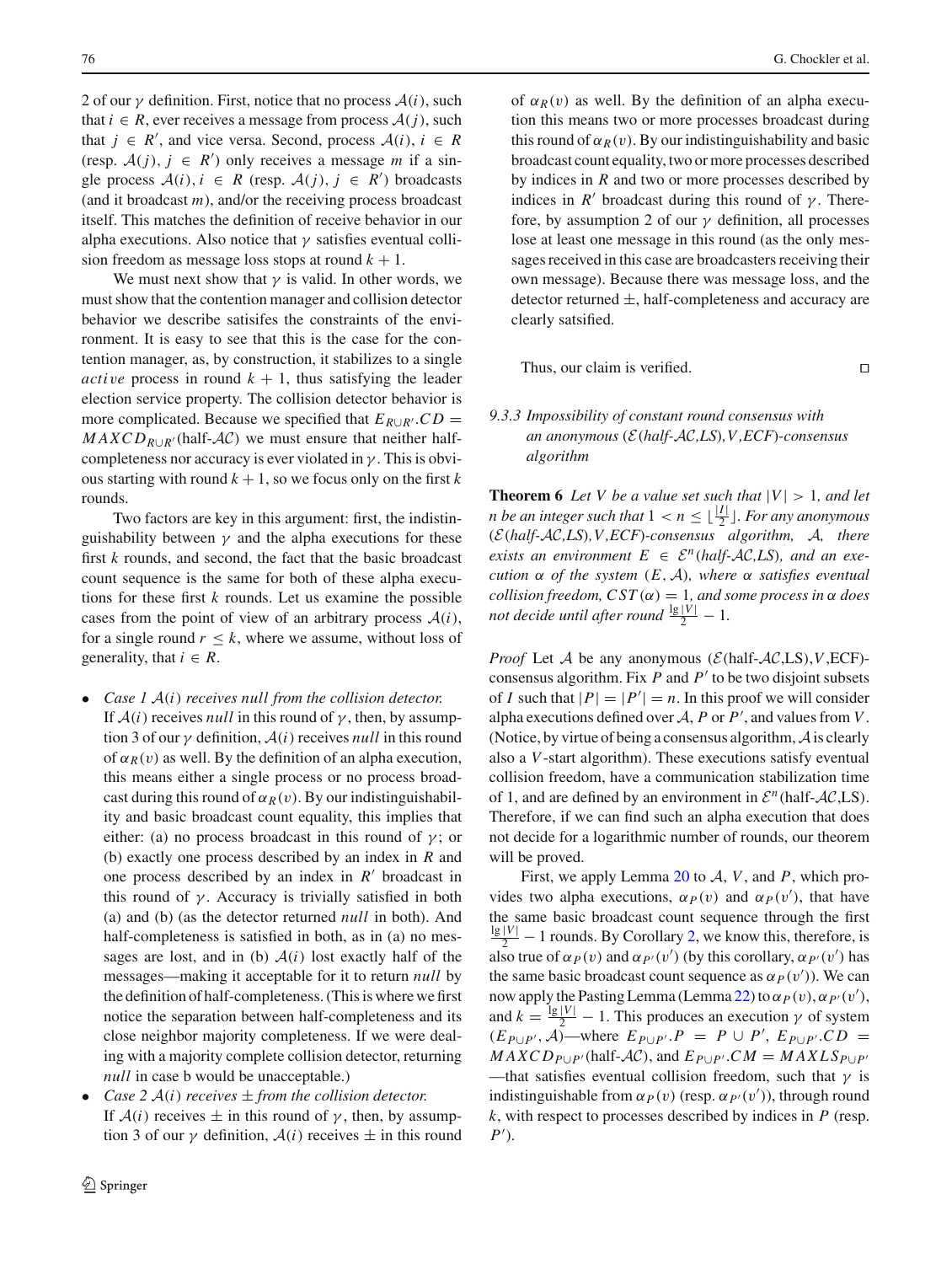Let us assume, for the sake of contradiction, that both  $\alpha_P(v)$  and  $\alpha_{P'}(v')$  terminate by round  $k = \frac{\lg |V|}{2} - 1$ . By the definition of an  $(E(\text{half-}\mathcal{AC}, \text{LS})$ , V, ECF)-consensus algorithm,  $\gamma$  must solve consensus. By assumption, in both  $\alpha_P(v)$ and  $\alpha_{P}(v')$ , all processes decide by round *k* in these executions. By our indistinguishability, these processes decide the same values in  $\gamma$ . By uniform validity, processes described by indices in  $P$  decide  $v$ , and processes described by indices in  $P'$  decide v'. Thus, both values are decided in  $\gamma$ —violating agreement. A contradiction.

*Making the bound tight* We match this lower bound with Algorithm [2,](#page-3-1) described in Sect. [8,](#page-12-0) which is an anonymous  $(\mathcal{E}(0-\lozenge\mathcal{AC},WS),V,ECF)$ -consensus algorithm that guarantees termination by  $CST + \Theta(\lg |V|)$ .

# <span id="page-22-2"></span>*9.3.4 Impossibility of constant round consensus with a non-anonymous* (*E*(*half-AC,LS*)*,V ,ECF*)*-consensus algorithm*

We now turn our attention to the case of non-anonymous algorithms. Here, we derive a more complicated bound, but then show, in Corollary [3,](#page-22-1) that for reasonable parameters, it is no worse, roughly speaking, than its anonymous counterpart.

<span id="page-22-0"></span>**Theorem 7** *Let V be a value set such that*  $|V| > 1$ *, and let n* be an integer such that  $1 < n \leq \lfloor \frac{|I|}{2} \rfloor$ . For any (*E*(*half-AC,LS*)*,V ,ECF*)*-consensus algorithm, A, there exists an environment*  $E \in \mathcal{E}^n$  (*half-AC,LS*)*, and an execution*  $\alpha$  *of the system* (*E*, *A*)*, where* α *satisfies eventual collision freedom,*  $CST(\alpha) = 1$ *, and some process in*  $\alpha$  *does not decide until after round*  $\lg(\frac{|V||I|}{n|V|+|I|})\frac{1}{2}$ .

*Proof* Let  $\mathcal A$  be any ( $\mathcal E$ (half- $\mathcal AC, LS$ ),  $V$ ,  $ECF$ )-consensus algorithm. For this proof we consider alpha executions defined over algorithm *A*, value set *V*, and all subsets of size *n* of *I*. These executions satisfy eventual collision freedom, have a communication stabilization time of 1, and are defined by an environment in  $\mathcal{E}^n$  (half- $\mathcal{AC}, LS$ ). Therefore, if we can find such an alpha execution that does not decide for the desired number of rounds, our theorem will be proved.

First, we apply Lemma [21,](#page-19-3) which provides two such executions,  $\alpha_P(v)$  and  $\alpha_{P'}(v')$ , where  $|P| = |P'| = n$ ,  $P \cap P' = \emptyset$ , and both have the same basic broadcast count sequence through the first  $\lg \left( \frac{|V||I|}{n|V|+|I|} \right) \frac{1}{2}$  rounds. We can now apply the Pasting Lemma (Lemma [22\)](#page-20-0) to  $\alpha_P(v)$ ,  $\alpha_{P'}(v')$ , and  $k = \lg \left( \frac{|V||\overline{I}|}{n|V|+|I|} \right) \frac{1}{2}$ , which, as before, provides an execution  $\gamma$  of system  $(E_{P\cup P'}, A)$ —where  $E_{P\cup P'}$ .  $P = P \cup P'$ ,  $E_{P\cup P'}$ . $CD = MAXCD_{P\cup P'}$ (half-*AC*), and  $E_{P\cup P'}$ . $CM =$  $MAXLS_{P\cup P'}$ —that satisfies eventual collision freedom, such that  $\gamma$  is indistinguishable from  $\alpha_P(v)$  (resp.  $\alpha_{P'}(v')$ ), through round *k*, with respect to processes described by indices in  $P$  (resp.  $P'$ ).

Let us assume, for the sake of contradiction, that both  $\alpha_P(v)$  and  $\alpha_{P'}(v')$  terminate by round  $k = \lg \left( \frac{|V||I|}{n|V|+|I|} \right) \frac{1}{2}$ By the definition of an  $(\mathcal{E}(\text{half-}\mathcal{AC},\text{LS})$ , *V*, ECF)-consensus algorithm,  $\gamma$  solves consensus. By assumption, in both  $\alpha_P(v)$ and  $\alpha_{P}(v')$ , all processes decide by round *k*. By our indistinguishability, these processes decide the same values in  $\gamma$ . By uniform validity, processes described by indices in *P* decide  $v$ , and processes described by indices in  $P'$  decide  $v'$ . Thus, both values are decided in  $\gamma$ —violating agreement. A contradiction.

The obvious next question to ask is how the result of Theorem [7](#page-22-0) compares to the result of Theorem [6.](#page-21-0) At first glance, the two results seem potentially incomparable, as the former contains both |*I*| and *n* in a somewhat complex fraction, while the latter does not contain either of these two terms. In the following corollary, however, we show that these two results are, in reality, quite similar:

<span id="page-22-1"></span>**Corollary 3** Let V be a value set such that  $|V| > 1$ , and *let n be an integer such that*  $1 < n \leq \lfloor \frac{|I|}{2} \rfloor$  *and*  $|I| = nk$ *for some integer*  $k > 1$ *. For any* (*E*(*half-* $AC, LS$ *), V, ECF*)*consensus algorithm, A, there exists an environment*  $E \in$  $\mathcal{E}^n$ (*half-AC,LS*)*, and an execution*  $\alpha$  *of the system* (*E*, *A*)*, where*  $\alpha$  *satisfies eventual collision freedom,*  $CST(\alpha) = 1$ *, and some process in*  $\alpha$  *does not decide for*  $\Omega$ (min{log |*V*|*,*  $\log \frac{|I|}{n}$ }) *rounds.* 

*Proof* We consider the two possible cases: *Case 1* min{log |*V*|, log  $\frac{|I|}{n}$ } = log |*V*|. This implies that  $|V| \leq \frac{|I|}{n}$ . Therefore, we can express the two terms as follows, where *c* is a constant greater than or equal to 1:

$$
\frac{|I|}{n} = c|V|
$$

Solving for |*I*| we get  $|I| = nc|V|$ . We can now make this substitution for  $|I|$  in the bound from Theorem [7](#page-22-0) and simplify:

$$
k = \lg \left(\frac{|V||I|}{n|V| + |I|}\right) \frac{1}{2}
$$
  
\n
$$
= \lg \left(\frac{|V|nc|V|}{n|V| + nc|V|}\right) \frac{1}{2}
$$
  
\n
$$
= \lg \left(\frac{nc|V|^2}{(c+1)n|V|}\right) \frac{1}{2}
$$
  
\n
$$
= \lg \left(\frac{c}{c+1}|V|\right) \frac{1}{2}
$$
  
\n
$$
= (\lg \left(\frac{c}{c+1}\right) + \lg (|V|)) \frac{1}{2}
$$
  
\n
$$
= \Omega(\lg |V|)
$$

*Case 2* min{log |*V*|, log  $\frac{|I|}{n}$ } = log  $\frac{|I|}{n}$ .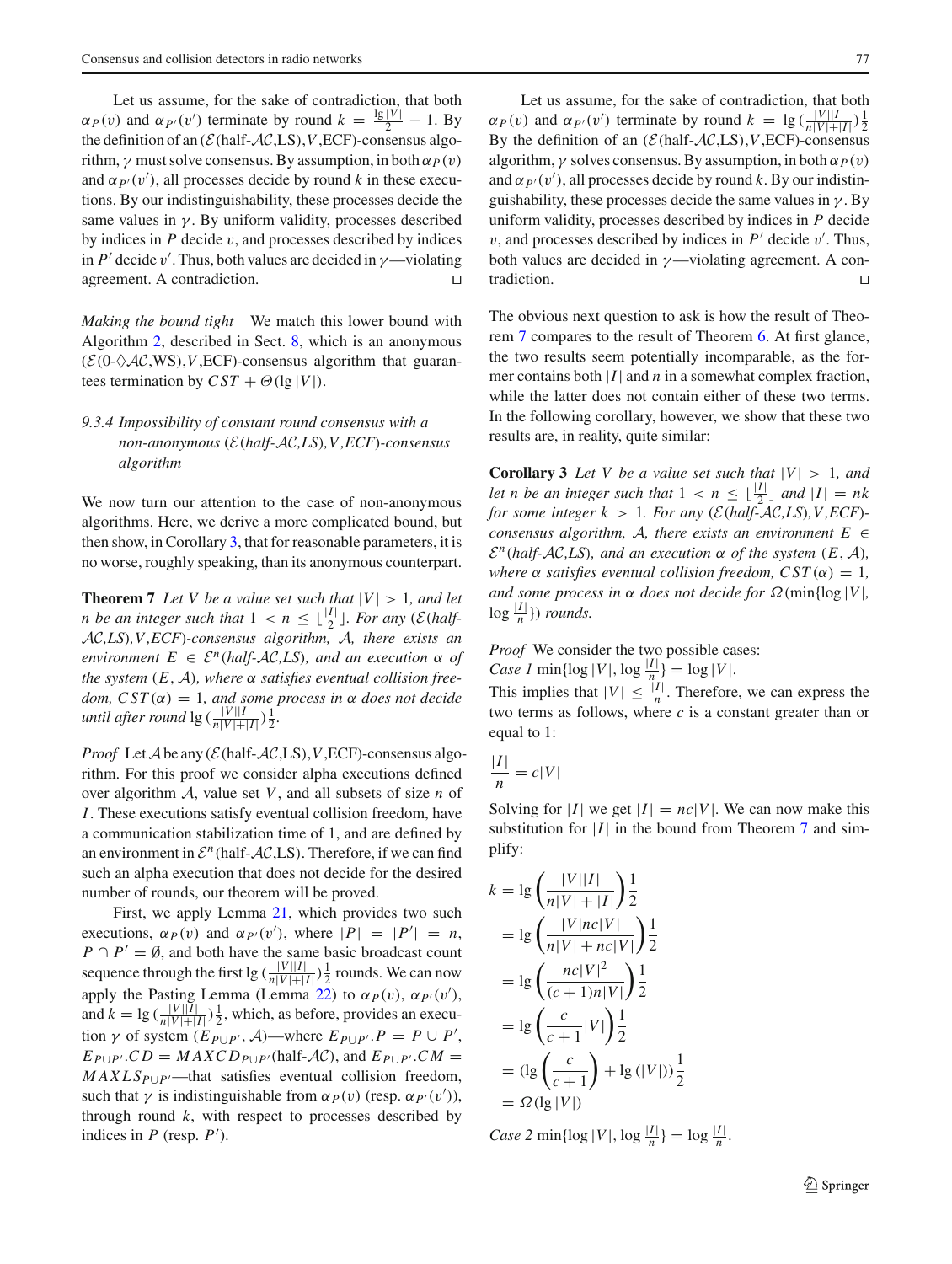78 G. Chockler et al.

This implies that  $\frac{|I|}{n} \leq |V|$ . As before, we can express the two terms as follows, where *c* is a constant greater than or equal to 1:

$$
|V| = \frac{c|I|}{n}
$$

We can now make this substitution for  $|V|$  in the bound from Theorem [7](#page-22-0) and simplify:

$$
k = \lg \left(\frac{|V||I|}{n|V| + |I|}\right) \frac{1}{2}
$$
  
\n
$$
= \lg \left(\frac{\frac{c|I|}{n}}{n\frac{c|I|}{n} + |I|}\right) \frac{1}{2}
$$
  
\n
$$
= \lg \left(\frac{c|I|^2}{n(c+1)|I|}\right) \frac{1}{2}
$$
  
\n
$$
= \lg \left(\frac{c|I|}{(c+1)n}\right) \frac{1}{2}
$$
  
\n
$$
= \lg \left(\frac{c}{c+1}\right) + \lg \left(\frac{|I|}{n}\right) \frac{1}{2}
$$
  
\n
$$
= \Omega \left(\lg \frac{|I|}{n}\right)
$$

And, of course, for the case where  $|V| = \frac{|I|}{n}$ , we can set  $c = 1$  in either equation to reduce the result of Theorem [7](#page-22-0) to either  $\Omega$  (lg |*V*|) or  $\Omega$  (lg  $\frac{|I|}{n}$ ); meaning any tie-breaking criteria for the min function is fine.  $\square$ 

*Making the bound tight* To match this bound, we can use the algorithm informally described in Sect. [8.3.](#page-14-0) This algorithm uses Algorithm [2](#page-3-1) when  $|I| \geq |V|$ , and runs Algorithm 2 on the IDs—to elect a leader which can then broadcast its value—in the case where  $|I| < |V|$ . It runs in time  $CST$  + Θ(min{lg |*V*|, lg |*I*|) which comes within a factor of 1/*n* of our lower bound. In the following conjecture we posit that this algorithm is, in fact, optimal, and that this gap can be closed through a more complicated counting argument in the lower bound.

<span id="page-23-1"></span>*Conjecture 1* Let *V* be a value set such that  $|V| > 1$ , and let *n* be an integer such that  $1 < n \leq \lfloor \frac{|I|}{2} \rfloor$  and  $|I| = nk$  for some integer  $k > 1$ . For any ( $\mathcal{E}$ (half- $\mathcal{AC}, LS$ ),  $V$ , ECF)-consensus algorithm, *A*, there exists an environment  $E \in \mathcal{E}^n$  (half-*AC*,LS), and an execution  $\alpha$  of the system  $(E, \mathcal{A})$ , where  $\alpha$  satisfies eventual collision freedom,  $CST(\alpha) = 1$ , and some process in  $\alpha$  does not decide for  $\Omega$  (min{lg |*V*|, lg |*I*|}) rounds.

The  $\frac{|I|}{n}$  term in our previous result stems from the count-ing argument in Lemma [21,](#page-19-3) where we consider only  $\frac{|I|}{n}$ non-overlapping subsets of *I*. This restriction simplifies the counting argument, but potentially provides some extra information to the algorithm by restricting the sets of processes that can be participating in an execution. We conjecture that

a more complicated counting argument, that considers more possible sets of *n* nodes (some overlapping), could replace this term  $\lg |I|$ .

<span id="page-23-2"></span>9.4 Impossibility of consensus with eventual accuracy but without ECF

In this section and the next, we consider executions that do not necessarily satisfy eventual collision freedom. This might represent, for example, a noisy network where processes are never guaranteed to gain solo access to the channel long enough to successfully transmit a full message. We start by showing that consensus is impossible in this model if the collision detector is only eventually accurate.

<span id="page-23-0"></span>**Theorem 8** *For every value set V, where*  $|V| > 1$ *, there exists no*  $(E(\Diamond AC, LS), V, NOCF)$ *-consensus algorithm.* 

*Proof* Assume by contradiction that an  $(E(\Diamond AC, LS))$ , V,NOCF)-consensus algorithm, *A*, exists. First, we fix two disjoint and non-empty subsets of  $I$ ,  $P_a$  and  $P_b$ . Next, we define three environments *A*, *B*, *C* as follows: Let  $A$ .  $P = P_a$ ,  $B.P = P_b$ , and  $C.P = P_a \cup P_b$ . Let  $A.CD = MAXCD_{P_a}$  $(\Diamond AC)$ ,  $B.CD = MAXCD_{P_b}(\Diamond AC)$ , and  $C.CD =$  $MAXCD_{P_a \cup P_b}(\Diamond AC)$ . Let  $A.CM = MAXLS_{P_a}, B.CM =$  $MAXLS_{P_b}$ , and  $C.CM = MAXLS_{P_a \cup P_b}$ . By definition, *A*, *B*, *C*  $\in E(\Diamond AC, LS)$ . We next define an execution  $\gamma$ , of the system  $(C, \mathcal{A})$ , as follows:

- 1. Fix the execution such that all processes described by indices in *Pa* lose all (and only) messages from processes described by indices in  $P_b$ , and vice versa.
- 2. Fix the collision detector to satisfy completeness and accuracy in all rounds.
- 3. Fix the contention manager to return *acti*v*e* only to the process described by min(*Pa*).
- 4. Fix the execution so that all processes described by indices in  $P_a$  start with initial value  $v$ , and all processes described by indices in  $P_b$  start with initial value  $v'$ , where  $v, v' \in V, v \neq v'$ .

It is clear that  $\gamma$  satisfies the constraints of its environment, as, by definition, the collision detector satisfies completeness and eventual accuracy (in fact, it satisfies accuracy), and the contention manager stabilizes to a single *acti*v*e* process starting in the first round. Therefore, by the definition of an  $(E(\Diamond AC, LS), V, NOCF)$ -consensus algorithm, consensus is solved in  $\gamma$ . Assume all processes decide by round *k*. Let  $x \in \{v, v'\}$  be the single value decided.

We will now construct an execution  $\alpha$ , of the system  $(A, \mathcal{A})$ , and an execution  $\beta$ , of the system  $(B, \mathcal{A})$ , as follows:

1. All processes in  $\alpha$  are initialized with v, and all processes in  $\beta$  are initialized with v'.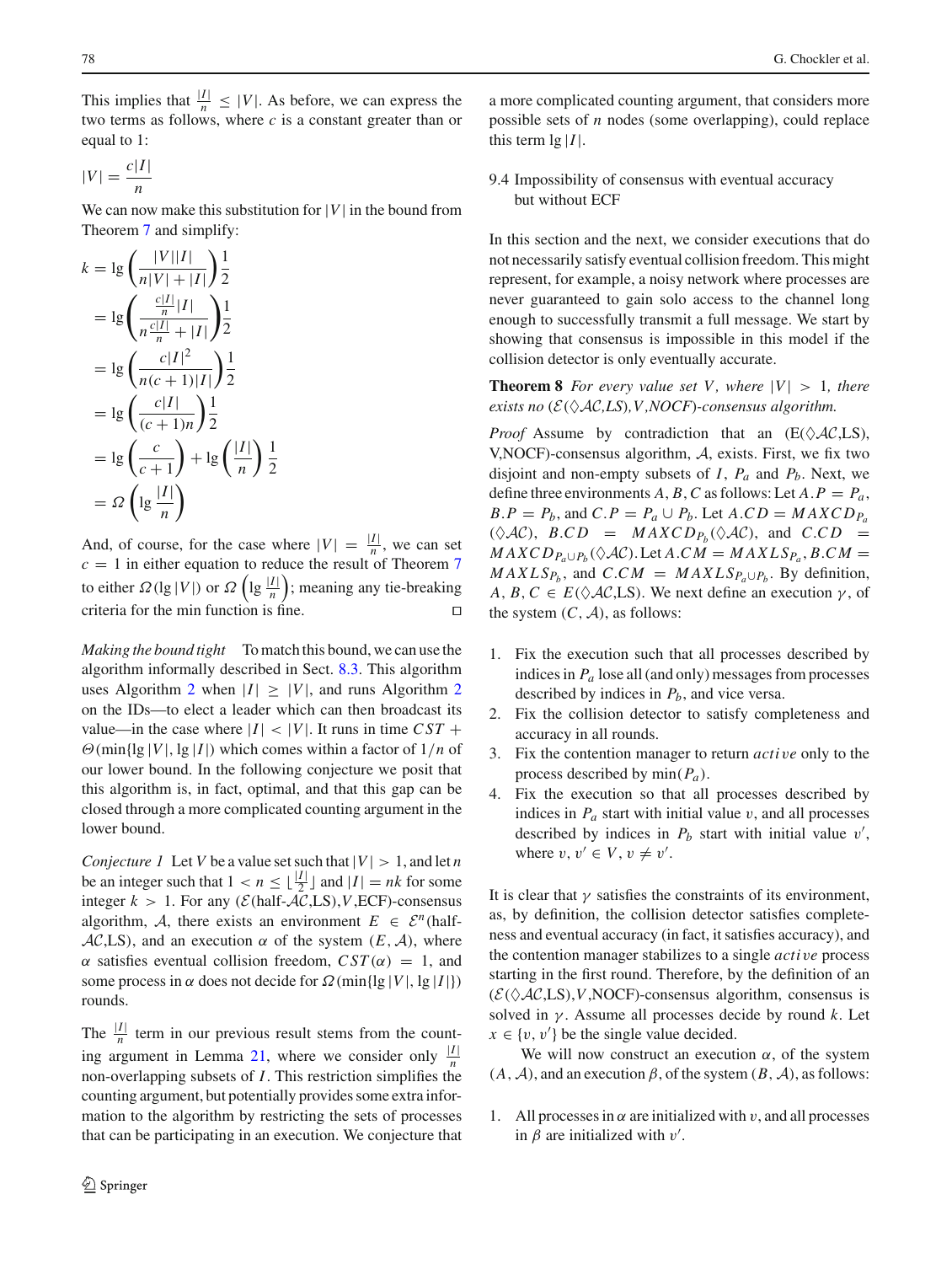- 2. Fix the environments so there is no message loss in either execution.
- 3. In  $\alpha$ , fix the contention manager to return *active* only to the process described by  $\min(P_a)$ , in  $\beta$ , for the first *k* rounds, fix the contention manager to return *passi*v*e* to all processes, and, starting at round  $k + 1$ , have it return *active* only to the process described by  $min(P_b)$ .
- 4. For all  $i \in P_a$  and  $r, 1 \le r \le k$ , we fix  $A \cdot CD$  to return  $\pm$ to  $A(i)$  during round r, if and only if  $A(i)$  received a collision notification during round *r* of γ . We define *B*.*C D* in the same way with respect to  $P<sub>b</sub>$ . Starting with round  $k + 1$ , we fix the collision detectors, in both executions, to satisfy completeness and accuracy.

We now validate that  $\alpha$  and  $\beta$  satisfy the constraints of their respective environments. The contention manager in both executions stabilizes to a single *acti*v*e* process (starting in round 1 in α, and round  $k + 1$  in β). As there is no message loss, then clearly the collision detector satisfies completeness. Finally, we note note that the detector satisfies eventual accuracy as, starting with round  $k + 1$ , by construction, the detectors in both executions become accurate.

Next, we note, by construction, for all *i* in *Pa*, the execution  $\gamma$  is indistinguishable from  $\alpha$ , with respect to *i*, through round *k*. And for all *j* in  $P_b$ , the execution  $\gamma$  is indistinguishable from β, with respect to *j*, through round *k*. As noted above, all processes decide  $x \in \{v, v'\}$ , by round *k* in  $\gamma$ . Therefore, all processes also decide x in their respective  $\alpha$  or  $\beta$  execution. Assume, without loss of generality, that  $x = v$ . This implies processes decide v in  $\beta$ —violating uniform validity. A contradiction.

# <span id="page-24-1"></span>9.5 Impossibility of anonymous constant round consensus with accuracy but without ECF

In this section, we consider the consensus problem with accurate collision detectors but no ECF guarantees. In Sect. [8,](#page-12-0) we presented Algorithm [3,](#page-4-0) an anonymous algorithm which solves consensus in  $O(\lg |V|)$  rounds using a collision detector in 0-*AC* and no contention manager (i.e., the trivial *NOCM* contention manager that returns *acti*v*e* to all processes in all rounds). Here, we show this bound to be optimal by sketching a proof for the necessity of lg |*V*| rounds for any anonymous (*E*(*AC*,NoCM),*V*,NOCF)-consensus algorithm to terminate. Intuitively, this result should not be surprising. Without the ability to ever successfully deliver a message, processes are reduced to binary communication in each round (i.e., silence  $= 0$ , collision notification  $= 1$ ). At a rate of one bit per round, it will, of course, require lg |*V*| rounds to communicate an arbitrary decision value from *V*.

<span id="page-24-0"></span>**Theorem 9** *Let V be a value set such that*  $|V| > 1$ *, and let n be an integer such that*  $1 < n \leq \lfloor \frac{|I|}{2} \rfloor$ *. For any anonymous* 

(*E*(*AC,NoCM*)*,V ,NOCF*)*-consensus algorithm, A, there exists an environment*  $E \in \mathcal{E}^n(\mathcal{AC}, NoCM)$ *, and an execution*  $\alpha$  *of the system*  $(E, \mathcal{A})$ *, where some process in*  $\alpha$  *does not decide until after round*  $\lg |V| - 1$ 

*Proof (Sketch)* With no unique identifiers or meaningful contention manager advice to break the symmetry, if we start all processes with the same initial value, and fix the execution such that all messages are lost (except, of course, for senders receiving their own message), then the processes will behave identically. That is, in each round, either all processes broadcast the same message, or all processes are silent.

For a given *n* value,  $1 \le n \le \lfloor \frac{|I|}{2} \rfloor$ , and  $v \in V$ , let  $\beta(v)$  be such an execution containing *n* processes. Let the *binary broadcast sequence* of execution  $\beta(v)$  be the infinite binary sequence defined such that position *r* is 1 if and only if processes broadcast in round *r* of  $\beta(v)$ .

For simplicity, assume  $|V|$  is a power of 2. By a simple counting argument (i.e., as we saw in Lemma [20\)](#page-19-2), we can show that there must exist two values,  $v, v' \in V$  ( $v \neq v'$ ) such that  $\beta(v)$  and  $\beta(v')$  have the same binary broadcast sequence through round  $\lg |V| - 1$ . Specifically, there are  $2^k$  different binary broadcast count sequences of length *k*. Therefore, for  $k = \lg |V| - 1$  there are  $2^{\lg |V| - 1} = |V|/2$  different sequences. Because we have  $|V|$  different  $\beta$  executions, one for each value in *V*, by the pigeon-hole principle at least two such executions must have the same binary broadcast count sequence through round *k*. We obtain our needed result through the expected indistinguishability argument (i.e., in the style of the Pasting Lemma). If we compose these two  $\beta$ executions into a larger execution  $\gamma$ , processes cannot distinguish this composition until after round  $\lg |V| - 1$ . Before this point, there is never a round in which processes from one partition are broadcasting while processes from the other are silent. Therefore, it cannot be the case that processes decide in both  $\beta$  executions by round  $k$ , as they would then decide the same values in  $\gamma$ —violating agreement.

*Making the bound tight* This bound is matched by Algo-rithm [3,](#page-4-0) which is an anonymous ( $\mathcal{E}(0-\mathcal{AC},NoCM)$ , V, NOCF)consensus algorithm that terminates by round  $\Theta(\lg |V|)$ .

*The non-anonymous case* It remains an interesting open question to prove a bound for the case where processes have access to IDs and/or a leader election service. Both cases break the symmetry that forms the core of the simple argu-

<span id="page-24-2"></span> $6$  This upper bound holds after failures cease. Because, however, there are no failures in the executions considered in our above proof, it matches the lower bound. It remains an interesting open question to see if either: (1) one can construct an (*E*(0-*AC*,NoCM),*V* ,NOCF) consensus algorithm that terminates in  $\Theta(\lg |V|)$  rounds regardless of failure behavior; or (2) one can refine the previous bound to account for delays caused by failures.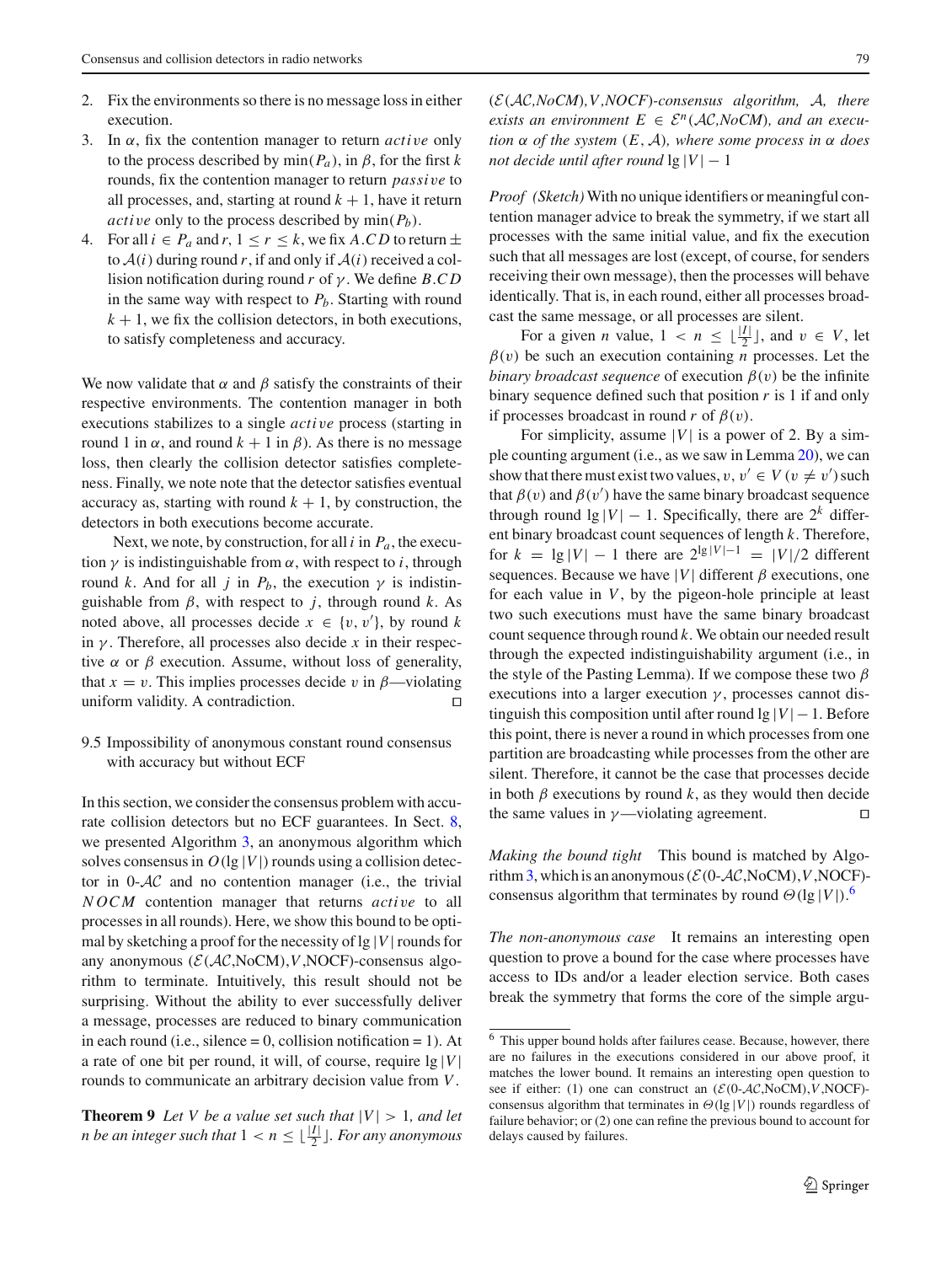ment presented above. Intuitively, however, this extra information should not help the processes decide faster. Without guaranteed message delivery, they are still reduced to, essentially, binary communication. Even if we explicitly provided each process with *P* for the system, this still would not circumvent the need for some process to spell out its initial value, bit by bit—therefore requiring  $\lg |V|$  rounds.

# **10 Conclusion**

In this study, we investigated the fault-tolerant consensus problem in a single-hop wireless network. In a novel break from previous work, we considered a realistic communication model in which any arbitrary subset of broadcast messages can be lost at any receiver. To help cope with this unreliability, we introduced (potentially weak) receiver-side collision detectors and defined a new classification scheme to precisely capture their power. We considered, separately, devices that have unique identifiers, and those that do not, as well as executions that allow messages to be delivered if there is a single broadcaster, and executions that do not.

For each combination of these properties—collision detector, identifiers, and message delivery behavior—we explored whether or not the consensus problem is solvable, and, if it was, we proved a lower bound on the round complexity. In all relevant cases, matching upper bounds were also provided. Our results produced the following observations regarding the consensus problem in a realistic wireless network model:

- Consensus *cannot* be solved in a realistic wireless network model without *some* collision detection capability.
- Consensus *can* be solved efficiently (i.e., in a constant number of rounds) if devices are equipped with receiverside collision detectors that can detect the loss of half or more of the messages broadcast during the round.
- For small value spaces (e.g., deciding to *commit* or *abort*), consensus *can still* be solved efficiently even with a very weak receiver-side collision detector that can only detect the loss of all messages broadcast during the round.
- Collision detectors that produce false positives *are tolerable* so long as they stabilize to behaving properly and the network eventually allows a message to be transmitted if there is only a single broadcaster.
- In the adversarial case of a network that never guarantees to transmit a message, consensus *can still* be solved so long as devices have collision detectors that never produce false positives.
- Perfect collision detection—a detector that detects all message loss—*does not* provide significant advantages over "pretty good" detection—a detector that detects if

half or or more of the messages are lost—for solving consensus.

• Unique identifiers *do not* facilitate consensus unless the space of possible identifiers is smaller than the set of values being decided.

There are, of course, many interesting open questions motivated by this research direction. For example, what properties, besides the six completeness and accuracy properties described here, might also be useful for defining a collision detector? Similarly, the zero complete detector seems, intuitively, to be the "weakest" useful detector for solving consensus. Is this true? Are there weaker properties that are still powerful enough to solve this problem? It might also be interesting to consider occasionally well-behaved detectors. For example, a collision detector that is always zero complete and occasionally fully complete. Given such a service, could we design a consensus algorithm that terminates efficiently during the periods where the detector happens to behave well? Such a result would be appealing as this definition of a detector matches what we might expect in the real world (i.e., a device that can usually detect any lost message, but, occasionally—for example, under periods of heavy message traffic—it cannot do better than the detection of all messages being lost).

Another interesting question concerns our assumption that processes start during the same round. If we remove this constraint, can we devise algorithms that still solve consensus? Will this introduce a fundamental complexity gap?

We plan to extend our formal model to describe a multihop network. We are interested in exploring the consensus problem in this new environment, as well as reconsidering already well-studied problems, such as reliable broadcast, and seeing if we can replicate, extend, or improve existing results within this framework.

In conclusion, we note that much of the early work on wireless ad hoc networks did not use detailed communication models. This was sufficient for obtaining the best-effort guarantees needed for many first-generation applications, such as data aggregation. In the future, however, as more and more demanding applications are deployed in this context, there will be an increased need for stronger safety properties. These stronger properties require models that better capture the reality of communication on a wireless medium. As we show in this study, in such models, collision detection is needed to solve even basic coordination problems. Accordingly, we contend that as this field matures, the concept of collision detection should be more widely studied and employed by both theoreticians and practitioners.

**Acknowledgments** We thank the three anonymous reviewers for their insightful and comprehensive editorial suggestions. The resulting paper is much stronger due to their efforts. We also thank Vassos Hadzilacos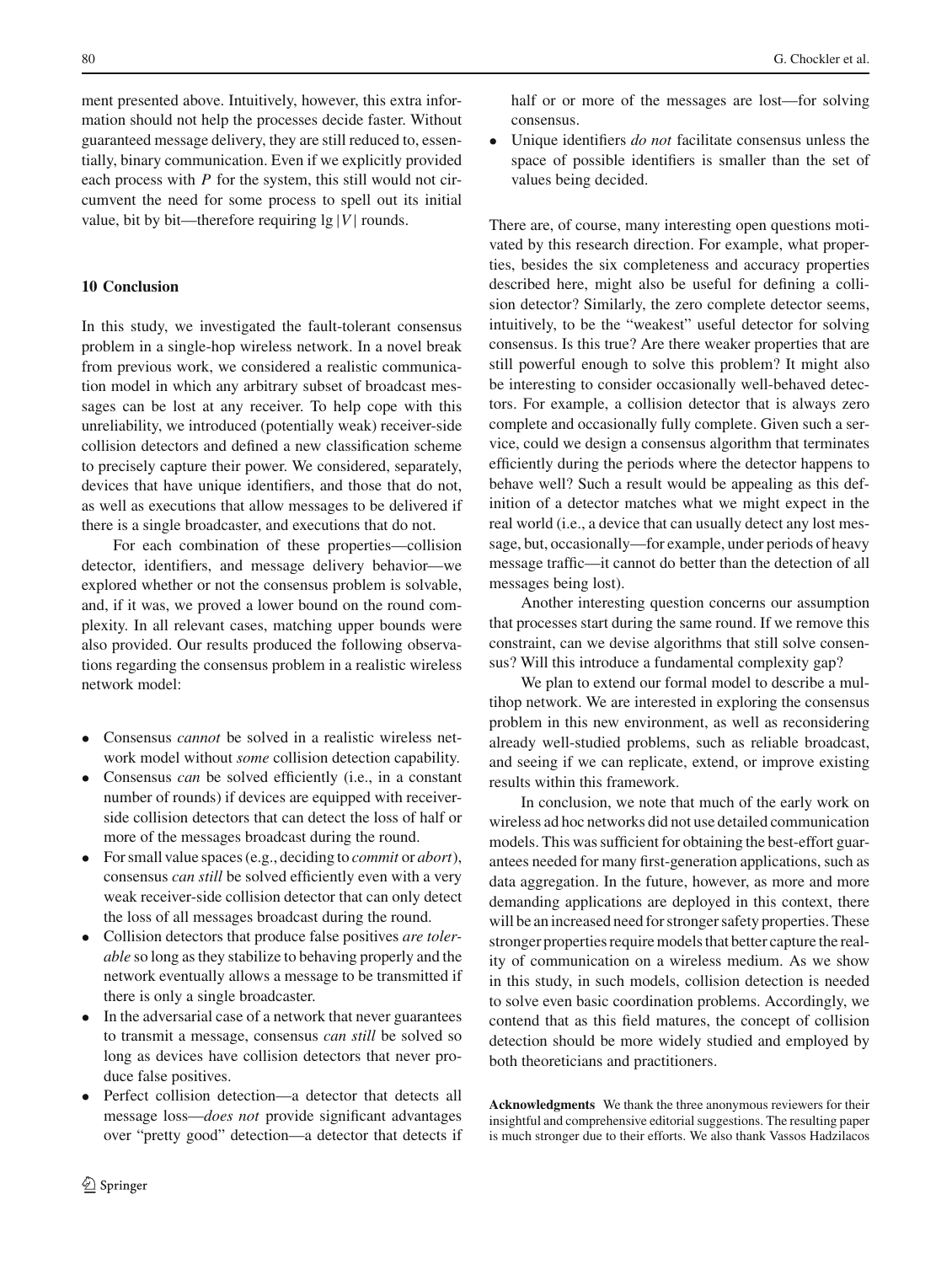for his helpful commentary and assistance in guiding this work through the refereeing process. We additionally acknowledge Rachid Guerraoui for his crucial feedback on the original conference version of this work and his discussions on the potential connection between our formalisms and failure detectors. Finally, we salute Michael Bender for sharing his expertise on back-off protocols.

### **Appendix A: Detailed definitions**

Here, we described the detailed definitions and properties that were omitted, for the sake of concision, from the main body of the paper.

## **Helper definitions related to executions**

• A *state assignment* for *E*.*P* is a mapping *S* from *E*.*P* to  $\bigcup_{i \in E, P} \text{states}_{\mathcal{A}(i)}$ , such that for every *i* ∈ *E*.*P*, *S*(*i*) ∈  $states_{A(i)}$ .

It will be used, in the context of an execution, to describe, for a single round, the current state of each process in the system.

- A *message assignment* for *E*.*P* is a mapping from *E*.*P* to *M* ∪ {*null*}. It will be used, in the context of an execution, to describe, for a single round, the message broadcast (if any) by each process in the system.
- A *message set assignment* for *E*.*P* is a mapping from  $E.P$  to  $Multi(M)$ . It will be used, in the context of an execution, to describe, for a single round, the messages received (if any) by each process in the system.
- A *collision advice assignment* for *E*.*P* is a mapping from *E.P* to  $\{null, \pm\}$ . It will be used, in the context of an execution, to describe, for a single round, the collision detector advice returned to each process in the system.
- A *contention advice assignment* for *E*.*P* is a mapping from *E*.*P* to {*acti*v*e*, *passi*v*e*}. It will be used, in the context of an execution, to describe, for a single round, the contention manager advice returned to each process in the system.
- Given an infinite sequence  $\beta$ , of the form  $C_0$ ,  $M_1$ ,  $N_1$ ,  $D_1$ ,  $W_1, C_1, M_2, N_2, D_2, W_2, C_2, \ldots$ , where each  $C_r$  is a state assignment for  $E.P$ , each  $M_r$  is a message assignment for *E*.*P*, each *Nr* is a message set assignment for *E*.*P*, each *Dr* is a collision advice assignment for *E*.*P*, and each  $W_r$  is a contention advice assignment for  $E.P$ , we define:
	- *tT* (β) to be the *E*.*P*-transmission trace (*c*1, *T*1),  $(c_2, T_2)$ , ... where for all *i* > 0:  $c_i = |{j | j ∈ E.P}$  *and*  $M_i[j] \neq null$ ; and, for all  $i > 0$  and  $j \in E.P$ :  $T_i$ [*j*] = | $N_i$ [*j*]|. That is,  $t_T(\beta)$  is the unique *E*.*P*transmission trace described by the message assignments in  $\beta$ .
	- $-$  *t*<sub>CD</sub>( $\beta$ ) to be the *E*. *P*-CD trace *CD*<sub>1</sub>, *CD*<sub>2</sub>, ... where for all  $i > 0$  and for all  $j \in EP$ :  $CD_i[j] = D_i[j]$ .

That is,  $t_{CD}(\beta)$  is the unique *E*. *P*-CD trace described by the collision advice assignments in  $\beta$ .

- $-$  *t<sub>CM</sub>*( $\beta$ ) to be the *E*. *P*-CM trace  $CM_1$ ,  $CM_2$ , ... where for all  $i > 0$  and for all  $j \in E.P$ :  $CM_i[j] = W_i[j]$ . That is,  $t_{CM}(\beta)$  is the unique *E*. *P*-CM trace described by the contention advice assignments in  $\beta$ .
- $-$  *t*<sub>C</sub>(β) to be the set {*j*|*j* ∈ *E*.*P* and ∀*i* ≥ 0, C<sub>*i*</sub>[*j*]  $\neq$ *f ail*<sub>*A*</sub>}. That is,  $T_C(\beta)$  is the set of processes that never enter the *f ail* state.

We can now provide the following formal definition of an execution:

**Definition 19 (Execution)** An *execution* α of a system  $(E, \mathcal{A})$  is an infinite sequence

*C*0, *M*1, *N*1, *D*1, *W*1,*C*1, *M*2, *N*2, *D*2, *W*2,*C*2, ... where each  $C_r$  is a state assignment for  $E.P$ , each  $M_r$  is a message assignment for  $E.P$ , each  $N_r$  is a message set assignment for  $E.P$ , each  $D<sub>r</sub>$  is a collision advice assignment for  $E.P$ , and each  $W_r$  is a contention advice assignment for *E*.*P*. We assume the following constraints:

- 1. For all  $i \in E.P$ :  $C_0[i] \in start_{\mathcal{A}(i)}$ .
- 2. For all  $i \in E$ . *P* and  $r > 0$ : either  $C_r[i] =$ *trans*<sub>*A*(*i*</sub>)( $C_{r-1}[i]$ ,  $N_r[i]$ ,  $D_r[i]$ ,  $W_r[i]$ ) or  $C_r[i]$  =  $fail_{\mathcal{A}(i)}$ .
- 3. For all  $i \in E.P$  and  $r > 0$ :  $M_r[i] =$ *msg*<sub>*A*(*i*</sub>)( $C_{r-1}[i]$ ,  $W_r[i]$ ).
- 4.  $N_r[i] ⊆ ∪_{j∈E.P} MS({M_r[j]} {null}).$
- 5. If  $M_r[i] \neq null$ , then  $M_r[i] \in N_r[i]$ .
- <span id="page-26-0"></span>6.  $t_{CD}(\alpha) \in E \cdot CD(t_T(\alpha)).$
- 7.  $t_{CM}(\alpha) \in E.CM(t_C(\alpha)).$

Informally speaking,  $C_r$  represents the system state after  $r$ rounds, while  $M_r$  and  $N_r$  represent the messages that are sent and received at round  $r$ , respectively.  $D_r$  describes the advice returned from the collision detector to each process in round *r*, and *Wr* describes the advice returned from the contention manager to each process in round *r*.

Constraints [19.](#page-26-0)1 and [19.](#page-26-0)2 require that each process start from an initial state and subsequently evolve its state according to its transition function. Notice, in constraint [19.](#page-26-0)2 it is possible for a process to instead enter its fail state. Once here, by the constraints of our process definition, it can never leave this state or broadcast messages for the remainder of an execution. We use this to model crash failures.

Constraint [19.](#page-26-0)3 requires that processes broadcast according to their message transition function. Constraint [19.](#page-26-0)4 requires the receive behavior to uphold integrity and no-duplication, as it specifies that the receive set of a process for a given round must be a sub-multiset of the multiset defined by the union of all messages broadcast that round.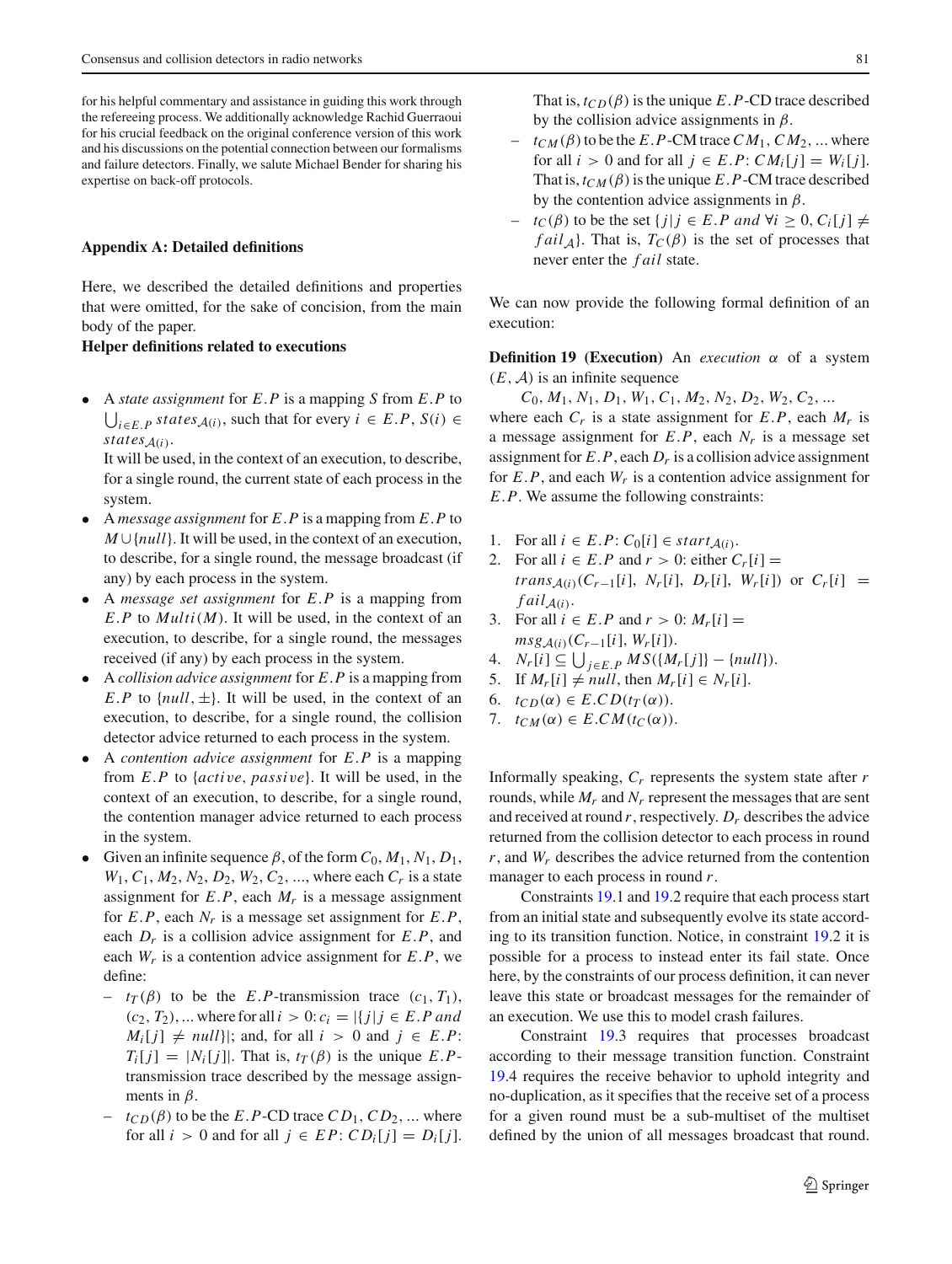Constraint [19.](#page-26-0)5 requires broadcasters to always receive their own message. Notice, however, that message loss is otherwise un-constrained. *Any process can lose any arbitrary subset of messages sent by other processes during any round.* Similarly, we never force message loss. Even if every process in the system broadcasts, it is still possible that all processes will receive all messages. Finally, constraints [19.](#page-26-0)6 and 19.7 require the collision advice and contention advice to conform to the definitions of the environments collision detector and contention manager, respectively.

We use the terminology *k-round execution prefix* to describe a prefix of an execution sequence that describes only the first *k* rounds (i.e., the sequence through  $C_k$ ).

<span id="page-27-0"></span>The following definitions also prove useful:

**Definition 20 (Indistinguishability)** Let  $\alpha$  and  $\alpha'$  be two executions, defined over systems  $(E, \mathcal{A})$  and  $(E', \mathcal{A})$ , respectively—that is, the same algorithm in possibly different environments. For a given  $i \in E.P \cap E'.P$ , we say  $\alpha$  is indistinguishable from  $\alpha'$ , with respect to *i*, through round  $r$ , if  $C_0[i]$  is the same in both executions, and, for all  $k$ ,  $1 \leq k \leq r$ , the state  $(C_k[i])$ , message  $(M_k[i])$ , message set  $(N_k[i])$ , collision advice  $(D_k[i])$ , and contention advice  $(W_k[i])$  assignment values for round k and index *i* are also the same in both. That is, in  $\alpha$  and  $\alpha'$ ,  $\mathcal{A}(i)$  has the same sequence of states, the same sequence of outgoing messages, the same sequence of incoming messages, and the same sequence of collision detector and contention manager advice up to the end of round *r*.

<span id="page-27-1"></span>**Definition 21 (Correct)** Let  $\alpha$  be an execution of system  $(E, \mathcal{A})$ . For a given  $i \in E.P$ , we say process  $\mathcal{A}(i)$  is correct in  $\alpha$  if and only if for all  $C_r \in \alpha$ ,  $C_r[i] \neq \text{fail}_{\mathcal{A}(i)}$ . That is,  $A(i)$  never enters its fail state during  $\alpha$ .

<span id="page-27-2"></span>*Property 1* (*Eventual Collision Freedom*) Let α be an execution of system  $(E, \mathcal{A})$ . We say  $\alpha$  satisfies the eventual collision freedom property if there exists a round  $r_{cf}$  such that for all  $r \geq r_{cf}$  and all  $i \in E.P$ : if  $t_T(\alpha)(r) = (c, T)$  and  $c = 1$ , then  $T(i) = 1$ . That is, there exists a round  $r_{cf}$  such that for any round greater than or equal to  $r_{cf}$ , if only a single process broadcasts then all processes receive its message.

<span id="page-27-3"></span>*Property 2* (*Wake-up Service*) A given *P*-contention manager,  $S_{CM}$ , is a wake-up service if for every A, where A is a non-empty subset of *P*, and for every *P*-CM trace  $t_{CM} \in$  $S_{CM}(A)$  there exists a round  $r_{\text{wake}}$  such that for all  $r \ge r_{\text{wake}}$ .  $|\{i \mid i \in A \text{ and } t_{CM}(r)(i) = active\}| = 1.$  That is, for all rounds greater than or equal to *r*wake, only a single correct process is told to be *acti*v*e*.

<span id="page-27-4"></span>*Property 3* (*Leader Election Service*) A given *P*-contention manager,  $S_{CM}$ , is a leader election service if for every  $A$ , where *A* is a non-empty subset of *P*, for every *P*-CM trace  $t_{CM} \in S_{CM}(A)$ , there exists a round  $r_{lead}$  such that for all  $r \ge r_{\text{lead}}$ ,  $|\{i \mid i \in A \text{ and } t_{CM}(r)(i) = active\}| = 1$ , and for all  $r > r_{\text{lead}}$ , if  $t_{CM}(r)(i) = active$ , then  $t_{CM}(r-1)(i) =$ *active*. That is, for all rounds greater than or equal to  $r_{\text{lead}}$ , the same single correct process is told to be *acti*v*e*.

<span id="page-27-5"></span>**Definition 22** ( $MAXLS_P$ ) Let *P* be any non-empty subset of *I*, and let*C MP* be the set of all *P*-contention managers that are leader election services. *MAXLSP* is the *P*-contention manager described by the set  $\{t_{CM} | \exists S \in CM_P \text{ s.t. } t_{CM} \in S\}.$ 

<span id="page-27-6"></span>*Property 4* (*Completeness*) A given *P*-collision detector, *Q*, satisfies completeness if and only if for all pairs  $(t_T, t_{CD})$  where  $t_T$  is an *P*-transmission trace,  $t_{CD}$  is an *P*-CD trace, and  $t_{CD} \in Q(t_T)$ —and for all  $r > 0$  and  $i \in P$ , the following holds: if  $t_T(r) = (c, T)$  and  $T(i) < c$ , then  $t_{CD}(r)(i) = \pm$ . That is, if a process loses any message then that process detects a collision.

<span id="page-27-7"></span>*Property 5* (*Majority completeness*) A given *P*-collision detector, *Q*, satisfies majority completeness if and only if for all pairs  $(t_T, t_{CD})$ —where  $t_T$  is an *P*-transmission trace, *t<sub>CD</sub>* is a *P*-CD trace, and  $t_{CD} \in Q(t_T)$ —and for all  $r > 0$ and  $i \in P$ , the following holds: if  $t_T(r) = (c, T)$  and  $c > 0$ and  $T(i)/c \leq 0.5$ , then  $t_{CD}(r)(i) = \pm$ . That is, if a process loses half or more of the messages then that process detects a collision.

<span id="page-27-8"></span>*Property 6* (*Half completeness*) A given *P*-collision detector, *Q*, satisfies half completeness if and only if for all pairs  $(t_T, t_{CD})$ —where  $t_T$  is an *P*-transmission trace,  $t_{CD}$  is a *P*-CD trace, and  $t_{CD} \in Q(t_T)$ —and for all  $r > 0$  and  $i \in P$ , the following holds: if  $t_T(r) = (c, T)$  and  $c > 0$ and  $T(i)/c < 0.5$ , then  $t_{CD}(r)(i) = \pm$ . That is, if a process loses more than half of the messages then that process detects a collision.

<span id="page-27-9"></span>*Property 7* (*Zero completeness*) A given *P*-collision detector *Q*, satisfies zero completeness if and only if for all pairs  $(t_T, t_{CD})$ —where  $t_T$  is an *P*-transmission trace,  $t_{CD}$  is an *P*-CD trace, and  $t_{CD} \in Q(t_T)$ —and for all  $r > 0$  and  $i \in P$ , the following holds: if  $t_T(r) = (c, T)$  and  $c > 0$  and  $T(i) = 0$ , then  $t_{CD}(r)(i) = \pm$ . That is, if a process loses every message then that process detects a collision.

<span id="page-27-10"></span>*Property 8* (*Accuracy*) A given *P*-collision detector, *Q*, satisfies accuracy if and only if for all pairs  $(t_T, t_{CD})$ —where  $t_T$ is an *P*-transmission trace,  $t_{CD}$  is an *P*-CD trace, and  $t_{CD} \in$  $Q(t_T)$ —and for all  $r > 0$  and  $i \in P$ , the following holds: if  $t_T(r) = (c, T)$  and  $T(i) = c$ , then  $t_{CD}(r)(i) = null$ . That is, if a process receives all messages then that process does not detect a collision.

<span id="page-27-11"></span>*Property 9* (*Eventual accuracy*) A given *P*-collision detector *Q*, satisfies eventual accuracy if and only if there exists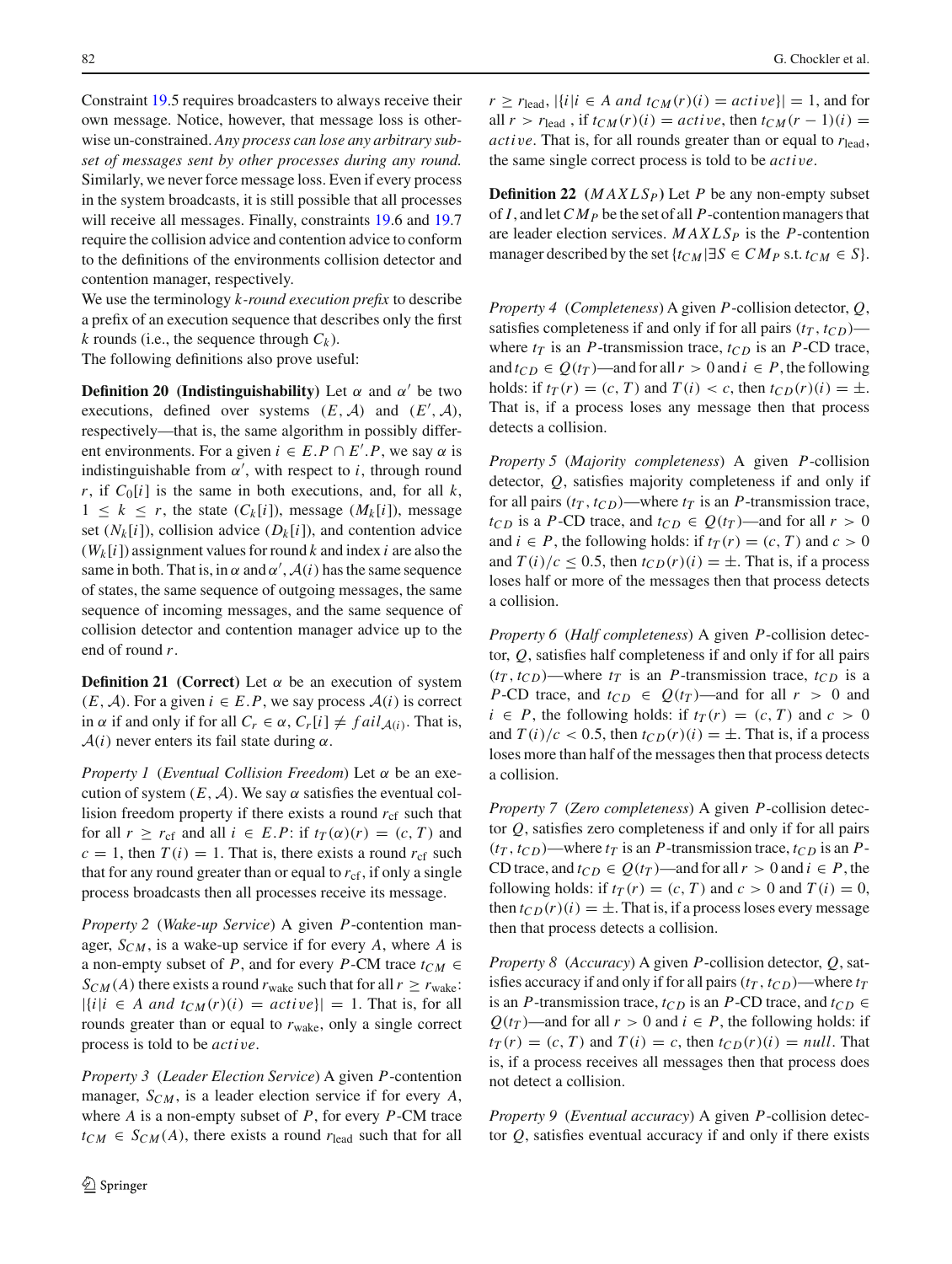a round  $r_{\text{acc}}$  such that for all pairs  $(t_T, t_{CD})$ —where  $t_T$  is an *P*-transmission trace,  $t_{CD}$  is a *P*-CD trace, and  $t_{CD} \in$  $Q(t_T)$ —and for all  $r > 0$  and  $i \in P$ , the following holds: if  $t_T(r) = (c, T)$  and  $r \ge r_{\text{acc}}$  and  $T(i) = c$ , then  $t_{CD}(r)(i) = c$ *null*. That is, starting at some round *r*acc, if a process receives all messages than that process does not detect a collision.

<span id="page-28-31"></span>**Definition 23** (*MAXCD<sub>P</sub>*(*C*)) Let *P* be any non-empty subset of *I*, and let *C* be a set of collision detectors that includes at least one *P*-collision detector. Then  $MAXCD_P(C)$ is a *P*-collision detector defined as follows: For any *P*-trans mission trace *t*,  $MAXCD_P(C)(t) = \bigcup_{Q \in C, Q}$  is a P-CD *Q*(*t*).

#### <span id="page-28-11"></span>**References**

- 1. IEEE 802.11. Wireless lan mac and physical layer specifications, June 1999
- <span id="page-28-18"></span>2. Abramson, N.: Development of the alohanet. IEEE Tran. Inform. Theor **31**, 119–123 (1985)
- <span id="page-28-27"></span>3. Aspnes, J., Fich, F., Ruppert, E.: Relationships between broadcast and shared memory in reliable anonymous distributed systems. In: 18th International Symposium on Distributed Computing, pp. 260–274 (2004)
- <span id="page-28-6"></span>4. Bender, M.A., Farach-Colton, M., He, S., Kuszmaul, B.C., Leiserson, C.E.: Adversarial contention resolution for simple channels. In: Proceedings of the 17th ACM Symposium on Parallelism in Algorithms and Architectures (SPAA), pp. 325–332 (2005)
- <span id="page-28-12"></span>5. Bharghavan, V., Demers, A., Shenker, S., Zhang, L.: Macaw: A media access protocol for wireless lans. In: Proceedings of the ACM SIGCOMM '94 Conference on Communications Architectures, Protocols, and Applications (1994)
- <span id="page-28-1"></span>6. Chandra, T.D., Toueg, S.: Unreliable failure detectors for reliable distributed systems. J. ACM **43**(2), 225–267 (1996)
- <span id="page-28-7"></span>7. Bogdan, S.C., Dariusz, R.K., Mariusz, A.R.: Adversarial queuing on the multiple-access channel. In: PODC '06: Proceedings of the Twenty-fifth Annual ACM Symposium on Principles of Distributed Computing, pp. 92–101. ACM Press, New York (2006)
- <span id="page-28-29"></span>8. Chockler, G., Demirbas, M., Gilbert, S., Lynch, N., Newport, C., Nolte, T.: Reconciling the theory and practice of (un)reliable wireless broadcast. International Workshop on Assurance in Distributed Systems and Networks (ADSN) (to appear) (2005)
- <span id="page-28-15"></span>9. Chockler, G., Demirbas, M., Gilbert, S., Newport, C.: A middleware framework for robust applications in wireless ad hoc networks. In: Proceedings of the 43rd Allerton Conference on Communication, Control, and Computing (2005)
- <span id="page-28-17"></span>10. Chockler, G., Demirbas, M., Gilbert, S., Newport, C., Nolte, T: Consensus and collision detectors in wireless ad hoc networks. In: PODC '05: Proceedings of the Twenty-fourth Annual ACM SIGACT-SIGOPS Symposium on Principles of Distributed Computing, pp. 197–206. ACM Press, New York (2005)
- <span id="page-28-30"></span>11. Chockler, G., Demirbas, M., Gilbert, S., Newport, C., Nolte, T.: Consensus and collision detectors in wireless ad hoc networks. In: Proceedings of the Twenty-fourth Annual ACM Symposium on Principles of Distributed Computing. ACM Press, New York (2005)
- <span id="page-28-4"></span>12. Clementi, A.E.F., Monti, A., Silvestri, R.: Selective families, superimposed codes, and broadcasting on unknown radio

networks. In: Proceedings of the Twelfth Annual ACM-SIAM Symposium on Discrete Algorithms, pp. 709–718. Society for Industrial and Applied Mathematics, Philadelphia (2001)

- <span id="page-28-2"></span>13. Deng, J., Varshney, P.K., Haas, Z.J.: A new backoff algorithm for the IEEE 802.11 distributed coordination function. In: Communication Networks and Distributed Systems Modeling and Simulation (CNDS '04) (2004)
- <span id="page-28-23"></span>14. Dwork, C., Lynch, N., Stockmeyer, L.: Consensus in the presence of partial synchrony. J. ACM **35**(2), 288–323 (1988)
- <span id="page-28-19"></span>15. Farach-Colton, M., Fernandes, R.J., Mosteiro, M.A.: Lower bounds for clear transmissions in radio networks. In: Proceedings of the 7th Latin American Symposium on Theoretical Informatics (LATIN), pp. 447–454 (2006)
- <span id="page-28-25"></span>16. Fischer, M.J., Lynch, N.A., Paterson, M.S.: Impossibility of distributed consensus with one faulty process. J. ACM **32**(2), 374– 382 (1985)
- <span id="page-28-13"></span>17. Ganesan, D., Krishnamachari, B., Woo, A., Culler, D., Estrin, D., Wicker, S.: Complex behavior at scale: an experimental study of low-power wireless sensor networks. UCLA Computer Science Technical Report UCLA/CSD-TR (2003)
- <span id="page-28-8"></span>18. Goldberg, L.A., Jerrum, M., Kannan, S., Paterson, M.: A bound on the capacity of backoff and acknowledgment-based protocols. SIAM J. Comput. **33**(2), 313–331 (2004)
- <span id="page-28-9"></span>19. Goldberg, L.A., Mackenzie, P.D., Paterson, M., Srinivasan, A.: Contention resolution with constant expected delay. J. ACM **47**(6), 1048–1096 (2000)
- <span id="page-28-16"></span>20. Haas, Z.J., Deng, J.: Dual busy tone multiple access (dbtma)-a multiple access control scheme for ad hoc networks. IEEE Trans. Comm. **50**(6), 975–985 (2002)
- <span id="page-28-10"></span>21. Haringstad, J., Leighton, T., Rogoff, B.: Analysis of backoff protocols for mulitiple access channels. SIAM J. Comput. **25**(4), 740– 774 (1996)
- <span id="page-28-20"></span>22. Jurdzinski, T., Stachowiak, G.: Probabilistic algorithms for the wake-up problem in single-hop radio networks. Theor. Comput. Syst. **38**(3), 347–367 (2005)
- <span id="page-28-28"></span>23. Koo, C.-Y.: Broadcast in radio networks tolerating byzantine adversarial behavior. ACM Symposium on Principles of Distributed Computing (PODC), pp. 275–282 (2004)
- <span id="page-28-14"></span>24. Kotz, D., Newport, C., Gray, R.S., Liu, J., Yuan, Y., Elliott, C.: Experimental evaluation of wireless simulation assumptions. In: Proceedings of the 7th ACM International Symposium on Modeling, Analysis and Simulation of Wireless and Mobile Systems, pp. 78–82 (2004)
- <span id="page-28-5"></span>25. Kowalski, D.R.: On selection problem in radio networks. In: Proceedings of the Twenty-fourth Annual ACM SIGACT-SIGOPS Symposium on Principles of Distributed Computing, pp. 158– 166, ACM Press, New York (2005)
- <span id="page-28-26"></span>26. Kumar, M.: A consensus protocol for wireless sensor networks. Master's thesis, Wayne State University (2003)
- <span id="page-28-24"></span>27. Lamport, L.: Paxos made simple. ACM SIGACT News **32**(4), 18– 25 (2001)
- <span id="page-28-22"></span>28. Lynch, N.: Distributed Algorithms. Morgan Kaufman, San Francisco (1996)
- <span id="page-28-0"></span>29. Metcalfe, R.M., Boggs, D.R.: Ethernet: distributed packet switching for local computer networks. Commun. ACM **19**(7), 395– 404 (1976)
- <span id="page-28-21"></span>30. Moscibroda, T., Wattenhofer, R.: Maximal independent sets in radio networks. In: Proceedings of the 24th Annual ACM Symposium on Principles of Distributed Computing (PODC), pp. 148– 157, ACM, New York (2005)
- <span id="page-28-32"></span>31. Newport, C.: Consensus and Collision Detectors in Wireless Ad Hoc Networks. Master's thesis, MIT, Cambridge (2006)
- <span id="page-28-3"></span>32. Polastre, J., Culler, D.: Versatile low power media access for wireless sensor networks. The Second ACM Conference on Embedded Networked Sensor Systems (SENSYS), pp. 95–107 (2004)